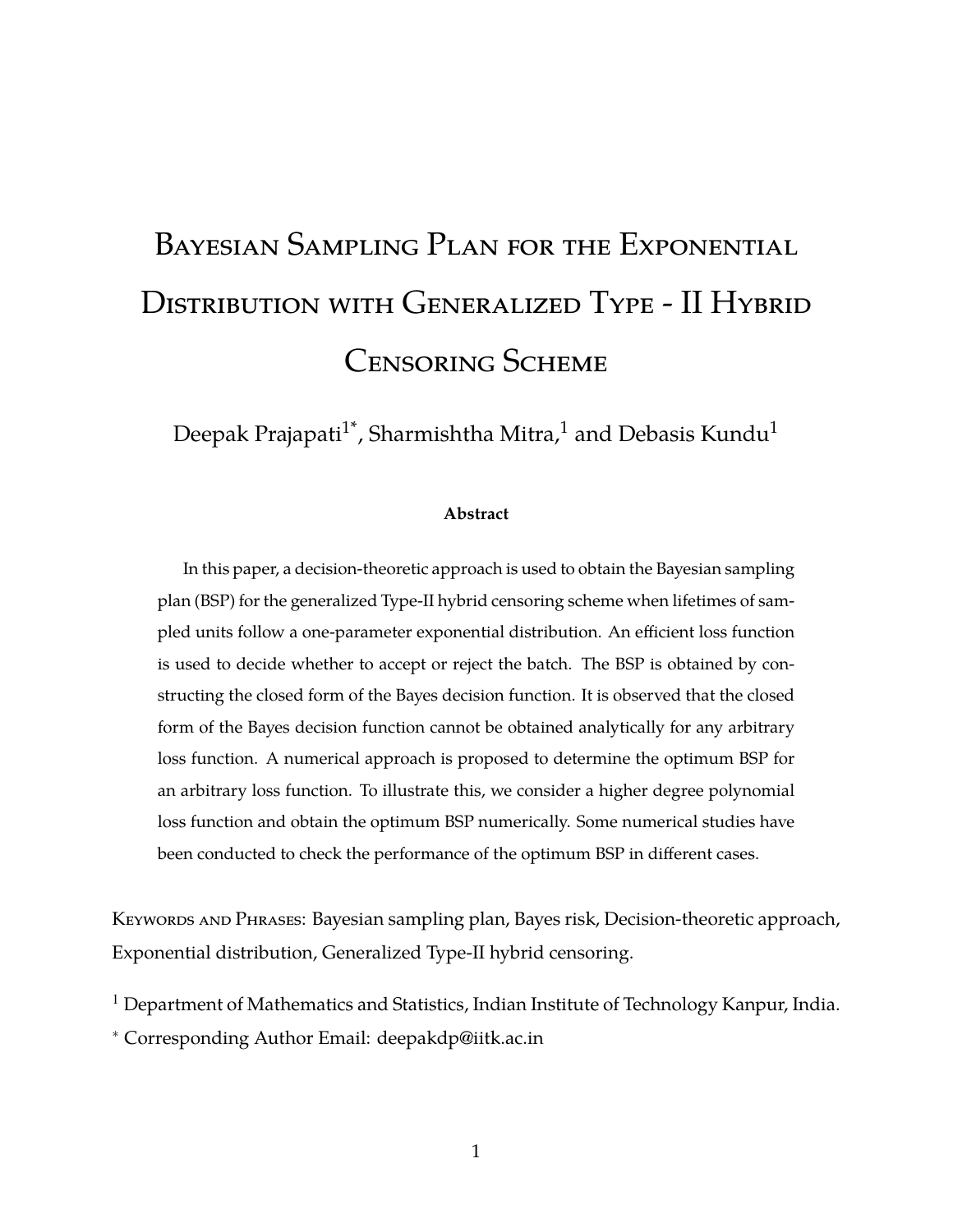### **1** Introduction

Quality control is an important aspect for manufacturers as it can directly affect their product sales and profits. An acceptance sampling plan is a technique used in the industry by which a decision of acceptance or rejection of a batch is made. An acceptance sampling plan is further characterized in two categories viz., attribute sampling plan and variable sampling plan. Various schemes have been proposed to choose the optimal sampling plan. In a decision-theoretic approach, a sampling plan is determined by making an optimal decision based on some realistic criterion such as maximizing the return or minimizing the risk. So, for an economic point of view, it is more reasonable and is, therefore, widely employed in most of the statistical analyses procedures. Some of the relevant work along these lines are by [Hald](#page-35-0) [\(1967](#page-35-0)), [Fertig and Mann](#page-35-1) [\(1974\)](#page-35-1), [Lam](#page-35-2) [\(1988\)](#page-35-2), [Lam](#page-36-0) [\(1994](#page-36-0)), Lin *[et al.](#page-36-1)* [\(2002\)](#page-36-1), [Huang and Lin](#page-35-3) [\(2002\)](#page-35-3), [Chen](#page-35-4) *et al.* [\(2004](#page-35-4)), [Huang and Lin](#page-35-5) [\(2004\)](#page-35-5), Lin *[et al.](#page-36-2)* [\(2008, 2010\)](#page-36-2), [Liang and Yang](#page-36-3) [\(2013](#page-36-3)), Tsai *[et al.](#page-37-0)* [\(2014\)](#page-37-0), [Yang](#page-36-4) *et al.* [\(2017\)](#page-36-4) and the reference cited therein.

Most of the work among these are based on an estimator of the mean lifetime and a loss function, which includes the cost per item, cost on time and the cost depends on the decision made. However, if the estimator is not efficient, then it affects the optimal sampling plan which leads to a wrong decision. Therefore, it is reasonable that the cost on the efficiency of an estimator should be considered in the loss function. See, for example, [Bhattacharya](#page-34-0) *et al.* [\(2014\)](#page-34-0) in this respect. In any life-testing experiment, the quality of a batch is measured by the lifetime of the items, which need to be estimated based on a random sample. Moreover, in most of the life-testing experiments, observations are often censored, i.e., the sampled units are partially observed. Most common and popular censoring schemes are Type-I and Type-II censoring. The mixture of Type-I and Type-II censoring schemes is known as the hybrid censoring scheme.

Now we briefly describe the different hybrid censoring schemes and their generalizations. Suppose  $X_1, X_2, \ldots, X_n$  are the lifetimes of sampled units, assumed to be in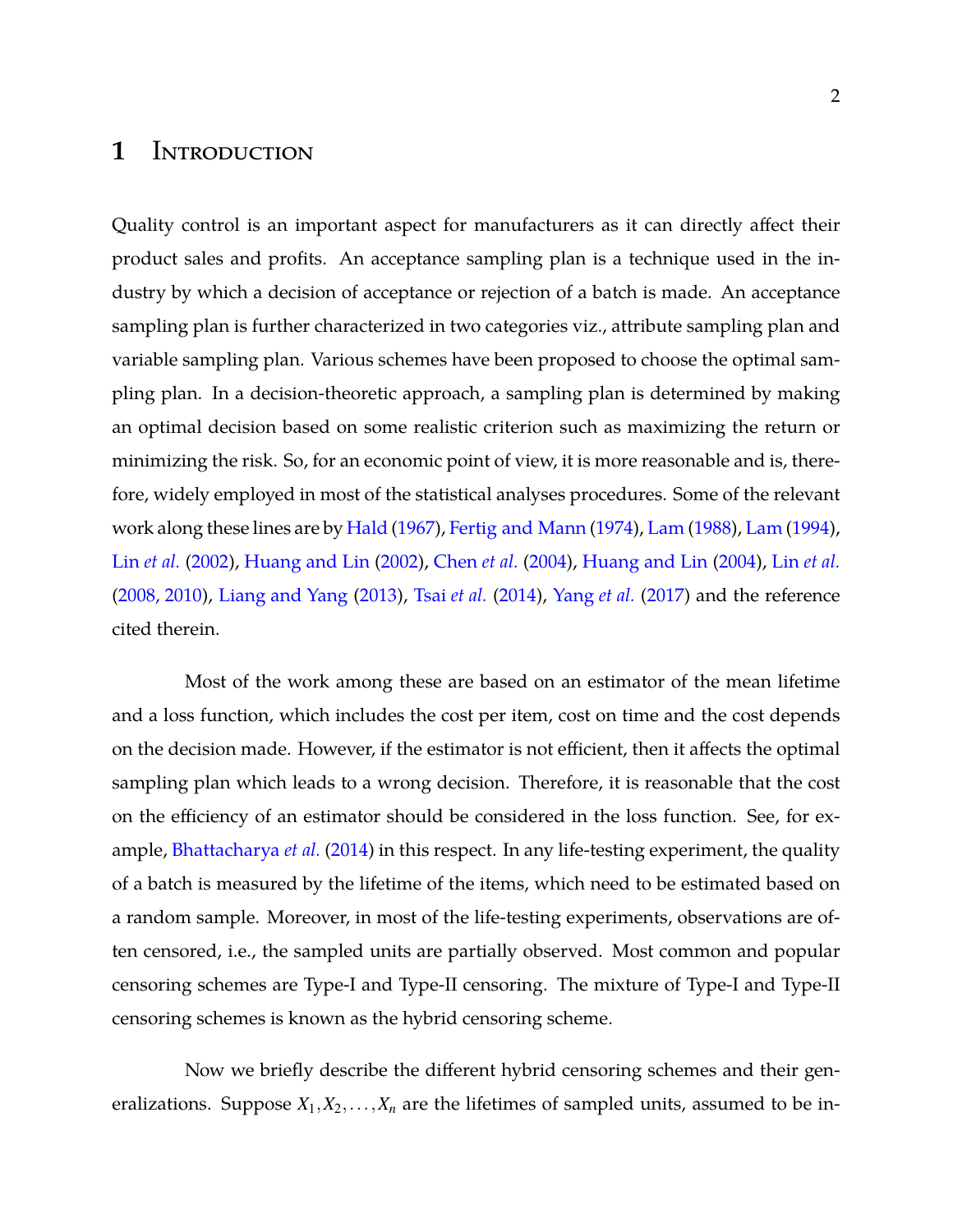dependent and identically distributed (i.i.d.) random variables. The ordered lifetimes are denoted by  $X_{(1)} < X_{(2)} < \ldots < X_{(n)}$ . In a Type-I hybrid censoring, the experiment is terminated at time  $\tau^* = min\{X_{(r)}, \tau\}$ , where  $X_{(r)}$  stands for the time of the  $r^{th}$  failure out of *n* items for a pre-fixed positive integer  $r \leq n$  and  $\tau$  is a prefixed censoring time. In Type-II hybrid censoring, the experiment is terminated at time  $\tau^* = max\{X_{(r)}, \tau\}$ . Type-I hybrid censoring has a prefixed maximum experimental time, and it may so happen that very few failures occur during that time, and this affects the efficiency of the estimators. On the other hand, Type-II hybrid censoring ensures *r* number of failures, but it may take a long time to observe those *r* failures. Readers are referred to [Balakrishnan and Kundu](#page-34-1) [\(2013\)](#page-34-1), [Gupta and Kundu](#page-35-6) [\(1998\)](#page-35-6) and [Childs](#page-35-7) *et al.* [\(2003\)](#page-35-7) for more information on different hybrid censoring schemes. To overcome the shortcoming of the Type-II hybrid censoring, [Chandrasekar](#page-35-8) *et al.* [\(2004](#page-35-8)), proposed the generalized Type-II hybrid censoring scheme (Type-II GHCS). In Type-II GHCS, for a fixed integer  $r \in \{1, 2, ..., n\}$  and time points  $\tau_1, \tau_2 \in$  $(0, \infty)$ , with  $\tau_1 < \tau_2$ , if the  $r^{th}$  failure occurs before the time point  $\tau_1$ , the experiment is terminated at  $\tau_1$ . If the  $r^{th}$  failure occurs between  $\tau_1$  and  $\tau_2$ , the experiment is terminated at  $X_{(r)}$ . Finally, if the  $r^{th}$  failure occurs after  $\tau_2$ , the experiment is terminated at  $\tau_2$ . This censoring guarantees that the experiment will be completed by time  $\tau_2$ .

During the last decade, many authors have designed sampling plans based on censored samples. The optimal sampling plans using a decision-theoretic approach for exponential distribution based on Type-I and Type-II censored samples have been studied by [Lam](#page-35-9) [\(1990](#page-35-9), [1994](#page-36-0)). [Chen](#page-35-4) *et al.* [\(2004](#page-35-4)), Lin *[et al.](#page-36-2)* [\(2008, 2010](#page-36-2)), have designed optimal sampling plans when the data are hybrid censored. Among the different decision-theoretic approaches, the BSP is attractive as it minimizes the Bayes risks within a class of sampling plans. For Type-I censored sample Lin *[et al.](#page-36-1)* [\(2002](#page-36-1)) have obtained the BSP. [Liang and Yang](#page-36-3) [\(2013\)](#page-36-3) and [Yang](#page-36-4) *et al.* [\(2017\)](#page-36-4) have obtained BSP for Type-I, and Type-II hybrid censored samples. Tsai *[et al.](#page-37-0)* [\(2014](#page-37-0)) obtained an efficient BSP for the exponential lifetime distribution with Type-I censored samples. Curtailed BSP for exponential distribution based on Type-II censored samples are obtained by [Chen](#page-35-10) *et al.* [\(2017\)](#page-35-10). Recently, [Prajapati](#page-36-5) *et al.* [\(2020](#page-36-5),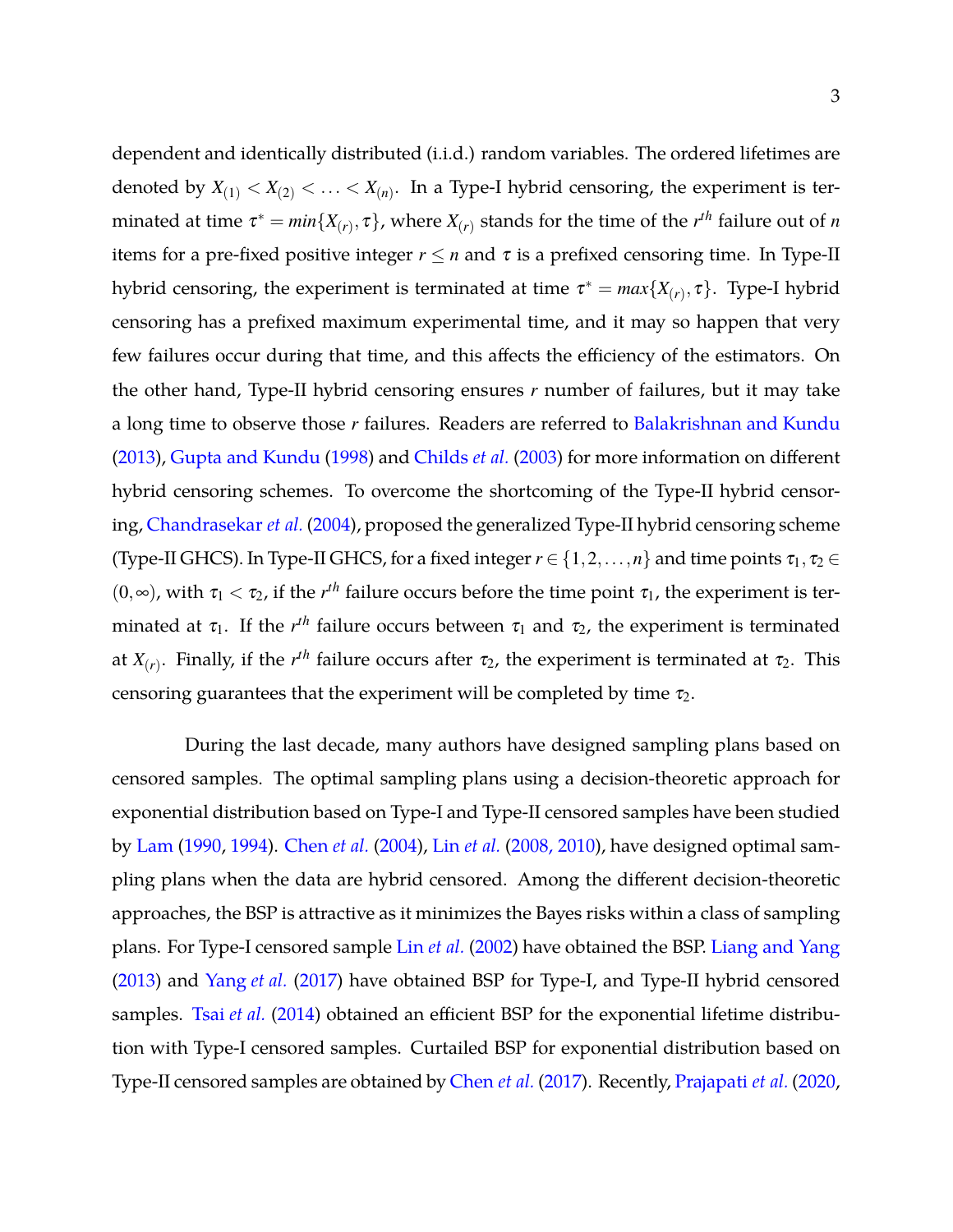[2019\)](#page-36-6) have proposed new decision-theoretic sampling plans (DSPs) for Type-I and Type-I hybrid censored samples which are as good as the BSP in the respective cases. They have also shown that the DSP can be obtained for a larger class of loss functions quite conveniently as compared to the BSP.

So far, the BSP based on Type-II GHCS sample has not been studied in the literature. The goal here is to investigate the problem of designing BSP with Type-II GHCS sample. In this paper, our focus is on obtaining the optimum BSP for Type-II GHCS, when lifetimes of items follow a one-parameter exponential distribution. An efficient loss function is used to construct the Bayes decision function, which includes the cost on mean square error (MSE), cost on per item, cost on time, cost on the action, etc. The BSP is obtained by minimizing the Bayes risk. For Type-II GHCS, maximum likelihood estimator (MLE) may not always exist. The [Prajapati](#page-36-6) *et al.* [\(2019](#page-36-6)) propose a suitable estimator which always exists. The Bayes decision function based on the suitable estimator has been obtained, which give advantage in calculation of Bayes risk. The optimum BSP is then obtained by minimizing the Bayes risk for a quadratic loss function. It is noticed that for a general form of the loss function, the Bayes decision function cannot be constructed analytically in a closed form. Therefore, numerical approach is proposed to obtain the Bayes decision function for any arbitrary loss function. For illustration, we consider the higher degree polynomial loss function to obtain the optimum BSP.

The rest of the paper is organized as follows. In Section 2, we propose the decision function based on an estimator of the parameter of the lifetime distribution under Type-II GHCS and a well- defined loss function to obtain the BSP. The Bayes decision function and the Bayes risk of the BSP for quadratic loss are provided in Section 3. In Section 4, we discuss the limitation of BSP and present a finite algorithm to obtain the optimum BSP for a higher degree polynomial loss function. Numerical results for the optimum BSP are provided in Section 5. Finally, we conclude the paper in Section 6. All derivations have been provided in the Appendix.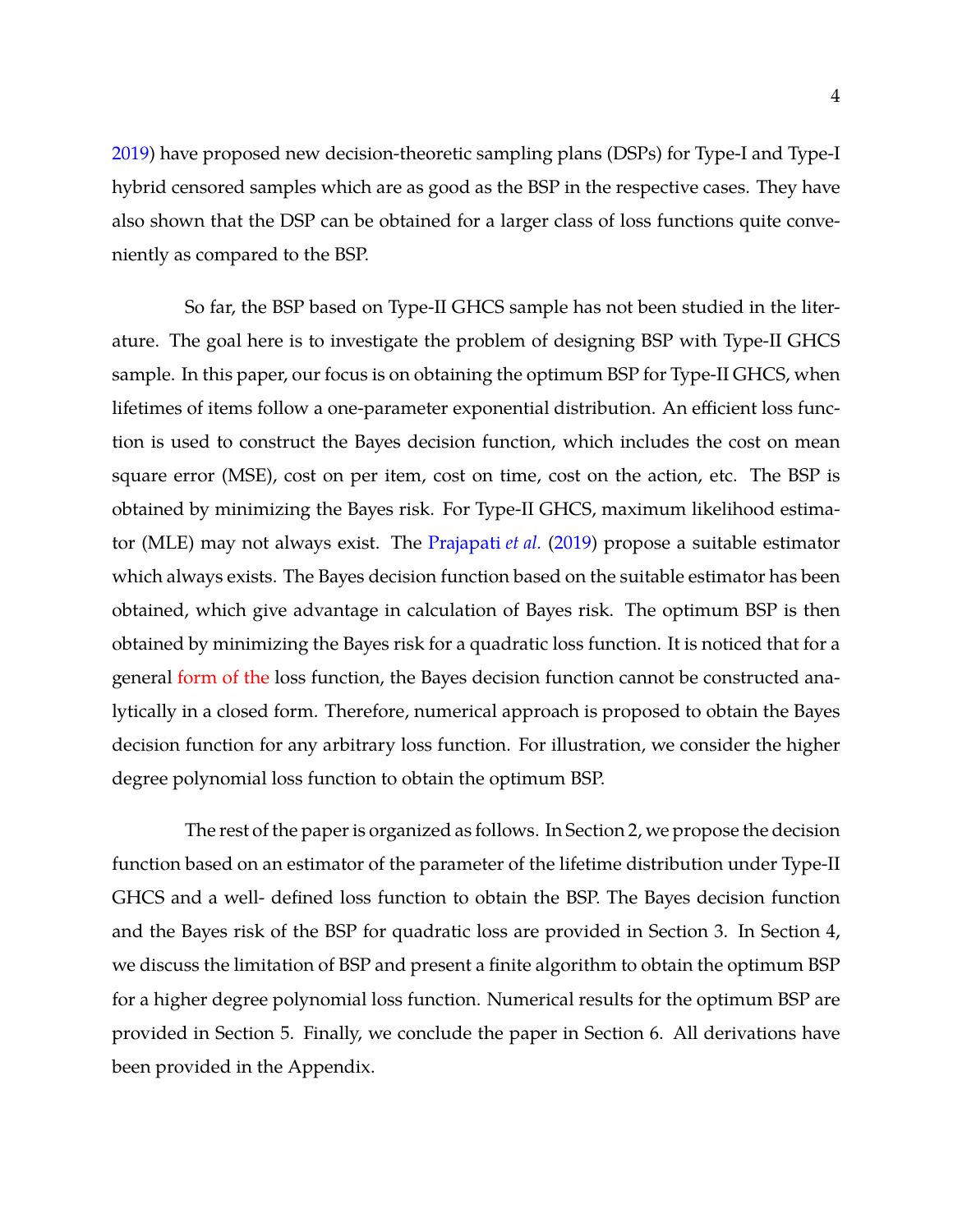## **2** Model Construction and Assumptions

Suppose that the quality of an item is measured by its lifetime and we are given a batch of items to construct the acceptance sampling plan. To analyse the quality of batch of items, a sample of *n* items is put on life test to observe their failure times. Let  $X_1, X_2, \ldots, X_n$ denote the lifetimes of these *n* items, and it is noted that failed items are not replaced. It is assumed that *X*1,*X*2,...,*X<sup>n</sup>* are mutually independent and identically follow an exponential distribution with parameter  $\lambda$  with the following density:

$$
f(x) = \lambda e^{-\lambda x}, \quad x > 0, \ \lambda > 0,
$$

and zero, otherwise. The mean lifetime of an item i.e.,  $\frac{1}{\lambda}$  is denoted by  $\theta.$  In Type-II GHCS, let the experiment gets terminated at random time  $\tau^*$ . Let  $M_1$  and  $M_2$  be the number of failures among *n* items up to time  $\tau_1$  and  $\tau_2$ , respectively. Then the MLE of  $\lambda$  is given by:

$$
\widehat{\lambda}_{MLE} = \begin{cases}\n\frac{M_1}{\sum_{i=1}^{M_1} X_{(i)} + (n - M_1)\tau_1}, & \text{if } M_1 = r, r + 1, ..., n \\
\frac{r}{\sum_{i=1}^{r} X_{(i)} + (n - r)X_{(r)}}, & \text{if } M_1 = 0, 1, ..., r - 1 & \& M_2 = r \\
\frac{M_2}{\sum_{i=1}^{M_2} X_{(i)} + (n - M_2)\tau_2}, & \text{if } M_2 = 1, ..., r - 1, \\
\frac{M}{\sum_{i=1}^{M} X_{(i)} + (n - M)\tau^*} = \frac{M}{Y(n, r, \tau_1, \tau_2, M)}, & \forall M \ge 1,\n\end{cases}
$$

where  $Y(n,r,\tau_1,\tau_2,M)=\sum_{i=1}^M X_{(i)}+(n-M)\tau^*.$  Clearly for  $M=M_2=0,$  the MLE does not exist. In place of MLE of  $\lambda$ , we define an estimator which is as follows:

$$
\widehat{\lambda} = \begin{cases} 0, & \text{if } M = 0 \\ \widehat{\lambda}_{MLE}, & \text{if } M > 0. \end{cases}
$$
 (1)

It is observed that  $\widehat{\lambda}$  has a discrete component at  $M = 0$  and a continuous component for *M*  $\geq$  1. Thus, the distribution function of  $\widehat{\lambda}$  can be written as

<span id="page-4-0"></span>
$$
P(\widehat{\lambda} \leq x | \lambda) = P(\widehat{\lambda} \leq x | M = 0, \lambda) P(M = 0) + P(\widehat{\lambda} \leq x | M \geq 1, \lambda) P(M \geq 1)
$$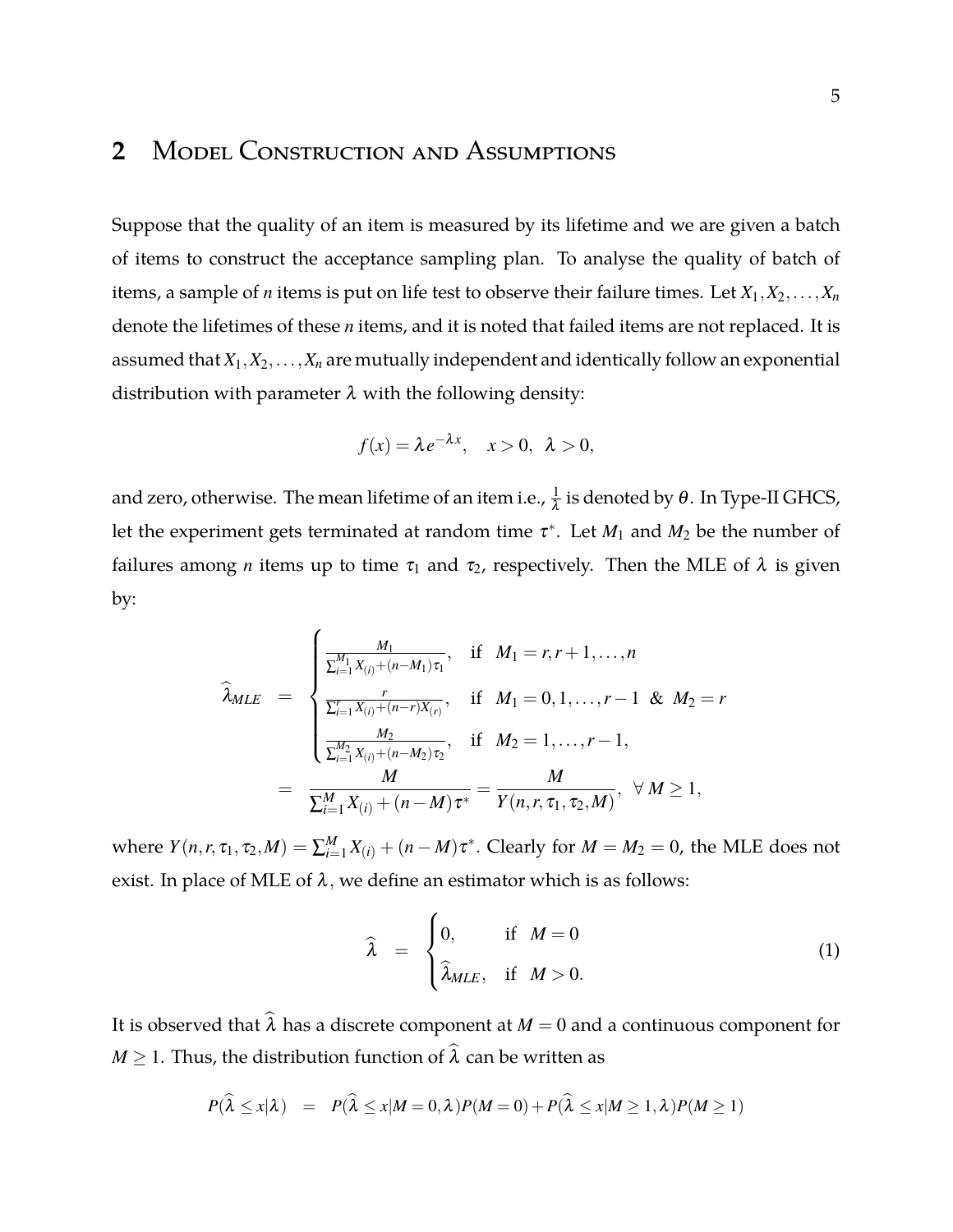$$
= I(0 \le x)e^{-n\lambda \tau_2} + P(\widehat{\lambda} \le x|M \ge 1, \lambda)P(M \ge 1)
$$
  

$$
= pS(x) + (1-p)H(x),
$$
 (2)

where  $p = P(M=0) = e^{-n\lambda \tau_2}$  and

$$
S(x) = \begin{cases} 1, & \text{if } x \ge 0 \\ 0, & \text{otherwise,} \end{cases} \quad \text{and} \quad H(x) = \begin{cases} \int_0^x h(u) \, du, & \text{if } \frac{1}{n\tau_2} \le x < \infty \\ 0, & \text{otherwise,} \end{cases}
$$

*h*(*u*) is the PDF of the absolutely continuous part of the distribution function of  $\hat{\lambda}$  which is given in Lemma [2.1.](#page-5-0)

<span id="page-5-0"></span>**Lemma 2.1.** *The PDF of*  $\widehat{\lambda}$  *under Type-II GHCS when*  $M \ge 1$ *, is given by:* 

$$
h(y) = \frac{1}{1-p} \Bigg[ \sum_{m_1=r}^{n} \sum_{j=0}^{m_1} {n \choose m_1} {m_1 \choose j} (-1)^j \frac{e^{-\lambda(n-m_1+j)\tau_1}}{y^2} f_{SG} \Big(\frac{1}{y} - \frac{(n-m_1+j)\tau_1}{m_1}; m_1, m_1\lambda\Big) + \sum_{m_1=0}^{r-1} \sum_{k=r-m_1}^{n-m_1} \sum_{j=0}^{m_1} {n \choose m_1} {n-m_1 \choose k} (-1)^{i+j} \frac{e^{-\lambda[(j+k-i)\tau_1+(i+n-k-m_1)\tau_2]}}{y^2} f_{SG} \Big(\frac{1}{y} - \frac{[(j+k-i)\tau_1+(i+n-k-m_1)\tau_2]}{r}; r, r\lambda\Big) + \sum_{m_2=1}^{r-1} \sum_{j=0}^{m_2} {n \choose m_2} {m_2 \choose j} (-1)^j \frac{e^{-\lambda(n-m_2+j)\tau_2}}{y^2} f_{SG} \Big(\frac{1}{y} - \frac{(n-m_2+j)\tau_2}{m_2}; m_2, m_2\lambda\Big) \Bigg],
$$

 $where p = e^{-n\lambda \tau_2}$  and

$$
f_{SG}(y|a,b,c) = \begin{cases} \frac{b^a}{\Gamma(a)}(y-c)^{a-1}e^{-b(y-c)}, & \text{if } y > c \\ 0, & \text{otherwise.} \end{cases}
$$

*Proof.* It can be easily obtained using the result of [Chandrasekar](#page-35-8) *et al.* [\(2004\)](#page-35-8). п

Suppose  $\delta(X) = 1$  denotes an action, to accept the batch, and  $\delta(X) = 0$  denotes the action to reject the batch. Then the decision function is defined as:

<span id="page-5-1"></span>
$$
\delta(\mathbf{X}) = \begin{cases} 1, & \text{if } T(\mathbf{X}) \in A \\ 0, & \text{otherwise,} \end{cases}
$$
 (3)

where *A* denotes the acceptance region and  $T(X)$  is a suitable estimator of the parameter  $\lambda$ . It is clear that the decision is taken, based on the estimator  $T(\mathbf{X})$ . In most of the cases, the number of failures observed in the experiment is random, and if significantly low number of failures is observed, it may lead to poor estimate of the estimator  $T(\mathbf{X})$ , which affects our final decision taken on a batch of items.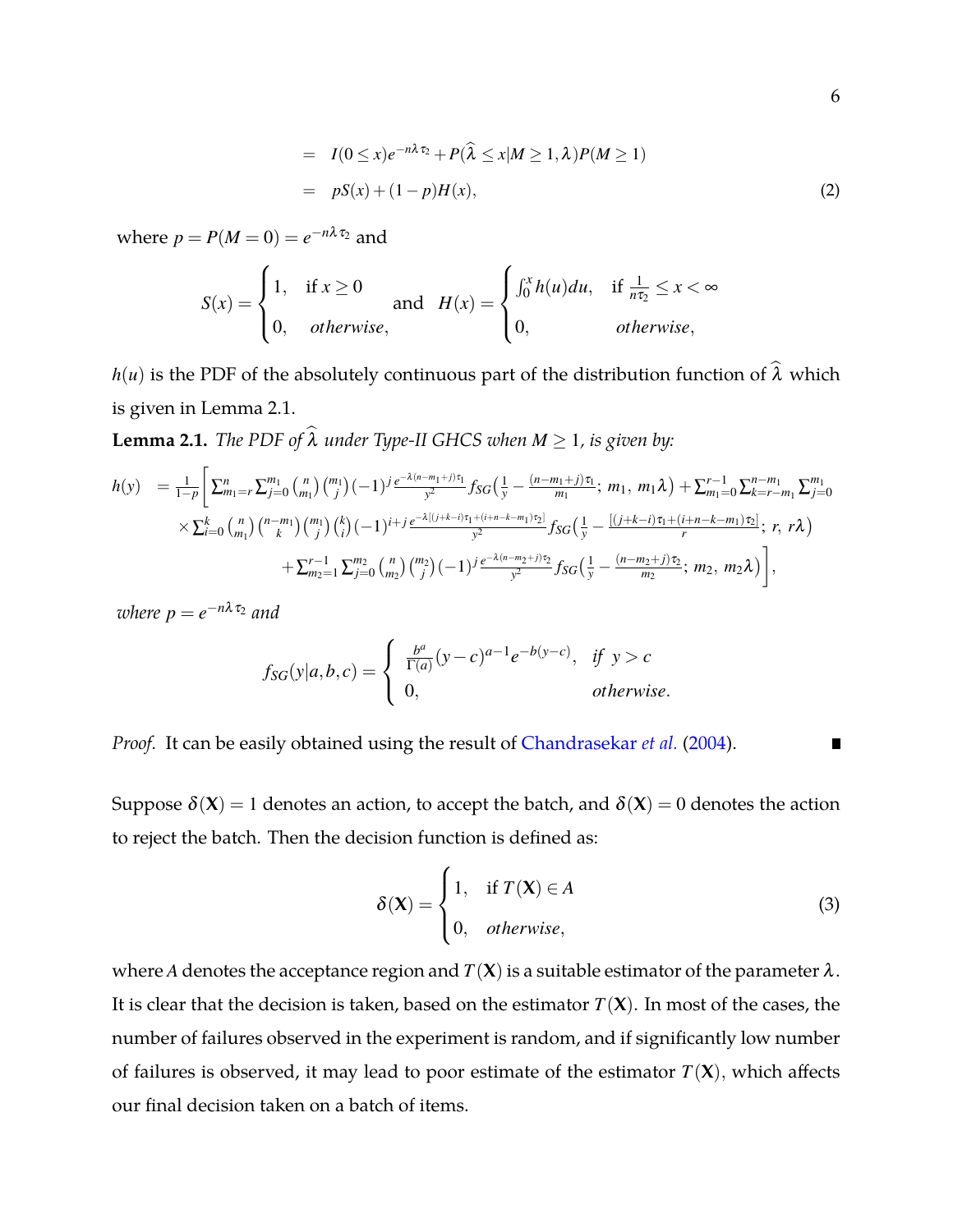We use a loss function incorporating the costs corresponding to sample size, duration of the experiment, action taken on batch and also the MSE of the estimator to deal with the imprecision in the decision. Such a loss function is considered by [Bhattacharya](#page-34-0) *et al.* [\(2014\)](#page-34-0) to obtain optimum life testing plans. We consider the loss function used by [Liang and Yang](#page-36-3) [\(2013\)](#page-36-3) and [Yang](#page-36-4) *et al.* [\(2017\)](#page-36-4), and additionally include the MSE of the estimator *T*(**X**) in the cost function. We have considered the following loss function:

<span id="page-6-0"></span>
$$
L(\delta(\mathbf{X}), \lambda) = \begin{cases} nC_s - (n-M)r_s + \tau^* C_{\tau} + MSE(T(\mathbf{X}))C_{\nu} + g(\lambda), & \text{if } \delta(\mathbf{X}) = 1\\ nC_s - (n-M)r_s + \tau^* C_{\tau} + MSE(T(\mathbf{X}))C_{\nu} + C_r, & \text{if } \delta(\mathbf{X}) = 0, \end{cases}
$$
(4)

where *n* is the sample size, *M* denotes the number of failures in the experiment,  $\tau^*$  is the duration of the experiment*, MSE*( $T(\mathbf{X})$ ) is the MSE of the estimator  $T(\mathbf{X})$ *,*  $C_s$  is the inspection cost per item,  $C_{\tau}$  is the cost per unit time for conducting the experiment,  $C_{\nu}$  is the cost associated with the imprecision in the estimator  $T(\mathbf{X})$  and  $C_r$  is the cost of rejecting the batch. Further  $g(\lambda)$  is the cost on accepting the batch, which is positive and an increasing function in  $\lambda$  for  $\lambda > 0$ . If an item does not fail, it can be reused with a salvage value  $r_s$ such that  $C_s > r_s \geq 0$ . It may be noted that the precision of an estimator is an important component in making any decision. Therefore, it depends on the practitioner to choose *C<sup>v</sup>* compared to other costs. For example, if a practitioner feels that to him/her the precision of the estimator is very important to make a decision whether to accept or reject a batch, then  $C_v$  should be large, otherwise it can be small.

Further, under this set up, the sampling plan is given by  $(n, r, \tau_1, \tau_2, \delta)$  using the decision function [\(3\)](#page-5-1), where *n* is the sample size, *r* stands for  $r^{th}$  failure,  $\tau_1$  and  $\tau_2$  are censoring times. It is assumed that the parameter  $\lambda$  is a positive random variable, having a prior density  $\pi(\lambda)$  over the parameter space  $(0,\infty)$ . Here we consider a conjugate prior distribution gamma  $G(a,b)$  with the following density over the parameter space  $(0,\infty)$ :

$$
\pi(\lambda) = \frac{b^a}{\Gamma(a)} \lambda^{a-1} e^{-\lambda b}, \quad \lambda > 0, \ a, b > 0
$$
 (5)

and zero, otherwise. Here *a* and *b* are the hyper parameters. Our aim is to obtain the optimum BSP for Type-II GHCS by determining the optimal decision function under the given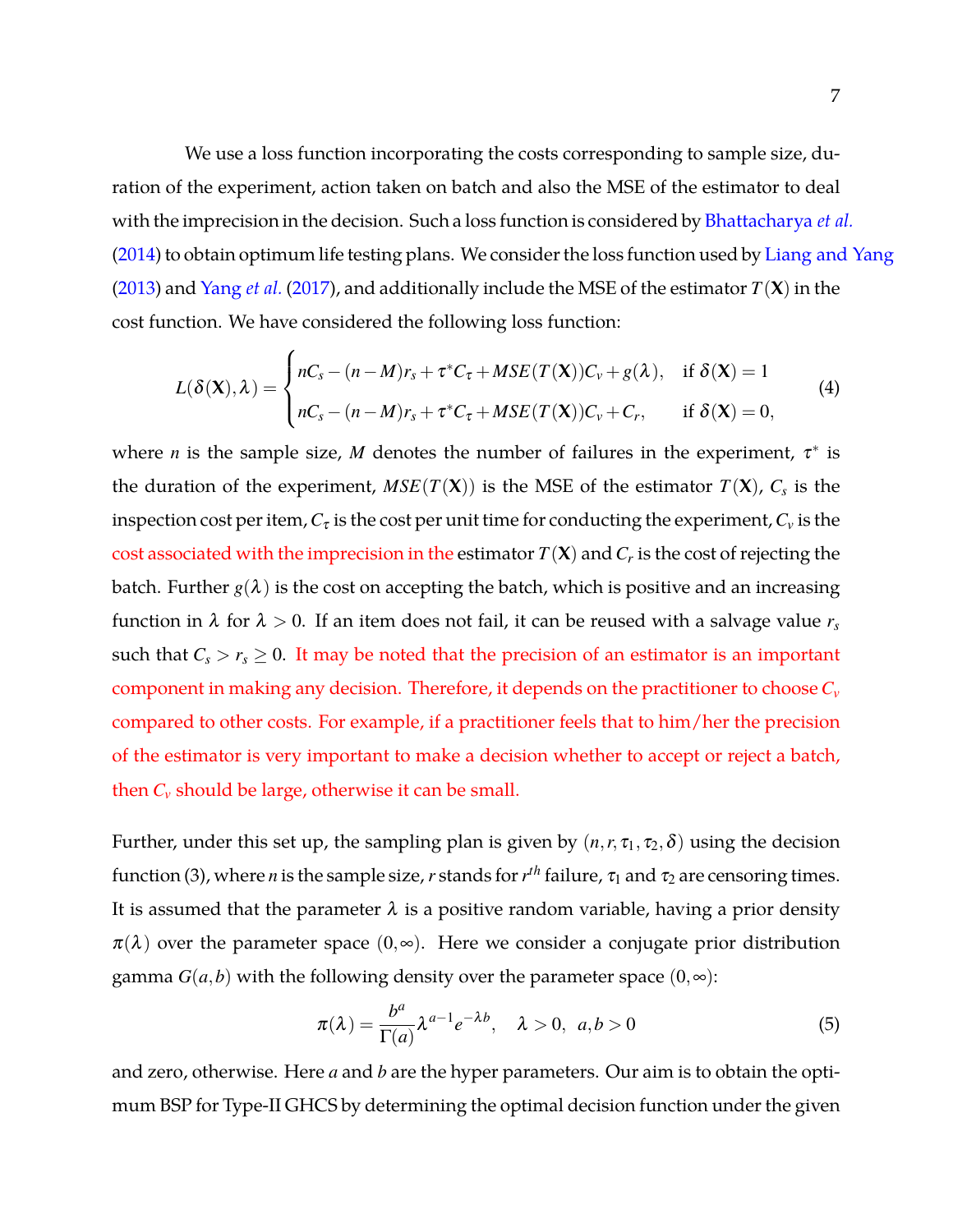loss function [\(4\)](#page-6-0), which minimizes the Bayes risk among all possible sampling plans.

## **3** Bayes Decision Function and BSP for Type-II GHCS

For a given  $M = m$ , let  $\mathbf{x} = (x_1, \ldots, x_m)$  denote the observed value of  $\mathbf{X} = (X_{(1)}, \ldots, X_{(m)})$ . Then, the joint probability density function (PDF) is given by:

$$
f(\mathbf{x}|\lambda) = \frac{n!}{(n-m)!} \lambda^m e^{-\lambda y(n,r,\tau_1,\tau_2,m)}, \ \ 0 < x_1 < \ldots < x_m < \tau_2, \ \lambda > 0,\tag{6}
$$

where  $y(n, r, \tau_1, \tau_2, m) = \sum_{j=1}^m x_j + (n-m)\tau^*$ . Thus, the posterior PDF of  $\lambda$  given **x** is:

<span id="page-7-1"></span>
$$
\pi(\lambda|\mathbf{x}) = \frac{\pi(\lambda)f(\mathbf{x}|\lambda)}{\int_0^\infty \pi(\lambda)f(\mathbf{x}|\lambda)d\lambda} = \frac{\lambda^m e^{-\lambda y(n,r,\tau_1,\tau_2,m)}\pi(\lambda)}{\int_0^\infty \lambda^m e^{-\lambda y(n,r,\tau_1,\tau_2,m)}\pi(\lambda)d\lambda}.
$$
\n(7)

Since  $(M, Y(n, r, \tau_1, \tau_2, M))$  is a jointly sufficient statistic of  $\lambda$ , the posterior PDF  $\pi(\lambda | x)$  depends on **x** only through *m* and  $y(n, r, \tau_1, \tau_2, m)$ , we may also denote it by  $\pi(\lambda | m, y(n, r, \tau_1, \tau_2, m))$ . The Bayes risk of the sampling plan  $(n, r, \tau_1, \tau_2, \delta)$  w.r.t. the loss function [\(4\)](#page-6-0) is given by:

$$
R_B^{\delta}(n, r, \tau_1, \tau_2) = n(C_s - r_s) + E(M)r_s + E(\tau^*)C_{\tau} + E(MSE(T(\mathbf{X})))C_v
$$
  
+
$$
E[\delta(\mathbf{X})g(\lambda) + (1 - \delta(\mathbf{X}))C_r]
$$
  
= 
$$
n(C_s - r_s) + E(M)r_s + E(\tau^*)C_{\tau} + E(MSE(T(\mathbf{X})))C_v + R_{\delta}(\delta|n, r, \tau_1, \tau_2), (8)
$$

where  $R_\delta(\delta|n,r,\tau_1,\tau_2)$  is the risk by the decision function  $\delta$ , i.e.,

<span id="page-7-0"></span>
$$
R_{\delta}(\delta|n,r,\tau_1,\tau_2) = E(g(\lambda)) + E[(1-\delta(\mathbf{X})) (C_r - g(\lambda))] = R_1(\delta|n,r,\tau_1,\tau_2) + R_2(\delta|n,r,\tau_1,\tau_2), \tag{9}
$$

where  $R_1(\delta|n, r, \tau_1, \tau_2) = E(g(\lambda))$  and

$$
R_2(\delta|n, r, \tau_1, \tau_2) = E[(1 - \delta(\mathbf{X})) (C_r - g(\lambda))]
$$
(10)  

$$
= E_{\mathbf{X}}[(1 - \delta(\mathbf{X})) (C_r - E_{\lambda|\mathbf{x}}[g(\lambda)])]
$$
  

$$
= E_{\mathbf{X}}[(1 - \delta(\mathbf{X})) (C_r - \phi_{\pi}(m, Y(n, r, \tau_1, \tau_2, m)))].
$$

Here,

<span id="page-7-2"></span>
$$
\phi_{\pi}(m, y(n, r, \tau_1, \tau_2, m)) = E_{\lambda | \mathbf{x}}[g(\lambda)] = \int_0^\infty g(\lambda) \pi(\lambda | m, y(n, r, \tau_1, \tau_2, m)) d\lambda \tag{11}
$$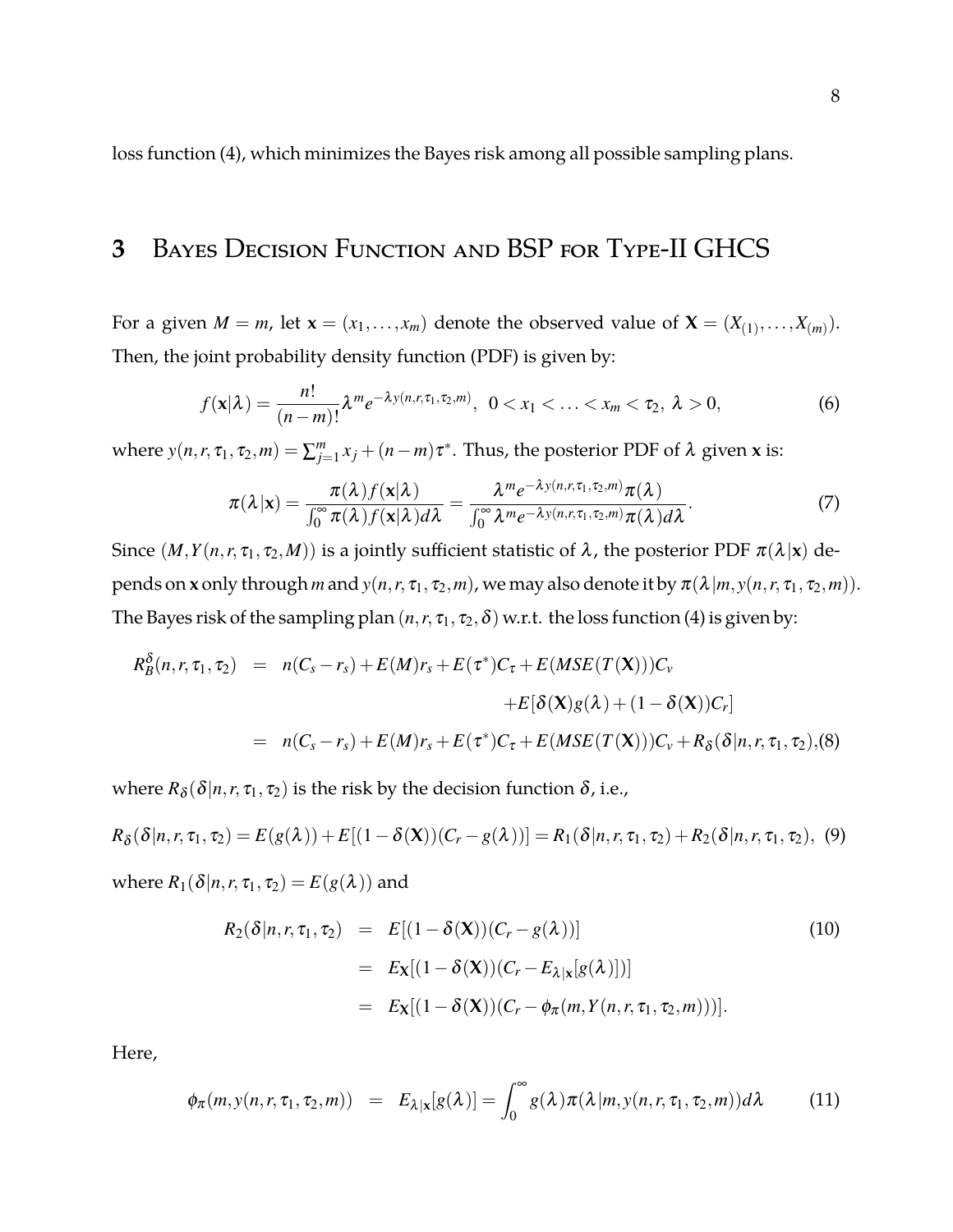denotes the posterior expectation of  $g(\lambda)$  given data **X** = **x**. To obtain the Bayes decision function we need to minimize the posterior risk of the decision function which is equivalent to the minimization of  $R_2(\delta | n, r, \tau_1, \tau_2)$  w.r.t.  $\delta$ . For each fixed  $(n, r, \tau_1, \tau_2)$ , the Bayes risk  $R_B^{\delta}(n,r,\tau_1,\tau_2)$  is minimum when  $R_2(\delta|n,r,\tau_1,\tau_2)$  is minimized w.r.t.  $\delta$  in [\(9\)](#page-7-0), which can be done by considering two cases:

Case 1: 
$$
\phi_{\pi}(m, y(n, r, \tau_1, \tau_2, m)) \leq C_r
$$
:  
\nIf  $\delta(\mathbf{x}) = 0$ , then  $R_2(\delta | n, r, \tau_1, \tau_2) \geq 0$ , and if  $\delta(\mathbf{x}) = 1$ , then  $R_2(\delta | n, r, \tau_1, \tau_2) = 0$ .  
\nCase 2:  $\phi_{\pi}(m, y(n, r, \tau_1, \tau_2, m)) > C_r$ :  
\nIf  $\delta(\mathbf{x}) = 0$ , then  $R_2(\delta | n, r, \tau_1, \tau_2) < 0$ , and if  $\delta(\mathbf{x}) = 1$ , then  $R_2(\delta | n, r, \tau_1, \tau_2) = 0$ .

Therefore, for fixed sample size *n*, positive integer  $r \le n$  and censoring time  $\tau_1$  and  $\tau_2$ , the Bayes decision function, which minimizes the Bayes risk  $R_B^{\delta}(n,r,\tau_1,\tau_2),$  among all decision functions is given by:

<span id="page-8-0"></span>
$$
\delta_B = \delta_B(m, y(n, r, \tau_1, \tau_2, m) | n, r, \tau_1, \tau_2) = \begin{cases} 1, & \text{if } \phi_\pi(m, y(n, r, \tau_1, \tau_2, m)) \le C_r \\ 0, & \text{otherwise.} \end{cases} \tag{12}
$$

Then our aim is to obtain the optimum BSP  $(n_B, r_B, \tau_{1B}, \tau_{2B}, \delta_B)$  which minimizes the Bayes risk among all possible BSPs  $(n, r, \tau_1, \tau_2, \delta_B)$ .

#### **3.1** Monotonicity of Bayes Decision Function

To present an alternate form of the Bayes decision function  $\delta_B$ , we investigate the monotonicity associated with it.

<span id="page-8-1"></span>**Lemma 3.1.** Let  $0 \le m$ ,  $m^* \le n$ ,  $y = y(n, r, \tau_1, \tau_2, m)$  and  $y^* = y(n, r, \tau_1, \tau_2, m^*)$ *. Consider the likelihood ratio:*

$$
L_R(\lambda | (m, y), (m^*, y^*)) = \frac{\pi(\lambda | m^*, y^*)}{\pi(\lambda | m, y)}
$$

*provided*  $\pi(\lambda|m, y) \neq 0$ *.* (*a*) If  $m = m^*$  and  $y < y^*$ , then  $L_R(\lambda | (m, y), (m^*, y^*))$  is non-increasing in  $\lambda$ . *(b)* If  $y = y^*$  and  $m < m^*$ , then  $L_R(\lambda | (m, y), (m^*, y^*))$  is non-decreasing in  $\lambda$ .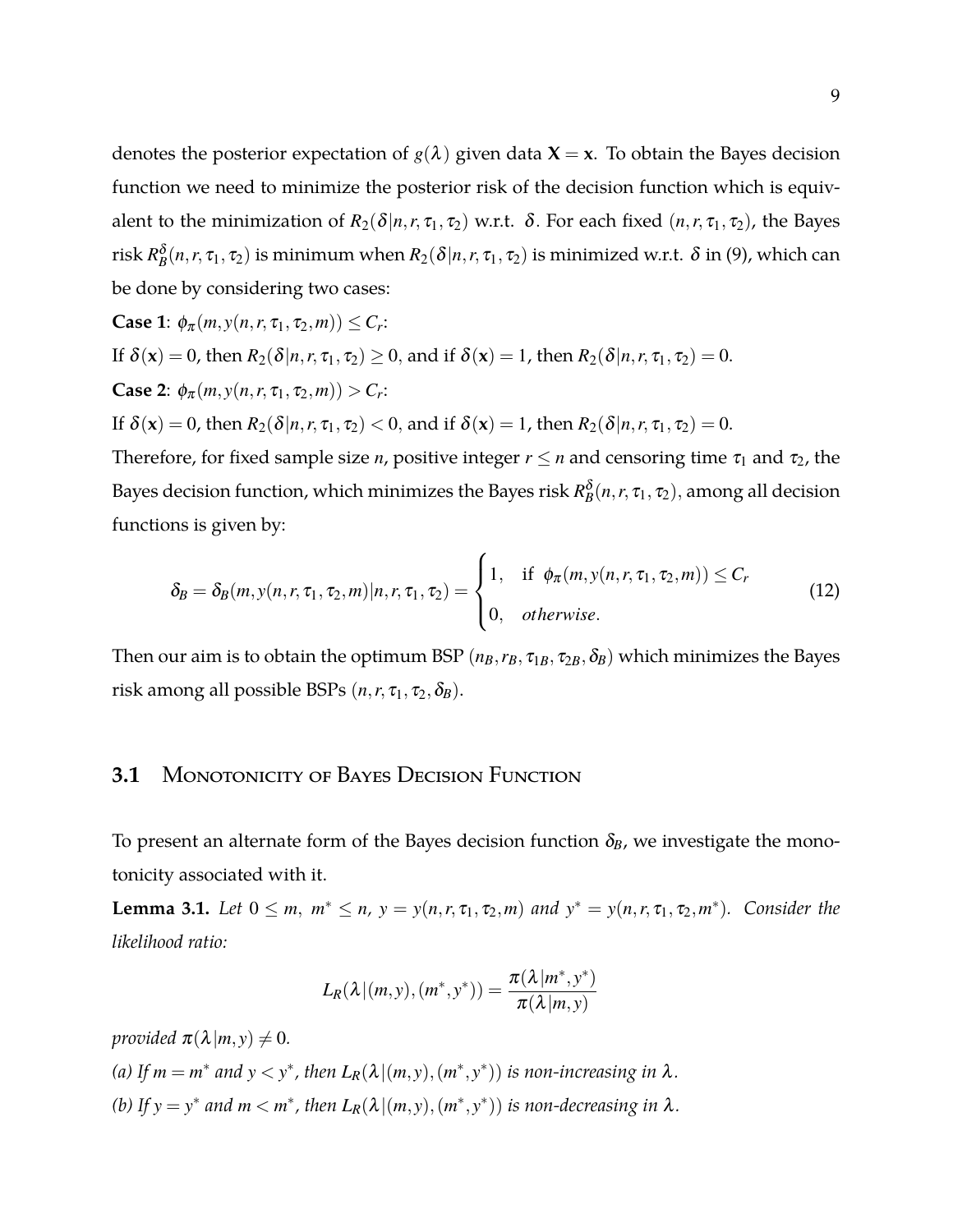*Proof.* From [\(7\)](#page-7-1) the likelihood ratio is given by:

$$
L_R(\lambda | (m, y), (m^*, y^*)) = \frac{\pi(\lambda | m^*, y^*)}{\pi(\lambda | m, y)} = \frac{w(m, y)}{w(m^*, y^*)} \lambda^{m^* - m} e^{-\lambda (y^* - y)},
$$

where  $w(m, y) = \int_0^\infty \lambda^m e^{-\lambda y} \pi(\lambda) d\lambda = \frac{b^a \Gamma(m+a)}{\Gamma(a)(\nu+b)^{m-a}}$  $\frac{\partial^{2} \Gamma(m+a)}{\Gamma(a)(y+b)^{m+a}}$ . Case (*a*): When  $m = m^*$  and  $y < y^*$ , then,

$$
L_R(\lambda | (m, y), (m^*, y^*)) = \frac{w(m, y)}{w(m, y^*)} e^{-\lambda (y^* - y)},
$$

 $y^* - y > 0$ , which implies that  $L_R(\lambda | (m, y), (m^*, y^*))$  is non-increasing in  $\lambda$ . Case *(b)*: When  $y = y^*$  and  $m < m^*$ , then,

$$
L_R(\lambda | (m, y), (m^*, y^*)) = \frac{w(m, y)}{w(m^*, y)} \lambda^{m^* - m},
$$

 $m^* - m > 0$ , which implies that  $L_R(\lambda | (m, y), (m^*, y^*))$  is non-decreasing in  $\lambda$ .

<span id="page-9-0"></span>**Lemma 3.2.** *Let*  $g(\lambda)$  *be a positive and increasing function of*  $\lambda$  *for*  $\lambda > 0$ *. Then,* (a) For fixed  $m \geq 0$ ,  $\phi_{\pi}(m, y(n, r, \tau_1, \tau_2, m))$  *is strictly decreasing in*  $y(n, r, \tau_1, \tau_2, m)$ , *and for fixed*  $y(n, r, \tau_1, \tau_2, m) \geq 0$ ,  $\phi_\pi(m, y(n, r, \tau_1, \tau_2, m))$  *is strictly increasing in m. (b)* For fixed  $m \geq 0$ ,  $\delta_B(m, y(n, r, \tau_1, \tau_2, m) | n, r, \tau_1, \tau_2)$  is non-decreasing in  $y(n, r, \tau_1, \tau_2, m)$ , and for *fixed*  $y(n, r, \tau_1, \tau_2, m) \ge 0$ ,  $\delta_B(m, y(n, r, \tau_1, \tau_2, m) | n, r, \tau_1, \tau_2)$  *is non-increasing in m.* 

*Proof.* See Appendix.

Let  $A(m) = \{y > 0 | \phi_{\pi}(m, y) \leq C_r \}$ . Define

<span id="page-9-1"></span>
$$
T_m = \begin{cases} \inf A(m), & \text{if } A(m) \text{ is nonempty} \\ \infty, & \text{otherwise.} \end{cases}
$$
 (13)

By a discussion analogous to Lemma 2.3 of [Liang and Yang](#page-36-3) [\(2013](#page-36-3)), we can obtain the following lemma.

#### <span id="page-9-2"></span>**Lemma 3.3.**

*(1) (a) If*  $T_m = \infty$ *, then*  $\phi_{\pi}(m, y) > C_r$  *for all*  $y > 0$ *;*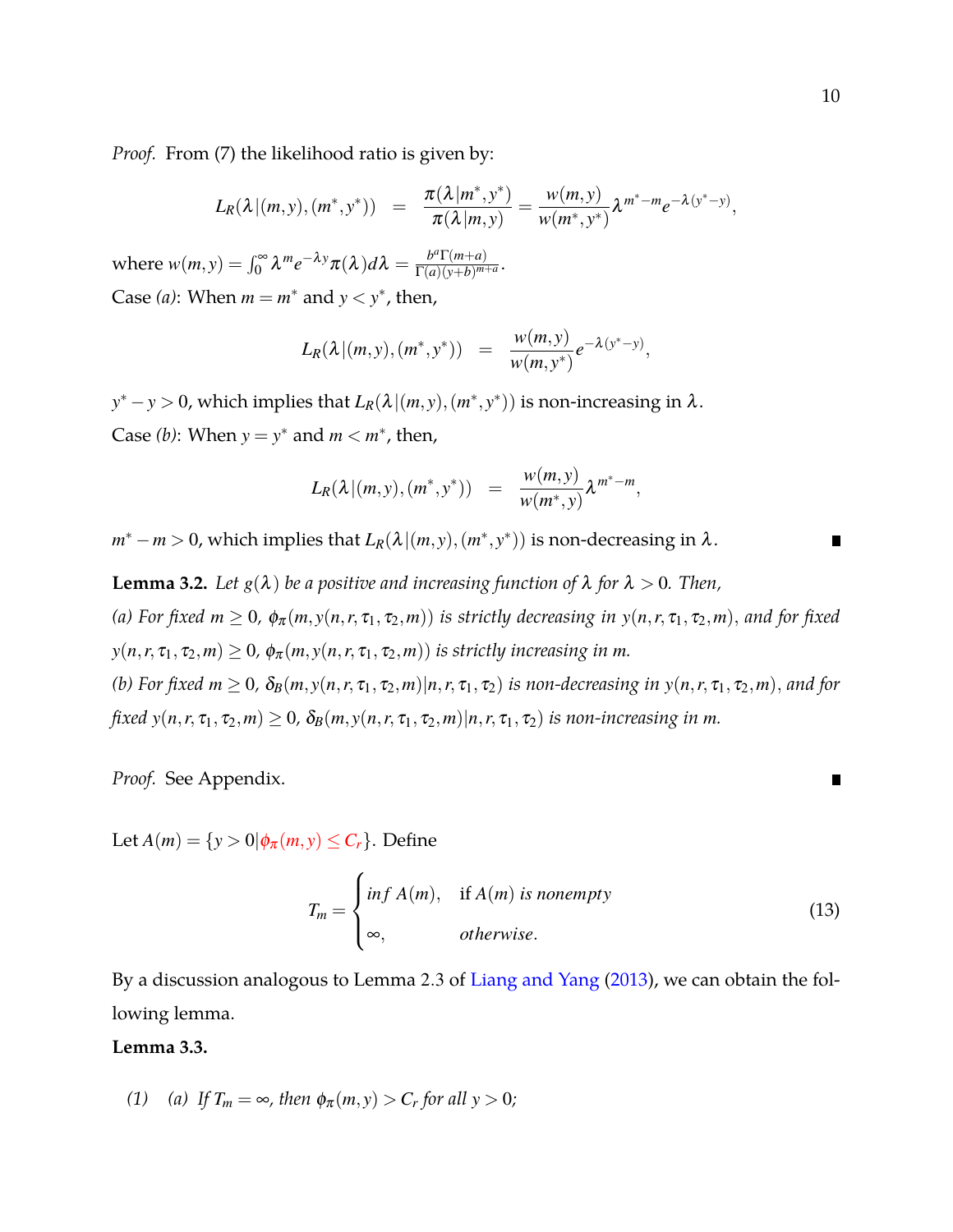\n- (b) If 
$$
T_m = 0
$$
, then  $\phi_{\pi}(m, y) < C_r$  for all  $y > 0$ ; and
\n- (c) If  $0 < T_m < \infty$ , then
\n- $\phi_{\pi}(m, y) > C_r$  for all  $0 < y < T_m$ ;
\n- $\phi_{\pi}(m, y) < C_r$  for all  $y > T_m$ ; and
\n- $\phi_{\pi}(m, T_m) = C_r$  if  $y = T_m$ .
\n- (2) Let  $D = \{m \mid A(m) \text{ is nonempty}\}$ . Then,  $T_m$  is strictly increasing in  $m$  for  $m \in D$ .
\n

*Proof.* See Appendix.

## **3.2** Representation of Bayes decision function in terms of estimator  $\hat{\lambda}$

Let

$$
T(n,r,\tau_1,\tau_2,m=0)=T_0;
$$
  $T(n,r,\tau_1,\tau_2,m)=min{T_m,n\tau_2},$  for  $m=1,2,...,n$ .

According to the non-increasing property of  $\phi_{\pi}(m, y(n, r, \tau_1, \tau_2, m))$  with respect to  $y(n, r, \tau_1, \tau_2, m)$ , the Bayes decision function  $\delta_B(|n, r, \tau_1, \tau_2)$ , can be expressed as: For each integer  $m \geq 0$ ,

$$
\delta_B(m, y(n, r, \tau_1, \tau_2, m) | n, r, \tau_1, \tau_2) = \begin{cases} 1, & \text{if } y(n, r, \tau_1, \tau_2, m) \ge T(n, r, \tau_1, \tau_2, m) \\ 0, & \text{otherwise,} \end{cases}
$$
(14)

which can be written in the form of  $\hat{\lambda}$ ,

<span id="page-10-0"></span>
$$
\delta_B(m, y(n, r, \tau_1, \tau_2, m) | n, r, \tau_1, \tau_2) = \begin{cases} 1, & \text{if } \hat{\lambda} < c(n, r, \tau_1, \tau_2, m) \\ 0, & \text{otherwise,} \end{cases} \tag{15}
$$

where for  $m \ge 1$ ,  $c(n,r,\tau_1,\tau_2,m) = \frac{m}{T(n,r,\tau_1,m)}$  $T(n,r,\tau_1,\tau_2,m)$ and for  $m = 0$ ,  $c(n, r, \tau_1, \tau_2, 0) = n\tau_2$  – *T*(*n*,*r*,  $\tau_1$ ,  $\tau_2$ ,0), which is in the form of decision function [\(3\)](#page-5-1) with  $T(\mathbf{X}) = \hat{\lambda}$ . Writing the Bayes decision function [\(15\)](#page-10-0) in terms of  $\hat{\lambda}$  is helpful, as the distribution of  $\hat{\lambda}$  is known. [Prajapati](#page-36-5) *et al.* [\(2020](#page-36-5), [2019](#page-36-6)) have shown that the Bayes decision function cannot be obtained analytically for different loss functions. To determine  $c(n, r, \tau_1, \tau_2, m)$ , we have to obtain  $T_m$ .

п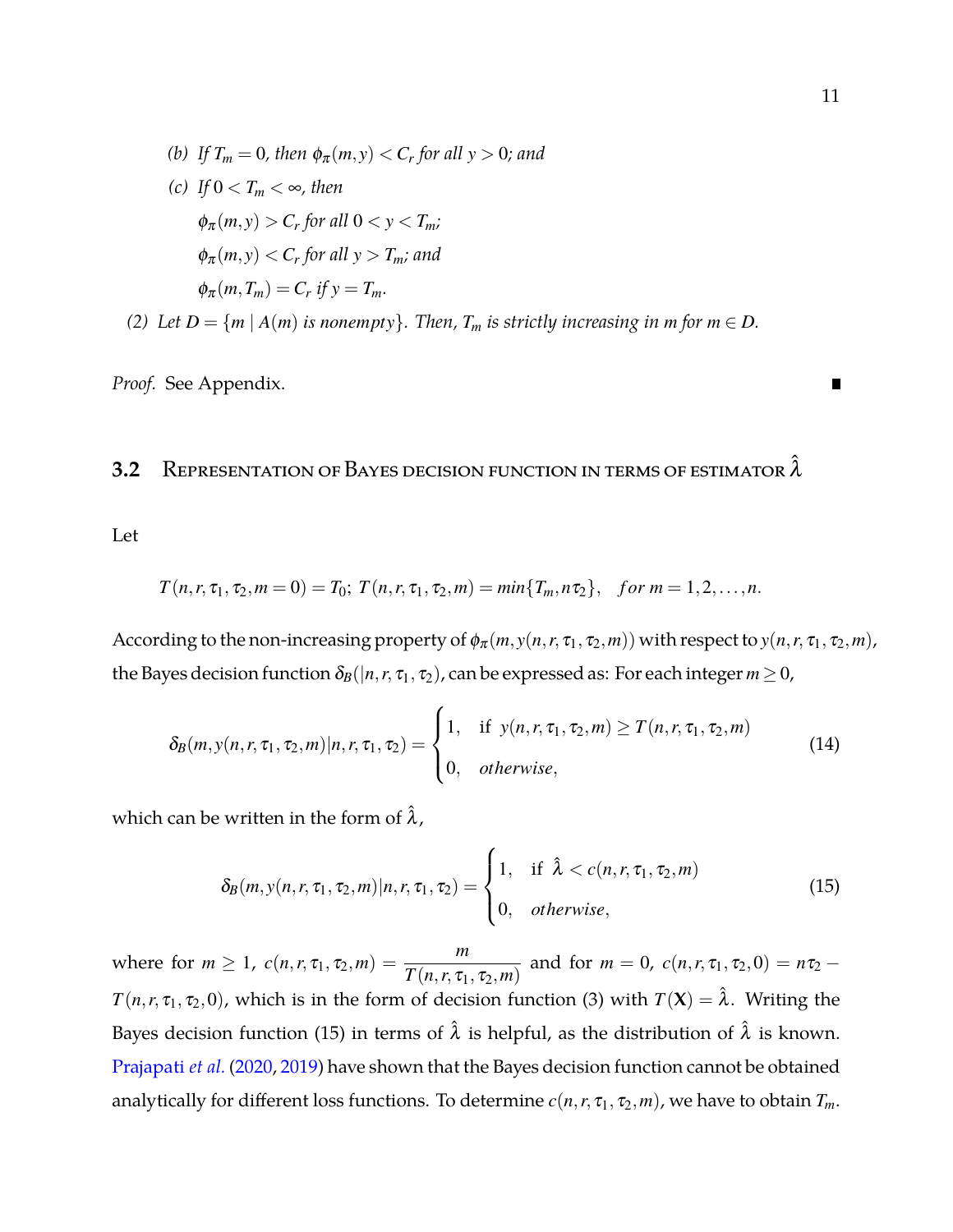Note that *T<sup>m</sup>* depends on the number of observations *m*, and can be evaluated either analytically or numerically, depending on the form of  $g(\lambda)$ . For many loss functions  $T_m$  cannot be obtained analytically. So, for these cases we consider the following scheme to derive the Bayes decision function.

#### **Scheme A:**

1. The Bayes decision function [\(12\)](#page-8-0) can be written as:

$$
\delta_B(m, y(n, r, \tau_1, \tau_2, m) | n, r, \tau_1, \tau_2) = \begin{cases} 1, & \text{if } \phi_\pi(m, y(n, r, \tau_1, \tau_2, m)) - C_r \le 0 \\ 0, & \text{otherwise.} \end{cases}
$$

- 2. For closed form of the Bayes decision function, we need to solve  $\phi_{\pi}(m, y(n, r, \tau_1, \tau_2, m))$  *C*<sub>*r*</sub> = 0. From Lemma [3.2](#page-9-0) it is clear that for fixed *m* ≥ 0, the equation  $\phi_{\pi}(m, y(n, r, \tau_1, \tau_2, m))$  −  $C_r = 0$  has at most one change of sign, i.e., it has only one real root.
- 3. Obtain the root of the equation  $\phi_{\pi}(m, y(n, r, \tau_1, \tau_2, m)) C_r = 0$ , by any numerical method and denote it by  $\alpha_m$ .
- 4. Then define  $T_m = max(0, \alpha_m)$  and Bayes decision function as [\(15\)](#page-10-0).

Thus, alternative Bayes decision function [\(15\)](#page-10-0), will be used to obtain the Bayes risk of the BSP. The Bayes risk of the BSP is given by

$$
R_{B}^{\delta_B}(n,r,\tau_1,\tau_2) = n(C_s-r_s) + E(M)r_s + E(\tau^*)C_{\tau} + E(MSE(\hat{\lambda}))C_{\nu} + R_{\delta}(\delta_B|n,r,\tau_1,\tau_2).
$$

To compute the Bayes risk, we have to calculate  $E(M)$ ,  $E(\tau^*)$ ,  $E(MSE(\hat{\lambda}))$  and  $R_\delta(\delta_B | n, r, \tau_1, \tau_2).$ The expressions of  $E(M)$ ,  $E(\tau^*)$ , and  $E(MSE(\hat{\lambda}))$  are given in the Appendix. Therefore, we need to obtain

$$
R_{\delta}(\delta_{B}|n,r,\tau_{1},\tau_{2}) = E(g(\lambda)) + E[(1-\delta_{B}(M,Y(n,r,\tau_{1},\tau_{2},M)|n,r,\tau_{1},\tau_{2}))(C_{r}-g(\lambda))]
$$
  
= 
$$
E(g(\lambda)) + \int_{0}^{\infty} [C_{r}-g(\lambda)]P(\delta_{B}(M,Y(n,r,\tau_{1},\tau_{2},M)|n,r,\tau_{1},\tau_{2}) = 0|\lambda)\pi(\lambda)d\lambda.
$$

When  $M \geq 0$ , from decision function [\(15\)](#page-10-0)

$$
P(\delta_B(M,Y(n,r,\tau_1,\tau_2,M)|n,r,\tau_1,\tau_2)=0|\lambda)=P(\hat{\lambda}\geq c(n,r,\tau_1,\tau_2,M)|\lambda),
$$

above probability can be obtain quit easily by using distribution of  $\hat{\lambda}$ , which is given in [\(2\)](#page-4-0).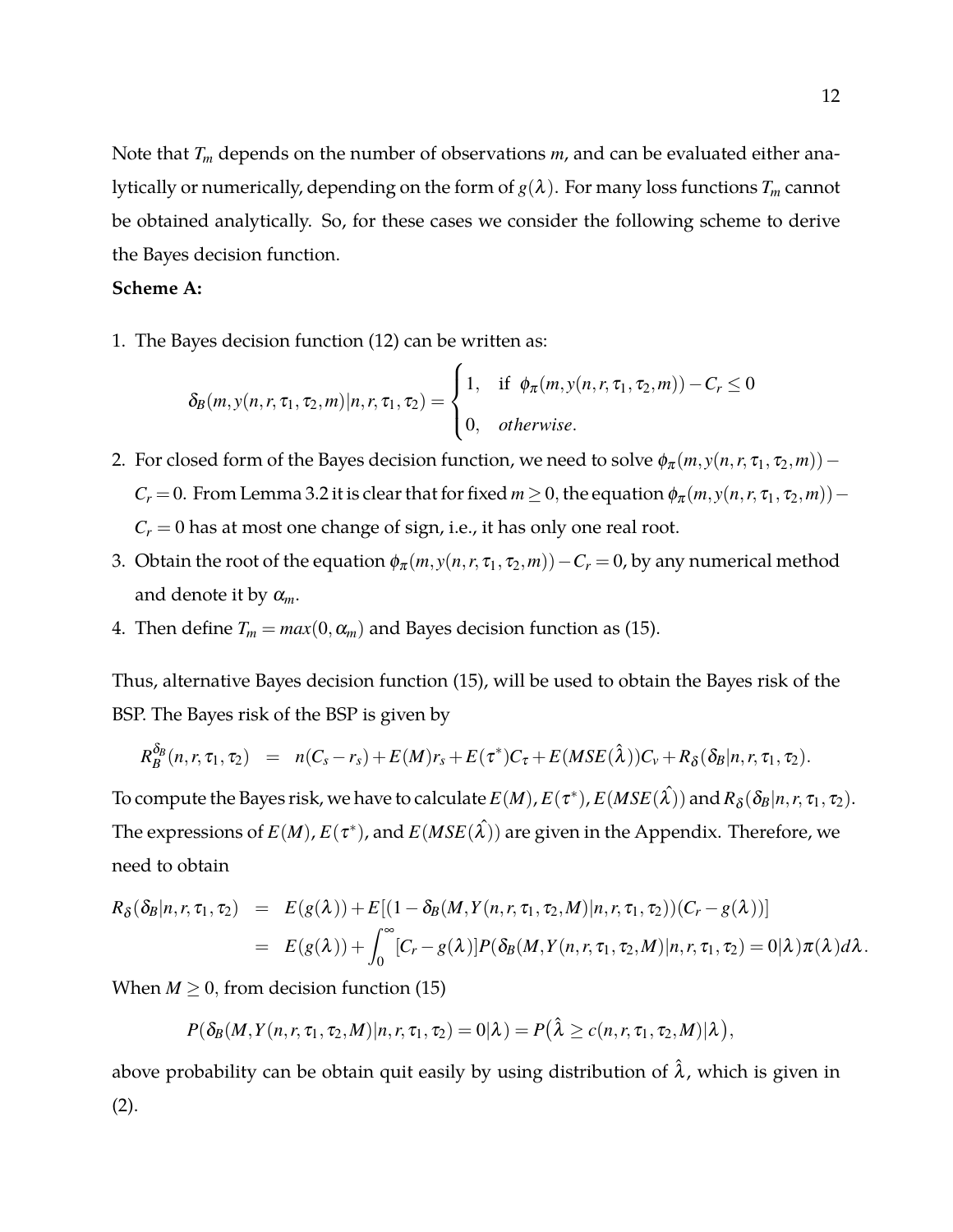In the loss function [\(4\)](#page-6-0), we have a cost on the sample size and on total time of the experiment. So optimal values of  $n$ ,  $r$ ,  $\tau_1$  and  $\tau_2$  are automatically bounded above. The following theorem gives smaller upper bounds for *n* and *r*.

**Theorem 3.1.** Let  $n_B$  and  $r_B$  be the optimal values of *n* and *r*, respectively. Then,

$$
n_B \leq min \bigg\{ \frac{E_{\lambda}[g(\lambda)]}{C_s - r_s}, \frac{C_r}{C_s - r_s} \bigg\},\
$$

 $0 \le r_B \le n_B$ .

*Proof.* Let  $(n_B, r_B, \tau_{1B}, \tau_{2B}, \delta_B)$  be the optimum BSP and corresponding Bayes risk is:

$$
R_{B}^{\delta_{B}}(n_{B},r_{B},\tau_{1B},\tau_{2B})=n_{B}(C_{s}-r_{s})+E(M)r_{s}+E(\tau^{*})C_{\tau}+E(MSE(\widehat{\lambda}))C_{v}+R_{D}(\delta_{B}|n_{B},r_{B},\tau_{1B},\tau_{2B}).
$$

 $\text{Note that } E(M) \geq 0$ ,  $E(\tau^*) \geq 0$ ,  $E(MSE(\hat{\lambda})) \geq 0$  and  $R_D(\delta_B | n_B, r_B, \tau_{1B}, \tau_{2B}) \geq 0$  and all costs are positive. Hence

<span id="page-12-0"></span>
$$
R_B^{\delta_B}(n_B, r_B, \tau_{1B}, \tau_{2B}) \ge n_B(C_s - r_s). \tag{16}
$$

Let  $(0,0,0,0,1)$  and  $(0,0,0,0,0)$  denote the sampling plans when the batch is accepted and rejected, respectively, without sampling. Then the Bayes risk of optimum BSP

<span id="page-12-1"></span>
$$
R_B^{\delta_B}(n_B, r_B, \tau_{1B}, \tau_{2B}) \le \min\{R_B^{\delta_B=1}(0, 0, 0, 0), R_B^{\delta_B=0}(0, 0, 0, 0)\},\tag{17}
$$

where  $R_B^{\delta_B=1}$  $B^{b_B=1}_B(0,0,0,0)=E_\lambda[g(\lambda)]$  is the Bayes risk when we accept the batch without sampling and  $R_B^{\delta_B=0}$  $B_B^{(B_B=0)}(0,0,0,0) = C_r$  is the Bayes risk when we reject the batch without sampling. Then from [\(16\)](#page-12-0) and [\(17\)](#page-12-1) we have

$$
n_B(C_s-r_s)\leq min\big\{E_{\lambda}[g(\lambda)],C_r\big\}.
$$

Hence, it follows that

$$
n_B \leq min\bigg\{\frac{E_{\lambda}[g(\lambda)]}{C_s-r_s},\frac{C_r}{C_s-r_s}\bigg\}
$$

and  $0 \le r_B \le n_B$ .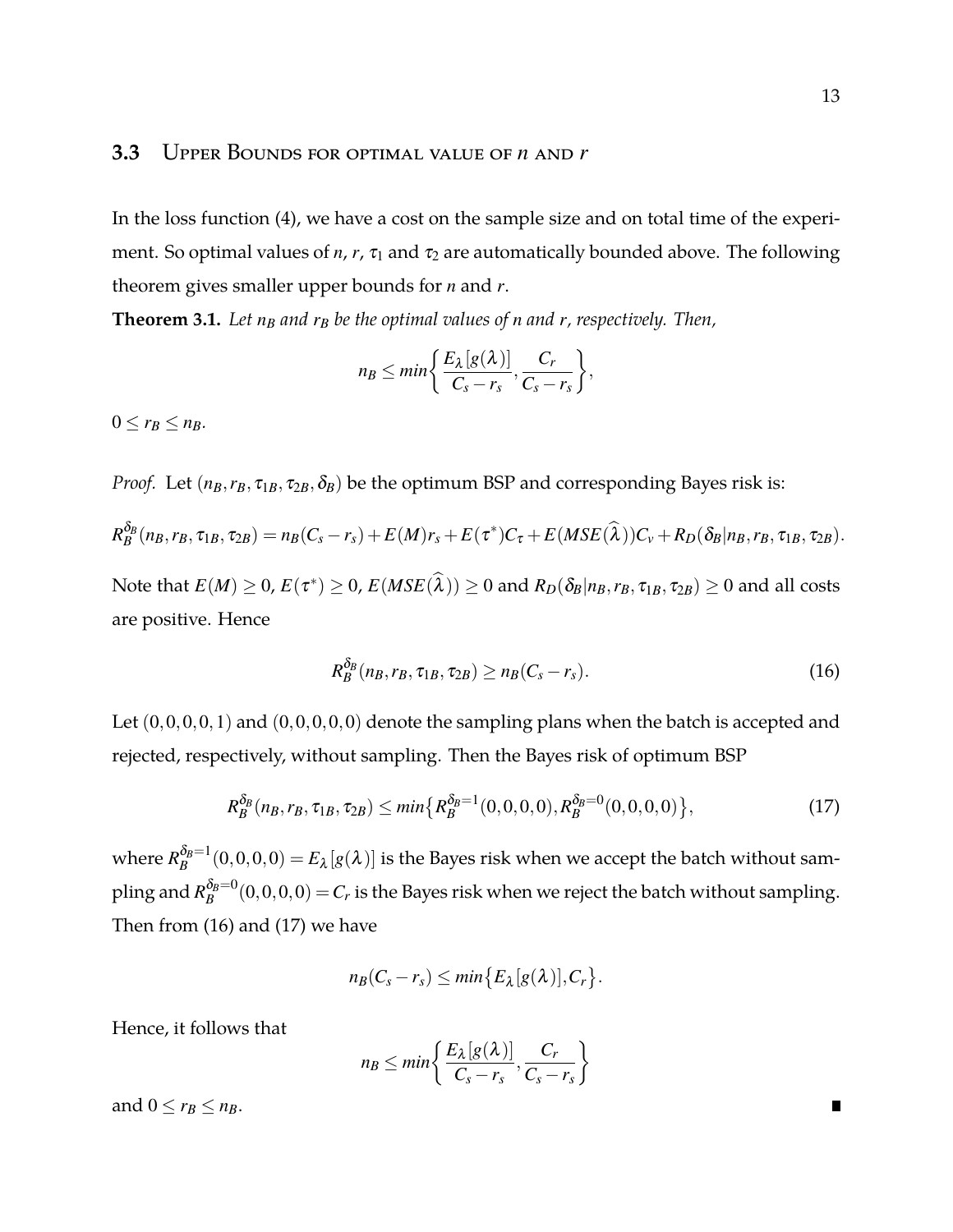#### **3.4** Bayes risk of the BSP for quadratic loss

In this section we consider the loss function [\(4\)](#page-6-0), with  $g(\lambda) = a_0 + a_1 \lambda + a_2 \lambda^2$ , where  $a_0 > 0$ ,  $a_1 > 0$  and  $a_2 > 0$ . It has been widely used in the literature to obtain the optimal sampling plan, for example, see, [Lam](#page-36-0) [\(1994](#page-36-0)); [Lam and Choy](#page-36-7) [\(1995](#page-36-7)); Lin *[et al.](#page-36-1)* [\(2002\)](#page-36-1); Lin *[et al.](#page-36-2)* [\(2008, 2010\)](#page-36-2); [Liang and Yang](#page-36-3) [\(2013](#page-36-3)); [Yang](#page-36-4) *et al.* [\(2017](#page-36-4)), as it is analytically tractable, and simplifies the problem to a great extent. If the prior distribution of  $\lambda$  is  $G(a,b)$ , then it is well known that the posterior distribution of  $\lambda$  is also gamma, viz.,

$$
\lambda | m, y(n, r, \tau_1, \tau_2, m) \sim G(m+a, y(n, r, \tau_1, \tau_2, m) + b).
$$

Hence, the posterior expectation of  $g(\lambda)$  based on [\(11\)](#page-7-2) is:

$$
\begin{array}{rcl}\n\phi_{\pi}(m, y(n, r, \tau_1, \tau_2, m)) & = & \int_0^\infty g(\lambda) \pi(\lambda | m, y(n, r, \tau_1, \tau_2, m)) d\lambda \\
& = & a_0 + a_1 \frac{(m + a)}{(y(n, r, \tau_1, \tau_2, m) + b)} + a_2 \frac{(m + a)(m + a + 1)}{(y(n, r, \tau_1, \tau_2, m) + b)^2}.\n\end{array}
$$

We pre-specify the parameter values  $(n, r, \tau_1, \tau_2)$  and then construct the Bayes decision function, which is as follows:

$$
\delta_B(m, y(n, r, \tau_1, \tau_2, m) | n, r, \tau_1, \tau_2) = \begin{cases} 1, & \text{if } a_0 + a_1 \frac{(m+a)}{(y(n, r, \tau_1, \tau_2, m) + b)} + a_2 \frac{(m+a)(m+a+1)}{(y(n, r, \tau_1, \tau_2, m) + b)^2} \leq C_r \\ 0, & \text{otherwise.} \end{cases}
$$

The minimum Bayes risk is obtained as:

1. If  $a_0 \ge C_r$ , then  $\phi_\pi(m, y(n, r, \tau_1, \tau_2, m)) > C_r$ , for all  $(m, y(n, r, \tau_1, \tau_2, m))$  and  $(n, r, \tau_1, \tau_2)$ . Thus,

$$
\delta_B(m, y(n, r, \tau_1, \tau_2, m) | n, r, \tau_1, \tau_2) = 0 \ \forall \ (n, r, \tau_1, \tau_2, m).
$$

In this case, we should take  $n_B = 0$ ,  $r_B = 0$ ,  $\tau_{1B} = 0$ , and  $\tau_{2B} = 0$ . The minimum Bayes risk is  $R_B^{\delta_B}$  $B_B^{\sigma_B}(n_B, r_B, \tau_{1B}, \tau_{2B}) = R_{\delta}(\delta_B|n_B, r_B, \tau_{1B}, \tau_{2B}) = C_r.$ 

2. If  $0 < a_0 < C_r$ , then Bayes decision function is

$$
\delta_B(m, y(n, r, \tau_1, \tau_2, m) | n, r, \tau_1, \tau_2) = \begin{cases} 1, & \text{if } \phi_\pi(m, y(n, r, \tau_1, \tau_2, m)) \leq C_r \\ 0, & \text{otherwise.} \end{cases}
$$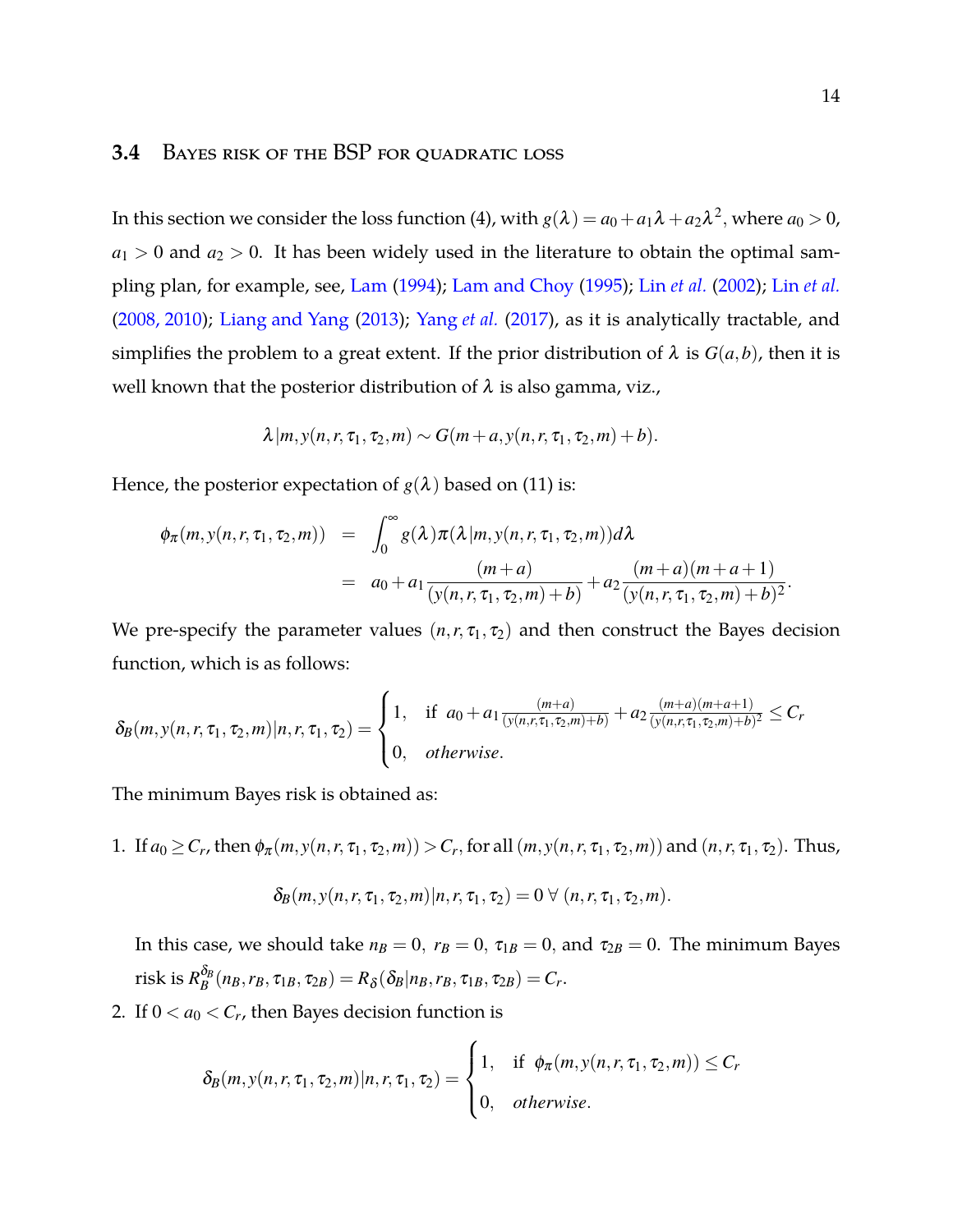Thus to find the closed form of the decision function we need to obtain the set

$$
A(m) = \{z > 0 | \phi_{\pi}(m, z) \leq C_r \},
$$

where  $z = y(n, r, \tau_1, \tau_2, m)$  and to construct  $A(m)$ , we need to obtain the set of  $z > 0$ , such that

$$
h_1(z) = a_0 + a_1 \frac{(m+a)}{(z+b)} + a_2 \frac{(m+a)(m+a+1)}{(z+b)^2} - C_r \le 0,
$$

which is equivalent to finding  $z > 0$ , such that,

$$
h_2(z) = (C_r - a_0)(z+b)^2 - a_1(m+a)(z+b) - a_2(m+a)(m+a+1) \ge 0.
$$

It can easily be shown that if  $D_n(m)$  is the only real root, or  $D_n(m)$  is the maximum real root of  $h_2(z) = 0$ , i.e.,

$$
D_n(m) = \frac{a_1(m+a) + \sqrt{a_1^2(m+a)^2 + 4(C_r - a_0)a_2(m+a)(m+a+1)}}{2(C_r - a_0)},
$$

then  $T_m = max(D_n(m) - b, 0)$ . Therefore, the Bayes decision function will take the following form:

$$
\delta_B(m, y(n, r, \tau_1, \tau_2, m) | n, r, \tau_1, \tau_2) = \begin{cases} 1, & \text{if } \hat{\lambda} < c(n, r, \tau_1, \tau_2, m) \\ 0, & \text{otherwise,} \end{cases}
$$

where for  $m \ge 1$ ,  $c(n, r, \tau_1, \tau_2, m) = \frac{m}{T(n, r, \tau_1, \tau_2, m)}$ ,  $T(n, r, \tau_1, \tau_2, m) = min\{T_m, n\tau_2\}$  for  $m = 1, 2, ..., n$ , and for  $m = 0$ ,  $c(n, r, \tau_1, \tau_2, 0) = n\tau_2 - T(n, r, \tau_1, \tau_2, 0)$ ,  $T(n, r, \tau_1, \tau_2, 0) = T_0$ . Now using the distribution function of  $\hat{\lambda}$ , the Bayes risk of the BSP  $(n, r, \tau_1, \tau_2, \delta_B)$  is:

$$
R_{B}^{\delta_{B}}(n, r, \tau_{1}, \tau_{2})
$$
\n
$$
= n(C_{s} - r_{s}) + E(M)r_{s} + E(\tau^{*})C_{\tau} + E(MSE(\hat{\lambda}))C_{\nu} + a_{0} + a_{1}\mu_{1} + a_{2}\mu_{2} + \sum_{l=0}^{2} C_{l} \frac{b^{a}}{\Gamma(a)}
$$
\n
$$
\times \left[ \frac{\Gamma(a+l)I(n\tau_{2} < T_{0})}{(b+n\tau_{2})^{a+l}} + \sum_{m_{1}=r}^{n} \sum_{j=0}^{m_{1}} {n \choose m_{1}} {m_{1} \choose j} \frac{(-1)^{j} \Gamma(a+l)I_{S_{m_{1},j}}(m_{1}, a+l)}{(b+(n-m_{1}+j)\tau_{1})^{a+l}} + \sum_{m_{1}=0}^{r-1} \sum_{k=r-m_{1}}^{n-m_{1}} \sum_{j=0}^{m_{1}} \sum_{i=0}^{m_{1}} {n \choose m_{1}} {m_{1} \choose j} \frac{(-1)^{j} \Gamma(a+l)I_{S_{m_{1},k,j,i}}(r, a+l)}{(b+(j+k-i)\tau_{1}+(i+n-k-m_{1})\tau_{2})^{a+l}}
$$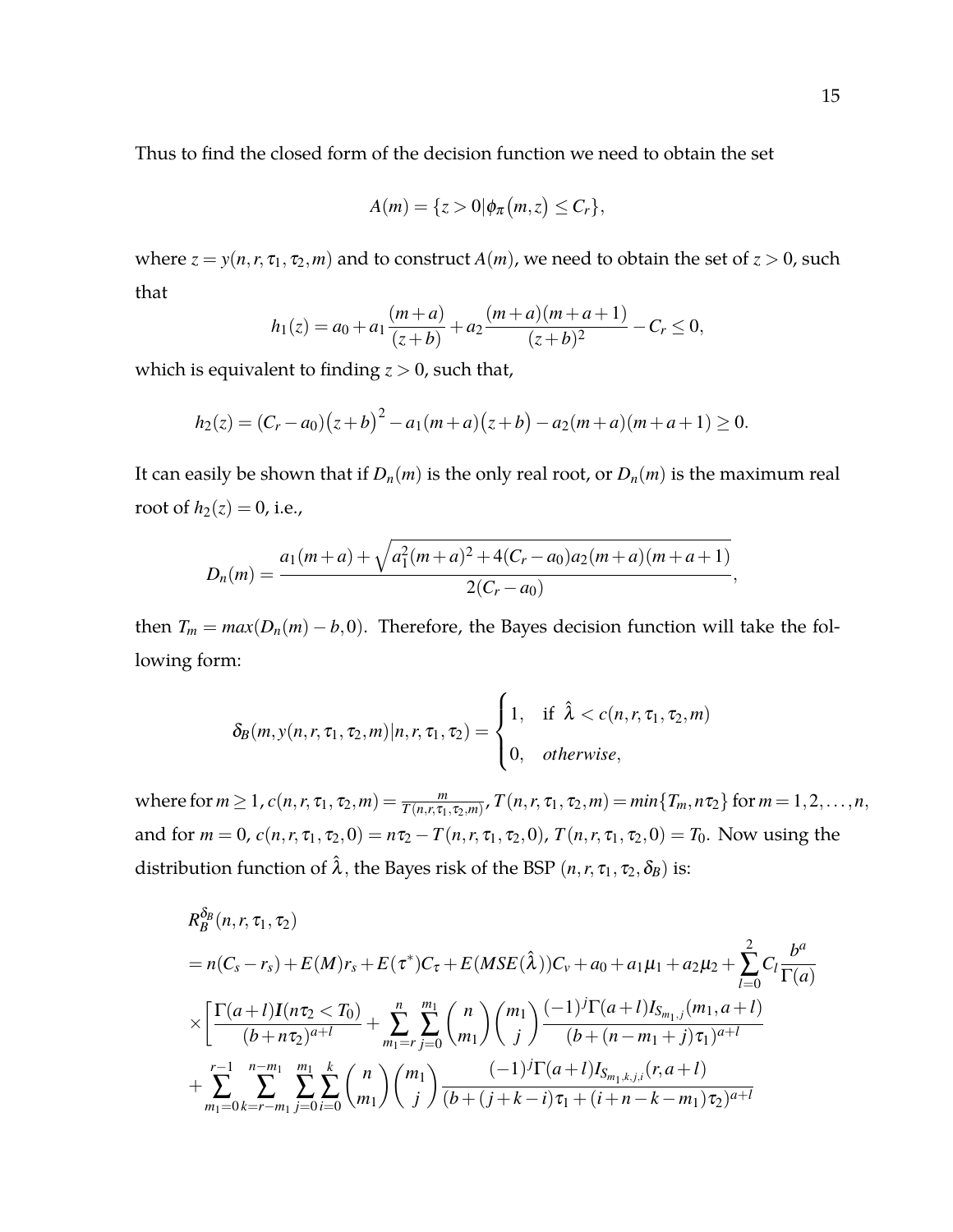$$
+\sum_{m_2=1}^{r-1} \sum_{j=0}^{m_2} {n \choose m_2} {m_2 \choose j} \frac{(-1)^j \Gamma(a+l) I_{S_{m_2,j}}(m_2, a+l)}{(b+(n-m_2+j)\tau_2)^{a+l}},
$$
  
where  $\mu_i = E(\lambda^i)$  for  $i = 1, 2$ ,  

$$
C_l = \begin{cases} C_r - a_l, & \text{if } l = 0 \\ -a_l, & \text{if } l = 1, 2, \end{cases}
$$

$$
I(n\tau_2 < T_0) = \begin{cases} 1, & \text{if } n\tau_2 < T_0 \\ 0, & \text{otherwise,} \end{cases}
$$

$$
S_{m_1,j} = \frac{C_{m_1,j}}{1+C_{m_1,j}}, \ C_{m_1,j} = \frac{T(n,r,\tau_1,\tau_2,m_1) - (n-m_1+j)\tau_1}{b+(n-m_1+j)\tau_1},
$$

$$
S_{m_1,k,j,i} = \frac{C_{m_1,k,j,i}}{1+C_{m_1,k,j,i}}, \ C_{m_1,k,j,i} = \frac{T(n,r,\tau_1,\tau_2,r) - (j+k-i)\tau_1 - (i+n-k-m_1)\tau_2}{b+(j+k-i)\tau_1 + (i+n-k-m_1)\tau_2},
$$

$$
S_{m_2,j} = \frac{C_{m_2,j}}{1+C_{m_2,j}}, \ C_{m_2,j} = \frac{T(n,r,\tau_1,\tau_2,m_2) - (n-m_2+j)\tau_2}{b+(n-m_2+j)\tau_2},
$$

 $I_x(\alpha,\beta) = B_x(\alpha,\beta)/B(\alpha,\beta)$  denotes the cumulative distribution function of beta and

$$
B_x(\alpha,\beta)=\int_0^x u^{\alpha-1}(1-u)^{\beta-1}du,\quad 0\leq x\leq 1,
$$

is the incomplete beta function.

Although explicit form of the Bayes risk of the BSP for a quadratic loss function is obtained, the expression is very complicated, and as a result obtaining the optimal values of  $n$ ,  $r$ ,  $\tau_1$ and  $\tau_2$  analytically, is not possible. Hence, we present Algorithm *A*, which is similar to [Yang](#page-36-4) *et al.* [\(2017\)](#page-36-4) and [Prajapati](#page-36-5) *et al.* [\(2020,](#page-36-5) [2019\)](#page-36-6) for deriving a optimal sampling plan.

#### **Algorithm A:**

*Algorithm for finding optimum BSP*  $(n_B, r_B, \tau_{1B}, \tau_{2B}, \delta_B)$ 

- 1. For each fixed parameter  $(n, r, \tau_1, \tau_2)$ , derive the Bayes decision function  $\delta_B$ , which minimizes the Bayes risk  $R_B^{\delta}(n,r,\tau_1,\tau_2)$  among the class of all decision functions.
- 2. For each fixed parameter  $(n, r)$ , find the censoring time  $\tau_{1B}(n, r)$  and  $\tau_{2B}(n, r)$ , which minimize the Bayes risk  $R_B^{\delta_B}$  $\sigma_B^{\alpha_B}(n,r,\tau_1,\tau_2)$  among all  $\tau_2 > \tau_1 > 0$ . That is,  $\tau_{1B}(n,r)$  and  $\tau_{2B}(n,r)$ are the censoring times such that

$$
R_B^{\delta_B}(n,r,\tau_{1B}(n,r),\tau_{2B}(n,r))=\inf_{\tau_2>\tau_1>0}R_B^{\delta_B}(n,r,\tau_1,\tau_2).
$$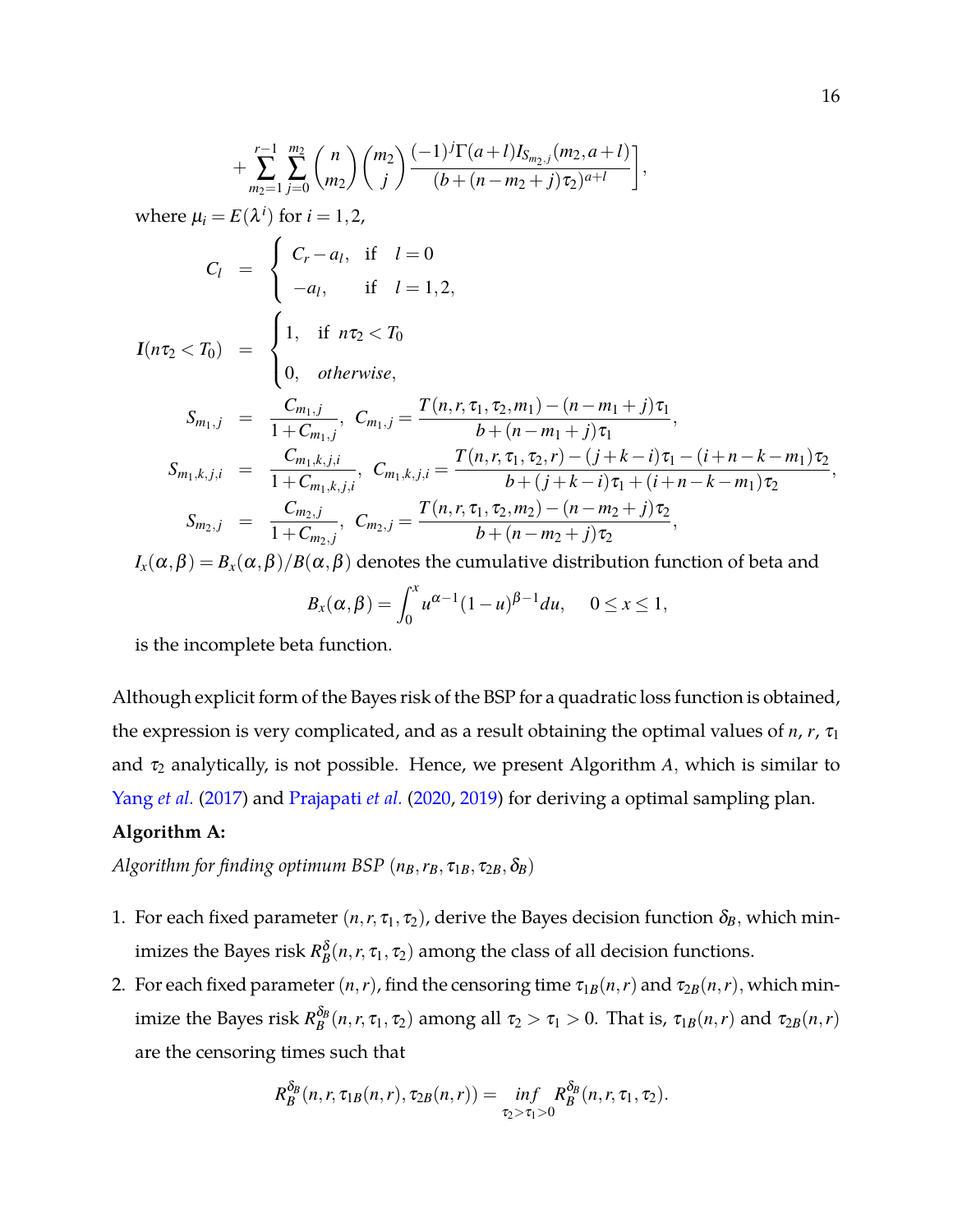3. For each fixed parameter *n*, find an integer  $r_B(n)$ ,  $0 \le r_B(n) \le n$  such that

$$
R_B^{\delta_B}(n,r_B(n),\tau_{1B}(n,r_B(n)),\tau_{2B}(n,r_B(n)))=\min_{0\leq r\leq n}R_B^{\delta_B}(n,r,\tau_{1B}(n,r),\tau_{2B}(n,r)).
$$

4. Find an integer  $n_B \geq 0$  such that

$$
R_B^{\delta_B}(n_B,r_B,\tau_{1B},\tau_{2B}) = \min_{n\geq 0} R_B^{\delta_B}(n,r_B(n),\tau_{1B}(n,r_B(n)),\tau_{2B}(n,r_B(n))).
$$

For simplicity, we use short notation  $(n_B, r_B, \tau_{1B}, \tau_{2B}, \delta_B)$  to denote the optimum BSP, where

$$
r_B = r_B(n_B),
$$
  
\n
$$
\tau_{1B} = \tau_{1B}(n_B, r_B(n_B)),
$$
  
\n
$$
\tau_{2B} = \tau_{2B}(n_B, r_B(n_B)),
$$
  
\n
$$
\delta_B = \delta_B(|n_B, r_B(n_B), \tau_{1B}(n_B, r_B(n_B)), \tau_{2B}(n_B, r_B(n_B)).
$$

## **4** BSP for higher degree polynomial loss

The justification given by [Lam](#page-35-9) [\(1990,](#page-35-9) [1994\)](#page-36-0) for using a quadratic loss function implies that the higher degree polynomial loss function can be a good approximation of true loss function. Therefore, it is meaningful to study what happens when  $g(\lambda)$  is a higher degree polynomial function. In this section, we discuss the BSP for the higher degree polynomial loss function. We consider the acceptance cost  $g(\lambda) = a_0 + a_1\lambda + ... + a_d\lambda^d$ ,  $a_i \ge 0$  for all  $i = 0, 1, \ldots, d$ . If  $g(\lambda)$  is an approximation of the true acceptance cost, then the optimal sampling plans obtained for small values of *d* are only "approximate optimal" plans. Since the form of the Bayes decision function is:

$$
\delta_B(m, y(n, r, \tau_1, \tau_2, m) | n, r, \tau_1, \tau_2) = \begin{cases} 1, & \text{if } \phi_\pi(m, y(n, r, \tau_1, \tau_2, m)) \leq C_r \\ 0, & \text{otherwise,} \end{cases}
$$

where

$$
\phi_{\pi}(m, y(n, r, \tau_1, \tau_2, m)) = \int_0^{\infty} g(\lambda) \pi(\lambda | m, y(n, r, \tau_1, \tau_2, m)) d\lambda,
$$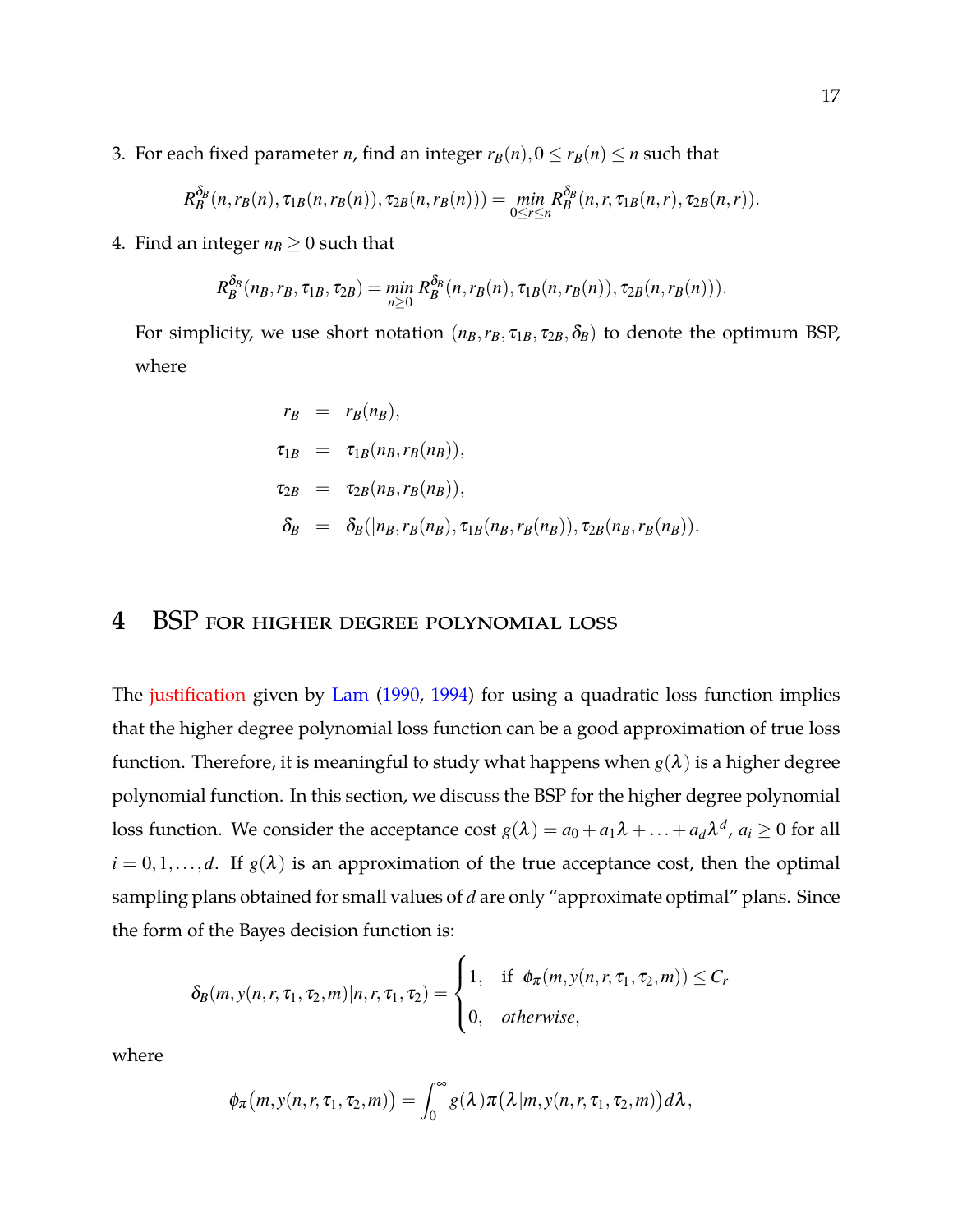therefore, when  $g(\lambda) = a_0 + a_1\lambda + \ldots + a_d\lambda^d$ , then

$$
\phi_{\pi}(m, y(n, r, \tau_1, \tau_2, m)) = a_0 + \sum_{j=1}^d a_j \frac{(m+a) \dots (m+a+j-1)}{(y(n, r, \tau_1, \tau_2, m)+b)^j}.
$$

We have seen, that to find the closed form of the Bayes decision function, we need to obtain the set

$$
A(m) = \{z > 0 | \phi_{\pi}(m, z) \leq C_r \},
$$

and to construct  $A(m)$ , we need to obtain the set of  $z \ge 0$ , such that

$$
h_1(z) = a_0 + \sum_{j=1}^d a_j \frac{(m+a)\dots(m+a+j-1)}{(z+b)^j} - C_r \le 0,
$$

which is equivalent to finding  $z \geq 0$ , such that,

$$
h_2(z) = (C_r - a_0)(z + b)^d - \sum_{j=1}^d a_j(m + a) \dots (m + a + j - 1)(z + b)^{d - j} \ge 0.
$$
 (18)

Therefore, to obtain the closed form of the Bayes decision function analytically, we need to solve  $h_2(z) = 0$ . It is well known that there is no algebraic solution to polynomial equations of degree five or higher (see [Herstein](#page-35-11) [\(1975\)](#page-35-11)). But it has been shown analytically that the Bayes decision function can be written in the form:

$$
\delta_B(m, y(n, r, \tau_1, \tau_2, m) | n, r, \tau_1, \tau_2) = \begin{cases} 1, & \text{if } \hat{\lambda} < c(n, r, \tau_1, \tau_2, m) \\ 0, & \text{otherwise,} \end{cases}
$$

where for  $m \ge 1$ ,  $c(n,r,\tau_1,\tau_2,m) = \frac{m}{T(n,r,\tau_1,\tau_2,m)}$ ,  $T(n,r,\tau_1,\tau_2,m) = min\{T_m,n\tau_2\}$  for  $m = 1,2,\ldots,n$ ;  $m = 0$ ,  $c(n, r, \tau_1, \tau_2, 0) = n\tau_2 - T(n, r, \tau_1, \tau_2, 0)$ ,  $T(n, r, \tau_1, \tau_2, 0) = T_0$  and  $T_m$  is defined in [\(13\)](#page-9-1). To obtain  $T_m$  we need to solve  $h_1(z) = 0$ , and analytically it is not possible to do for  $d \geq 5$ . Let  $C_r > a_0$ , then Scheme A can be used to obtain  $T_m$  numerically for  $d \geq 5$ . Thus, the Bayes risk expression for higher degree polynomial loss function can be obtained by similar approach as in the case of quadratic loss function and is given by:

$$
R_B^{\delta_B}(n, r, \tau_1, \tau_2)
$$
  
=  $n(C_s - r_s) + E(M)r_s + E(\tau^*)C_{\tau} + E(MSE(\hat{\lambda}))C_v + a_0 + a_1\mu_1 + ... + a_d\mu_d$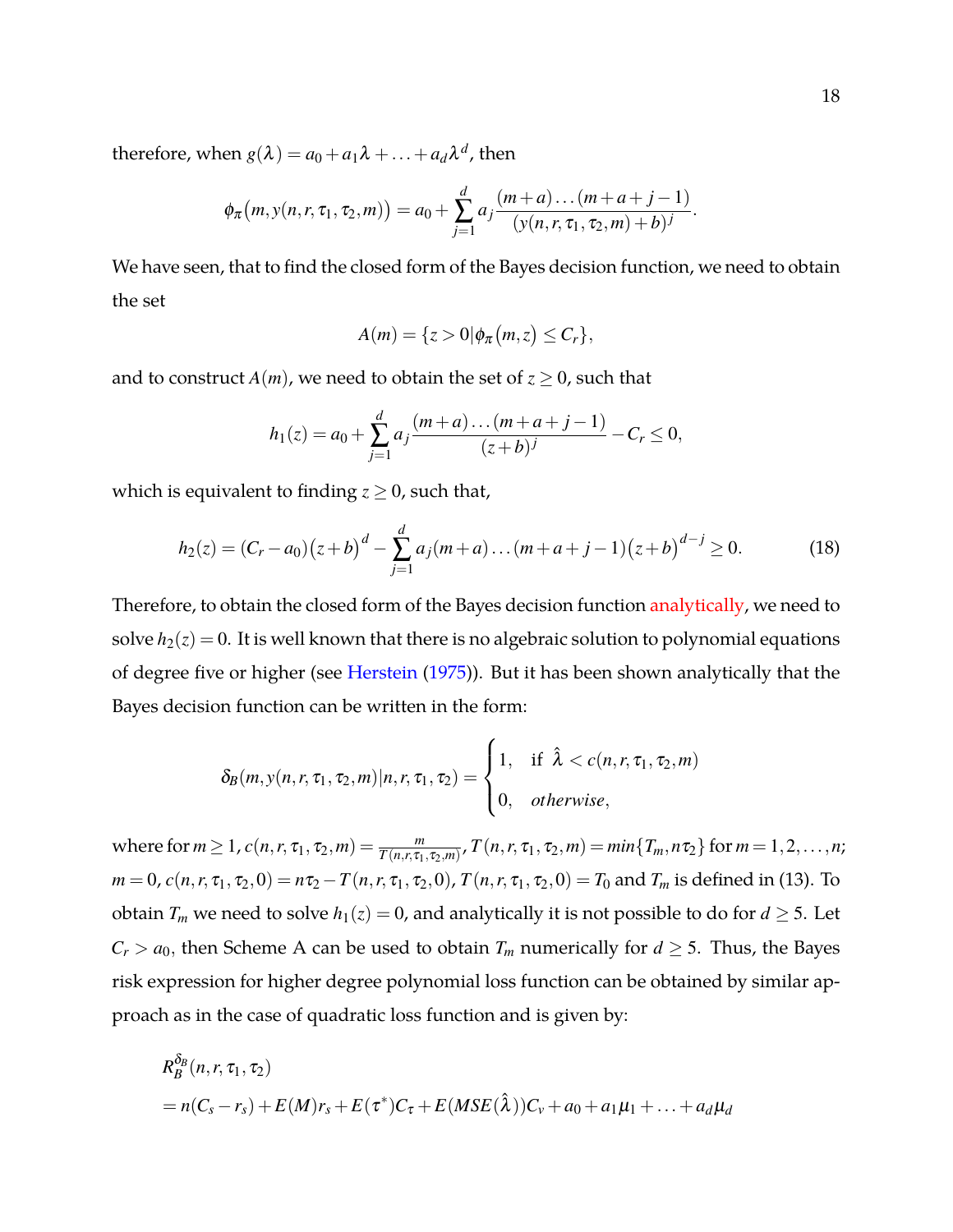$$
+\sum_{l=0}^{d}C_{l}\frac{b^{a}}{\Gamma(a)}\left[\frac{\Gamma(a+l)I(n\tau_{2}
$$

where  $\mu_i = E(\lambda^i)$  for  $i = 1, ..., d$ ,

$$
C_l = \begin{cases} C_r - a_l, & \text{if } l = 0 \\ -a_l, & \text{if } l = 1, ..., d \end{cases}
$$

Further notations are exactly same as in the case of the quadratic loss function, a special case with  $d = 2$ .

#### **Algorithm B:**

*Algorithm for finding optimum BSP*  $(n_B, r_B, \tau_{1B}, \tau_{2B}, \delta_B)$  *using Scheme A* 

- 1. Let  $C_r > a_0$ . For each fixed parameter  $(n, r, \tau_1, \tau_2)$ , derive the Bayes decision function  $\delta_B$ to minimize the Bayes risks  $R_B^{\delta}(n, r, \tau_1, \tau_2)$  among the class of all decision functions.
- 2. For each fixed  $(n, r, \tau_1, \tau_2)$ , Scheme A is applied to compute the closed form of Bayes decision function by solving  $h_1(z) = \phi_\pi(m, z) - C_r = 0$  numerically for all  $m \ge 0$ . Let  $T_m = max(0, \alpha_m)$  in [\(15\)](#page-10-0), where  $\alpha_m$  is the root of equation  $h_1(z) = 0$ .
- 3. Now repeat the step 2-4 of Algorithm A.

## **5** Numerical Results

In this section, numerical studies are conducted to see the performance of the optimum BSP for Type-II GHCS. All numerical computations have been performed using the program written in *R* software, and it can be obtained from the corresponding author on request. We had provided the pseudo code in the Appendix. Results are presented in Tables [1](#page-20-0) - [7](#page-23-0) and the Bayes risk  $R^{\delta_B}_B$  $B_B^{\sigma_B}(n_B, r_B, \tau_{1B}, \tau_{2B})$  of optimum BSP in each table is denoted by  $R_{B}^{\delta_{B}}$  $B_B^{\nu_B}$  for brevity.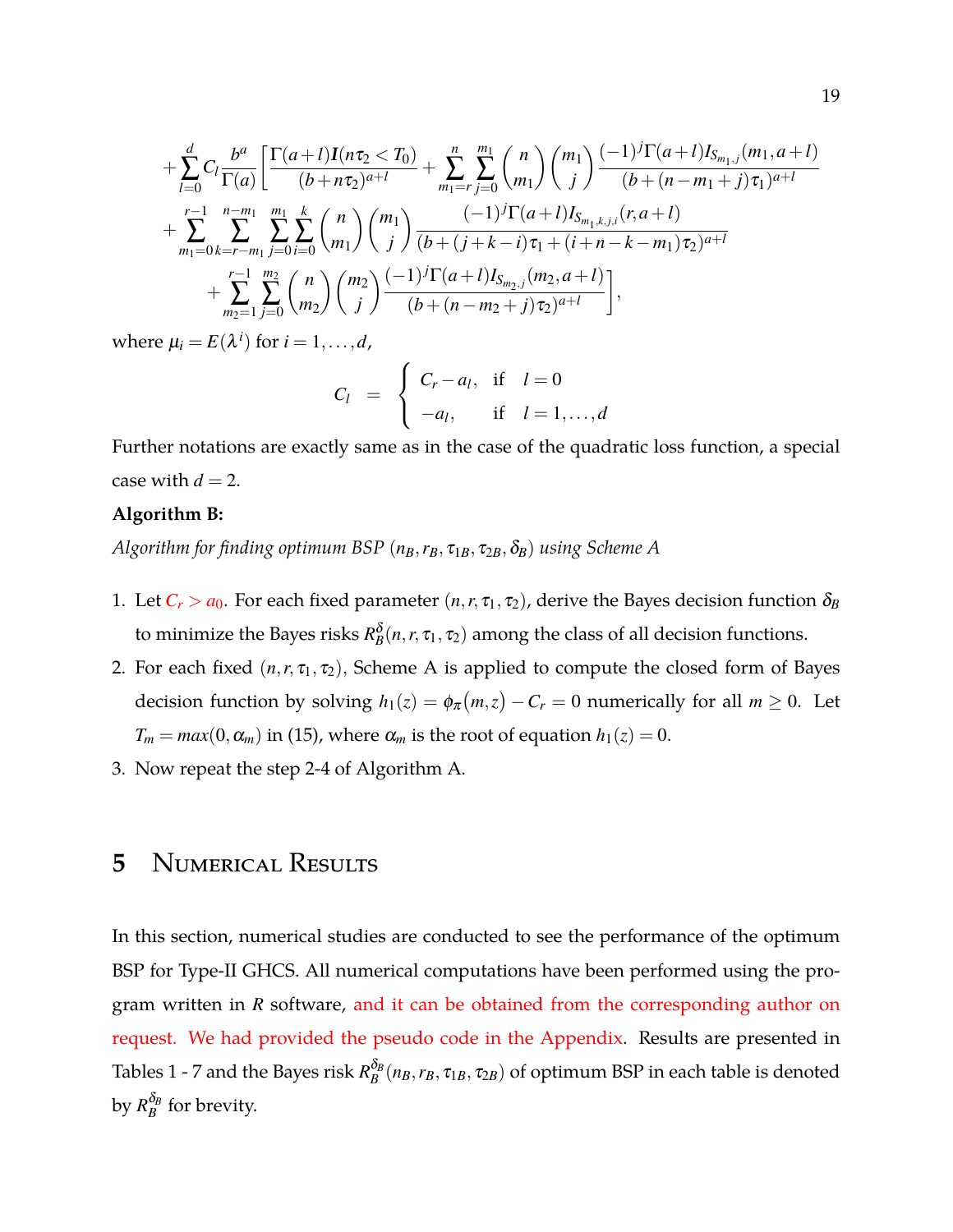#### 5.1 Optimum BSP for quadratic loss

We consider the quadratic loss function to check the performance of the optimum BSP. We fix the following values of coefficients and costs for the loss function:  $a_0 = 2$ ,  $a_1 = 3$ ,  $a_2 =$ 4,  $C_s = 1.5$ ,  $r_s = 1.2$ ,  $C_v = 0.5$ ,  $C_{\tau} = 0.1$ ,  $C_r = 75$ , and the hyper parameters are  $a = 1.55$ ,  $b =$ 0.50. The *R* software is used to obtain the numerical optimum BSP. Before obtaining the

<span id="page-19-0"></span>

Figure 1: Contour plots of Bayes risk with set of coefficients  $a_0 = 2$ ,  $a_1 = 3$ ,  $a_2 = 4$ ,  $C_s =$ 1.5,  $r_s = 1.2$ ,  $C_v = 0.5$ ,  $C_{\tau} = 0.1$ ,  $C_r = 75$  and parameters  $a = 1.55$ ,  $b = 0.50$ .

optimum BSP by numerical optimization method in *R*, we show graphically that Bayes risk *R* δ*B*  $B_B^{\sigma_B}(n,r,\tau_1,\tau_2)$  has a unique minimum. In Fig[.1](#page-19-0) we fix the value of *n* and *r* and draw the contour plots of the Bayes risk w.r.t.  $\tau_1$  and  $\tau_2$ . It is clear from the Fig[.1](#page-19-0) that Bayes risk has a unique minimum. Numerical results are presented in Tables [1](#page-20-0)[-4.](#page-21-0) In each table, only two parameters or one coefficient are permitted to vary and others are kept fixed. From Table [1,](#page-20-0) we see that when  $a = 1.55$ ,  $b = 0.50$ , the optimum BSP is  $(n_B, r_B, \tau_{1B}, \tau_{2B}, \delta_B) =$  $(8,6,0.2041,0.2843,\delta_B)$ , and the associated Bayes risk is 53.3555. We further observe that for fixed *b*, if *a* is increasing then the Bayes risk  $R_B^{\delta_B}$  $B_B^{\sigma_B}$  is increasing and for fixed *a*, if *b* is increasing then the Bayes risk  $R_B^{\delta_B}$  $\frac{\delta_B}{B}$  is decreasing. If  $C_s$  is increasing then the Bayes risk  $R_B^{\delta_B}$ *B*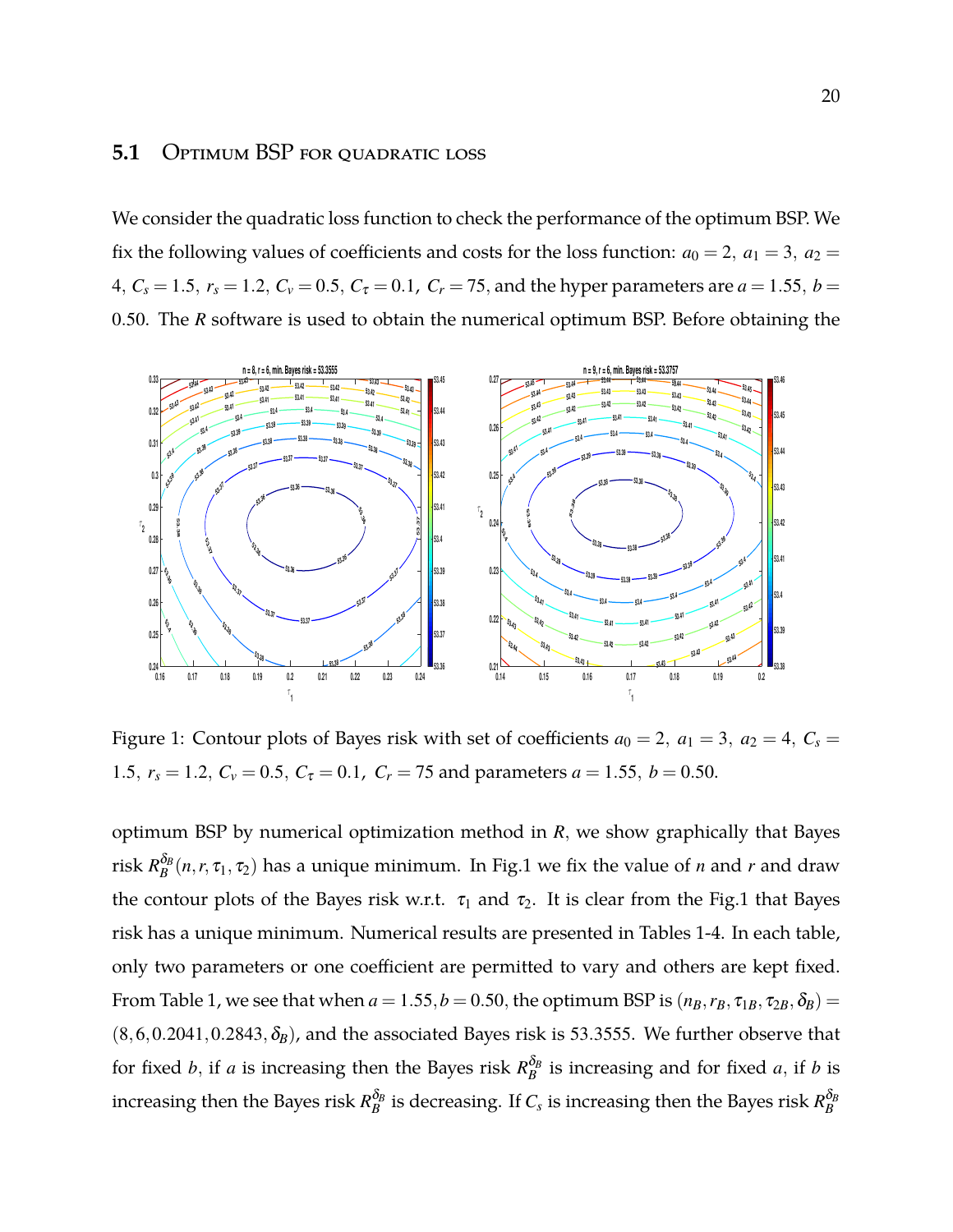<span id="page-20-0"></span>Table 1: Minimum Bayes risks and their optimum BSPs when *a*, *b* and  $C_s$  vary with  $a_0 =$ 2,  $a_1 = 3$ ,  $a_2 = 4$ ,  $r_s = 1.2$ ,  $C_v = 0.5$ ,  $C_{\tau} = 0.1$ ,  $C_r = 75$ 

|           | $a$ $b$ $C_s$ |                                                                            |     |   | $R_R^{\delta_B}$ $n_B$ $r_B$ $\tau_{1B}$ |        | $\tau_{2B}$ a b | $C_s$ | $R_R^{\delta_B}$ $n_B$ $r_B$ $\tau_{1B}$ |  |                   | $\tau_{2B}$ |
|-----------|---------------|----------------------------------------------------------------------------|-----|---|------------------------------------------|--------|-----------------|-------|------------------------------------------|--|-------------------|-------------|
| 1.55 0.45 |               | 57.2735                                                                    |     |   | 9 6 0.1625 0.2538                        |        |                 |       | 1.3 51.4625 11 6 0.1236 0.1819           |  |                   |             |
| 1.55 0.50 |               | 53.3555                                                                    | - 8 |   | 6 0.2041 0.2843                          |        |                 |       | 1.5 53.3555 8 6 0.2041 0.2843            |  |                   |             |
| 2.40      |               | 0.80 1.5 55.1567 8 8 0.1037 0.2173 1.55 0.50 2.0 56.9243 6 6 0.0100 0.3836 |     |   |                                          |        |                 |       |                                          |  |                   |             |
| 2.50 0.80 |               | 57.3335                                                                    | -8  |   | 8 0.1166 0.2235                          |        |                 |       | 2.5 59.9243                              |  | 6 6 0.0100 0.3836 |             |
| 4.50      | 1.25          | 68.5803                                                                    | 8   | 5 | 0.1803                                   | 0.2241 |                 |       | $3.0 \quad 62.6221$                      |  | 5 5 0.0138 0.4946 |             |

<span id="page-20-1"></span>is increasing and the optimum values of  $n$ ,  $r$  and  $\tau_1$  are decreasing. In Table [2,](#page-20-1) we can see that as coefficients  $C_{\tau}$  and  $C_r$  increase, the Bayes risk  $R_B^{\delta_B}$  $B_B^{\nu_B}$  is increasing. In Table [3,](#page-21-1) we

Table 2: Minimum Bayes risks and their optimum BSPs when  $C_{\tau}$  and  $C_r$  vary with  $a =$ 1.55,  $b = 0.50$ ,  $a_0 = 2$ ,  $a_1 = 3$ ,  $a_2 = 4$ ,  $C_s = 1.5$ ,  $r_s = 1.2$ ,  $C_v = 0.5$ 

|      | $C_{\tau}$ $C_{r}$ $R_{R}^{\delta_{B}}$ $n_{B}$ $r_{B}$ $\tau_{1B}$ $\tau_{2B}$ $C_{\tau}$ $C_{r}$ $R_{R}^{\delta_{B}}$ $n_{B}$ $r_{B}$ $\tau_{1B}$ |     |                   |     |                               |  |            | $\tau_{2B}$ |
|------|-----------------------------------------------------------------------------------------------------------------------------------------------------|-----|-------------------|-----|-------------------------------|--|------------|-------------|
| 0.05 | 53.3422                                                                                                                                             |     | 8 6 0.2045 0.2848 |     | 60 47.9906 8 5 0.1714 0.2632  |  |            |             |
| 0.10 | 53.3555 8 6 0.2041 0.2843                                                                                                                           |     |                   |     | 75 53.3555 8 6 0.2041 0.2843  |  |            |             |
|      | 0.15 75 53.3687 8 6 0.2036 0.2834                                                                                                                   |     |                   | 0.1 | 90 57.7290 8 7 0.2506 0.2678  |  |            |             |
| 0.50 | 53.4605                                                                                                                                             | - 8 | 6 0.2014 0.2784   |     | 100 60.2112 9 7 0.1995 0.2168 |  |            |             |
| 1.00 | 53.5754                                                                                                                                             |     | 9 6 0.1653 0.2381 |     | 125 65.2713                   |  | 9 9 0.1041 | 0.2165      |

observe that if the cost on imprecision of estimator is high then we need more samples to get decision on batch. Table [4](#page-21-0) represents the optimal sampling plan when the coefficients of the quadratic polynomial vary. From Tables [1](#page-20-0)[-4](#page-21-0) it is clear that the performance of the optimum BSP, with respect to various costs, is logical and true to a practical scenario.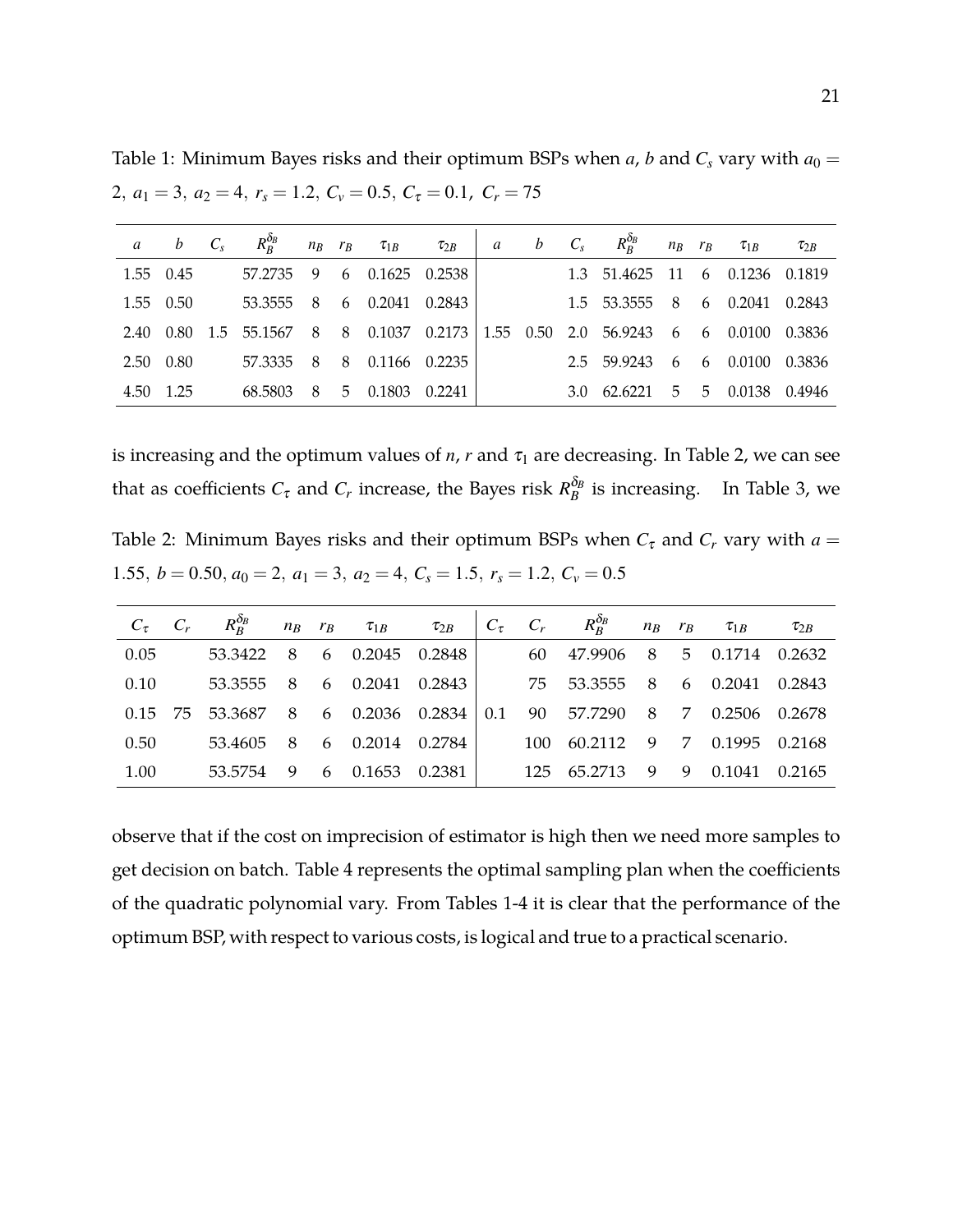<span id="page-21-1"></span>Table 3: Minimum Bayes risks and their optimum BSPs when  $C_v$  and  $a_0$  vary with  $a =$ 1.55,  $b = 0.50$ ,  $a_1 = 3$ ,  $a_2 = 4$ ,  $C_s = 1.5$ ,  $r_s = 1.2$ ,  $C_{\tau} = 0.1$ ,  $C_r = 75$ 

| $C_v$ | a <sub>0</sub> |                             |  |  |  | $R_R^{\delta_B}$ $n_B$ $r_B$ $\tau_{1B}$ $\tau_{2B}$ $C_v$ $a_0$ $R_R^{\delta_B}$ $n_B$ $r_B$ $\tau_{1B}$ $\tau_{2B}$ |  |  |
|-------|----------------|-----------------------------|--|--|--|-----------------------------------------------------------------------------------------------------------------------|--|--|
| 0.2   |                | 51.8132 7 5 0.1580 0.2761   |  |  |  | 0.5 52.3292 8 6 0.2040 0.2819                                                                                         |  |  |
| 1.0   |                | 55.2654 10 7 0.2077 0.2226  |  |  |  | 1.5 53.0143 8 6 0.2042 0.2834                                                                                         |  |  |
|       |                |                             |  |  |  | 1.5 2.0 56.8266 11 11 0.0998 0.2278 0.5 2.0 53.3555 8 6 0.2041 0.2843                                                 |  |  |
| 2.0   |                | 58.1953 12 12 0.1165 0.2164 |  |  |  | 3.0 54.0348 8 6 0.2042 0.2857                                                                                         |  |  |
| 2.5   |                | 59.4396 13 13 0.1116 0.2184 |  |  |  | 5.0 55.3814 8 6 0.2040 0.2881                                                                                         |  |  |

<span id="page-21-0"></span>Table 4: Minimum Bayes risks and optimum BSPs when  $a_1$  and  $a_2$  vary with  $a = 1.55$ ,  $b =$ 0.50,  $a_0 = 2$ ,  $C_s = 1.5$ ,  $r_s = 1.2$ ,  $C_v = 0.5$ ,  $C_{\tau} = 0.1$ ,  $C_r = 75$ 

| $a_1$ | $a_2$ |                           |     | $R_R^{\delta_B}$ $n_B$ $r_B$ $\tau_{1B}$ | $\tau_{2B}$ | $a_1$ | $a_2$ | $R^{\delta_B}_R$ $n_B$ $r_B$ $\tau_{1B}$ |  |                   | $\tau_{2B}$ |
|-------|-------|---------------------------|-----|------------------------------------------|-------------|-------|-------|------------------------------------------|--|-------------------|-------------|
| 1.0   |       | 50.6040                   | - 8 | 6 0.2041 0.2662                          |             |       |       | $3.0 \quad 49.0290$                      |  | 8 6 0.2070 0.2285 |             |
| 2.0   |       | 52.0082 8 6 0.2039 0.2751 |     |                                          |             |       |       | 4.0 53.3555 8 6 0.2041 0.2843            |  |                   |             |
| 3.O   | 4.0   | 53.3555 8 6 0.2041 0.2843 |     |                                          |             | 3.0   |       | 5.0 56.6034 8 6 0.2040 0.3319            |  |                   |             |
| 4.0   |       | 54.6470 8 6 0.2040 0.2934 |     |                                          |             |       |       | 7.0 61.1671 8 5 0.1713 0.3250            |  |                   |             |
| 5.0   |       | 55.8799 8 5 0.1715 0.2431 |     |                                          |             |       |       | 8.0 62.8567 8 5 0.1714 0.3530            |  |                   |             |

#### **5.2** Optimum BSP for higher degree polynomial loss

In this section, we consider the fifth degree polynomial loss function, i.e.,  $d = 5$ . The optimum BSP is obtained by using the numerical Algorithm *B*. In Tables [5](#page-22-0)[-7,](#page-23-0) we present the optimum BSP for the following coefficients and costs of the loss function:  $a_0 = 1$ ,  $a_1 =$ 1,  $a_2 = 1$ ,  $a_3 = 1$ ,  $a_4 = 1$ ,  $a_5 = 1$ ,  $C_s = 1.5$ ,  $r_s = 1.2$ ,  $C_v = 0.5$ ,  $C_{\tau} = 0.1$ ,  $C_r = 75$  and the hyper parameters are  $a = 1.55$ ,  $b = 0.80$ . In each table, only two parameters or one coefficient are permitted to vary and others are kept fixed. In Table [5,](#page-22-0) for fixed *a*, when *b* is increasing, the Bayes risk  $R^{\delta_B}_B$  $B_B^{\sigma_B}$  is decreasing. Similarly, for fixed *b*, when *a* is increasing then Bayes risk is increasing. When inspection cost*C<sup>s</sup>* is small, then optimal value of sample size *n* is large and the Bayes risk  $R_{B}^{\delta_{B}}$  $B_B^{\sigma_B}$  is small. If  $C_s$  is large, then optimal values of *n* and *r* are equal, op-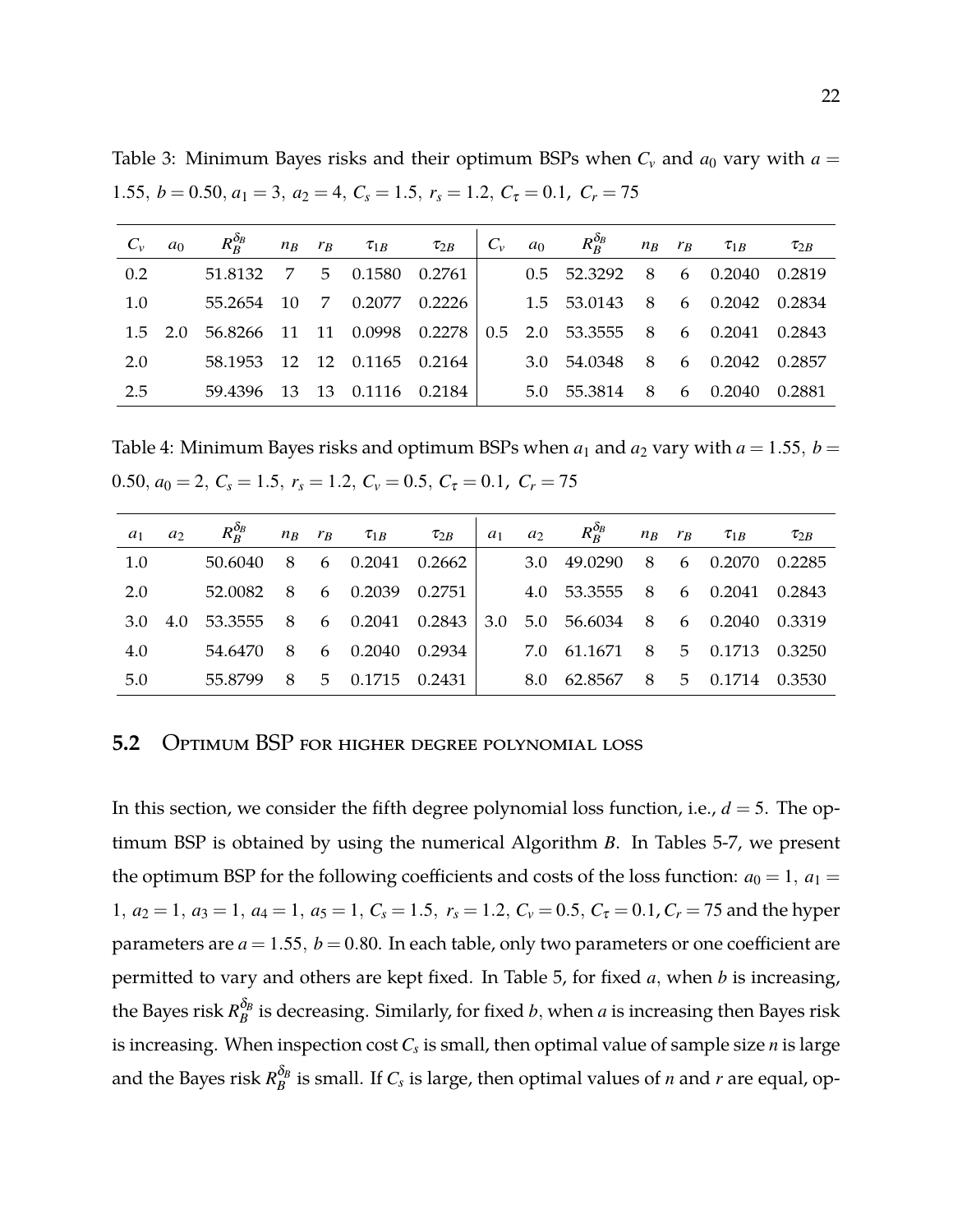<span id="page-22-0"></span>Table 5: Minimum Bayes risks and their optimum BSPs when *a*, *b* and  $C_s$  vary with  $a_0 =$ 1,  $a_1 = 1$ ,  $a_2 = 1$ ,  $a_3 = 1$ ,  $a_4 = 1$ ,  $a_5 = 1$ ,  $r_s = 1.2$ ,  $C_v = 0.5$ ,  $C_{\tau} = 0.1$ ,  $C_r = 75$ 

|           | $a$ $b$ $C_s$    |                                                                                 |   | $R_B^{\delta_B}$ $n_B$ $r_B$ $\tau_{1B}$ |        | $\tau_{2B}$ a b $C_s$ |  |                                |  | $R_R^{\delta_B}$ $n_B$ $r_B$ $\tau_{1B}$ | $\tau_{2B}$ |
|-----------|------------------|---------------------------------------------------------------------------------|---|------------------------------------------|--------|-----------------------|--|--------------------------------|--|------------------------------------------|-------------|
|           | 1.55 0.45        | 71.7945 9 6 0.1624 0.7151                                                       |   |                                          |        |                       |  | 1.3 52.6451 11 7 0.1670 0.5635 |  |                                          |             |
|           | 1.55 0.50        | 69.0708                                                                         |   | 8 6 0.2039 0.8785                        |        |                       |  | 1.5 54.4660 8 7 0.3036 1.0051  |  |                                          |             |
|           |                  | 1.55 0.80 1.5 54.4660 8 7 0.3036 1.0051 1.55 0.80 2.0 57.7209 6 6 0.0623 1.5741 |   |                                          |        |                       |  |                                |  |                                          |             |
|           | $2.20\quad 0.80$ | 70.6261 8                                                                       |   | 6  0.2267  0.8865                        |        |                       |  | 3.0 62.8506 5 5 0.0799 1.7853  |  |                                          |             |
| 4.50 2.25 |                  | 66.7642                                                                         | 7 | 6 0.3774                                 | 1.0601 |                       |  | 3.5 65.1017 4 4 0.1092 1.8837  |  |                                          |             |

<span id="page-22-1"></span>timal value of  $\tau_1$  is small and that of  $\tau_2$  is large. In Table [6,](#page-22-1) we see that as  $C_{\tau}$  is increasing,

Table 6: Minimum Bayes risks and their optimum BSPs when  $C_{\tau}$  and  $C_r$  vary with  $a =$ 1.55,  $b = 0.80$ ,  $a_0 = 1$ ,  $a_1 = 1$ ,  $a_2 = 1$ ,  $a_3 = 1$ ,  $a_4 = 1$ ,  $a_5 = 1$ ,  $C_s = 1.5$ ,  $r_s = 1.2$ ,  $C_v = 0.5$ 

|      |                           |     |                   |     | $C_{\tau}$ $C_{r}$ $R_{R}^{\delta_{B}}$ $n_{B}$ $r_{B}$ $\tau_{1B}$ $\tau_{2B}$ $C_{\tau}$ $C_{r}$ $R_{R}^{\delta_{B}}$ $n_{B}$ $r_{B}$ $\tau_{1B}$ |    |                 | $\tau_{2B}$ |
|------|---------------------------|-----|-------------------|-----|-----------------------------------------------------------------------------------------------------------------------------------------------------|----|-----------------|-------------|
| 0.00 | 54.3861 8 7 0.3060 1.0139 |     |                   |     | 60 46.9520 7 6 0.3140 1.0647                                                                                                                        |    |                 |             |
| 0.10 | 54.4660 8 7 0.3036 1.0051 |     |                   |     | 65 49.5068 7 6 0.3137 1.0597                                                                                                                        |    |                 |             |
|      | 0.15 75 54.5059           |     | 8 7 0.3025 1.0008 | 0.1 | 75 54.4660 8 7 0.3036 1.0051                                                                                                                        |    |                 |             |
| 0.50 | 54.7412 8                 |     | 6 0.2413 0.7809   |     | 90 61.4189 8 7 0.3032 1.0019                                                                                                                        |    |                 |             |
| 1.00 | 55.0402                   | - 8 | 6 0.2368 0.7709   |     | 125 76.0993                                                                                                                                         | 10 | 9 0.2817 0.9163 |             |

the Bayes risk  $R_B^{\delta_B}$  $B_B^{\sigma_B}$  is increasing and if rejection cost  $C_r$  is increasing, then optimal values of sample size *n* and *r* are increasing. In Table [7,](#page-23-0) if cost on MSE, *C<sup>v</sup>* increases, then Bayes risk of optimum BSP increases and optimum values of *n* and *r* increase. Similarly, when *rs* increases then the Bayes risk of optimum BSP increases. Thus as we had claimed, the optimum BSP and corresponding Bayes risk for fifth degree polynomial loss function can be obtained numerically without much difficulty and the behaviour of the optimum BSP w.r.t costs are logical. So for any value of *d* the optimum BSP can be obtained.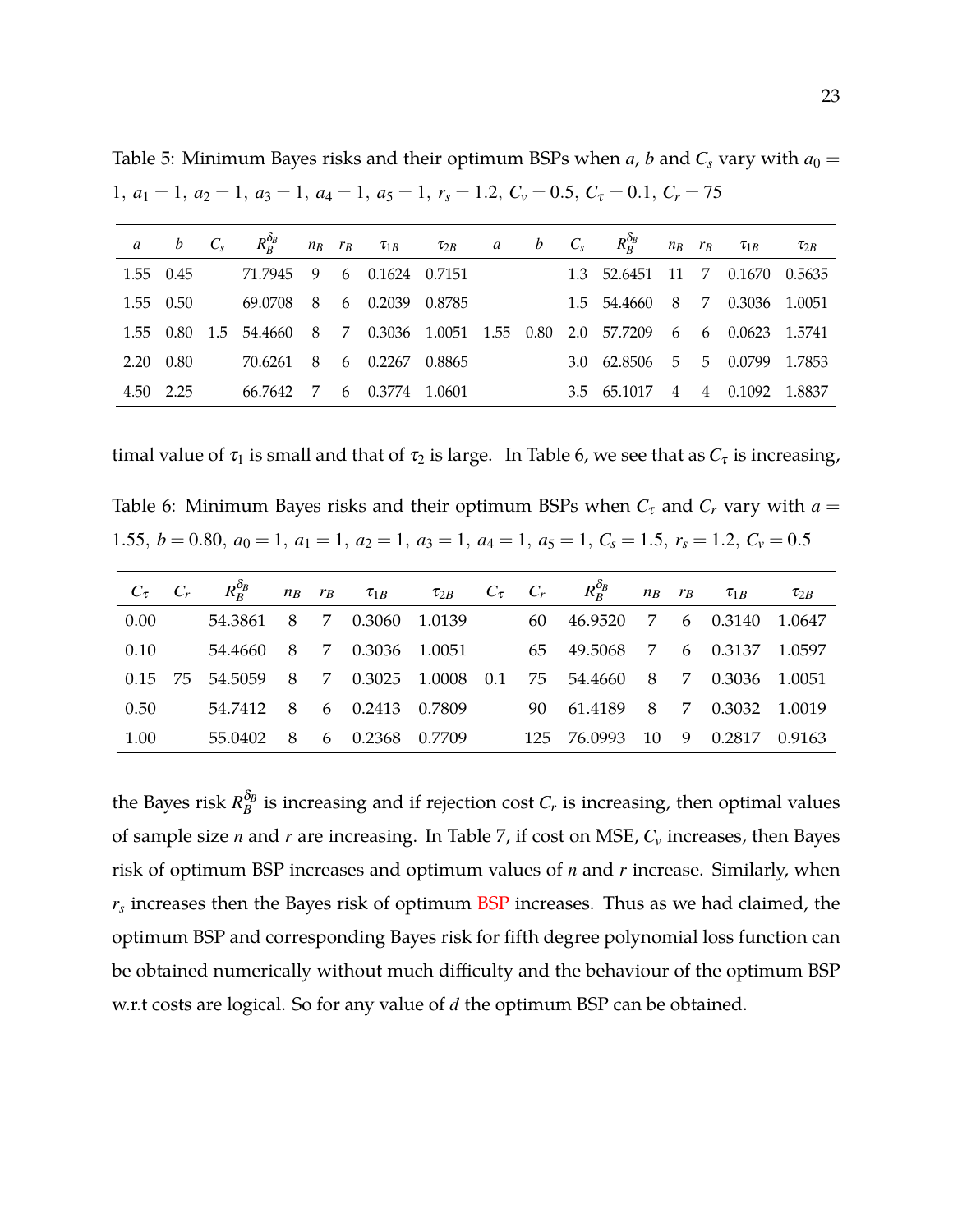| $C_v$ $r_s$ | $R^{\delta_B}_R$ $n_B$ $r_B$ $\tau_{1B}$ $\tau_{2B}$ $C_v$ $r_s$ $R^{\delta_B}_R$ $n_B$ $r_B$ $\tau_{1B}$ $\tau_{2B}$ |  |  |  |                                |  |  |
|-------------|-----------------------------------------------------------------------------------------------------------------------|--|--|--|--------------------------------|--|--|
| 0.5         | 54.4660 8 7 0.3036 1.0051                                                                                             |  |  |  | 0.2 55.6401 6 6 0.0761 2.2935  |  |  |
| 1.0         | 55.2404 9 7 0.2949 0.8013                                                                                             |  |  |  | 0.5 55.4022 6 6 0.0476 2.0297  |  |  |
| 2.0         | 1.2 56.5746 10 8 0.3562 0.7936 0.5 0.8 55.1324 6 6 0.0422 1.8228                                                      |  |  |  |                                |  |  |
| 3.0         | 57.6826 11 8 0.3421 0.6782                                                                                            |  |  |  | 1.2 54.4660 8 7 0.3036 1.0051  |  |  |
| 4.0         | 58.7129 12 8 0.3272 0.5898                                                                                            |  |  |  | 1.4 53.7036 11 7 0.1594 0.5546 |  |  |

<span id="page-23-0"></span>Table 7: Minimum Bayes risks and their optimum BSPs when  $C_v$  and  $r_s$  vary with  $a =$ 1.55,  $b = 0.80$ ,  $a_0 = 1$ ,  $a_1 = 1$ ,  $a_2 = 1$ ,  $a_3 = 1$ ,  $a_4 = 1$ ,  $a_5 = 1$ ,  $C_s = 1.5$ ,  $C_\tau = 0.1$ ,  $C_r = 75$ 

#### **6** Concluding remarks

In this paper, we consider the Type-II GHCS scheme to obtain the optimum BSP by decisiontheoretic approach. An efficient loss function is proposed which includes mean square error of the estimator to deal with imprecision in the decision, i.e., to get sufficient sample to make better decision on the batch. We proposed to write the Bayes decision function in terms of the suitable estimator, which give advantage in calculation of Bayes risk. Explicit expression of the Bayes risk of the BSP is obtained for quadratic loss function. Finite algorithm is given to arrive at the optimum BSP. A numerical approach is presented to obtain the optimum BSP for any form of the loss function. Numerical results are presented for optimum BSP in terms of the Bayes risk in Tables [1-](#page-20-0)[7](#page-23-0) for quadratic and fifth degree loss function. We have considered the one-parameter exponential distribution to illustrate the proposed methodology. In principle, the proposed methodology can be extended to other lifetime distributions. More work is needed along this direction.

#### Acknowledgements

We express our sincere thanks to the Associate Editor and the anonymous reviewers for their valuable comments and suggestions.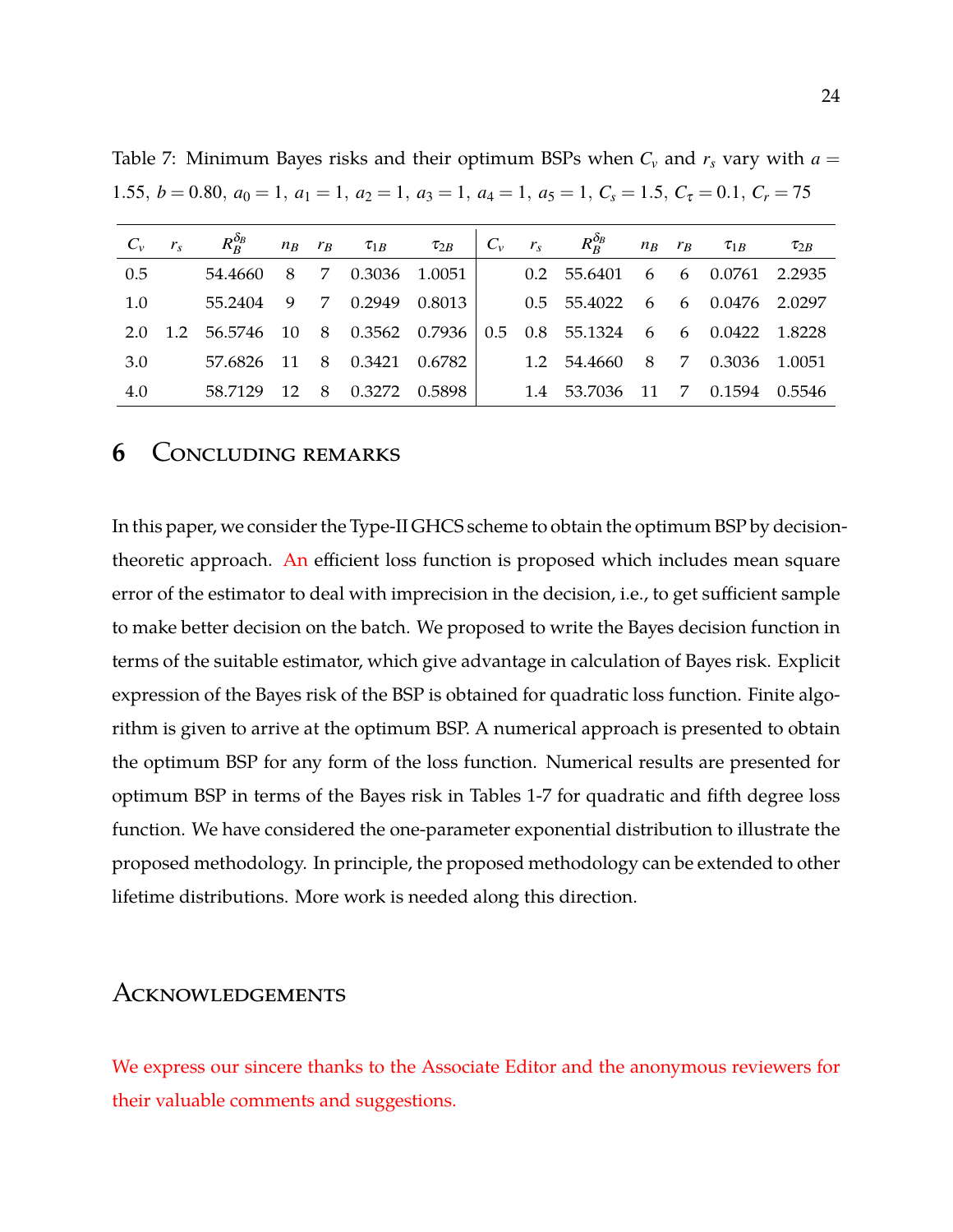## **7** Appendix

#### **7.1** Proof of Lemma [3.2](#page-9-0)

*Proof.* From Lemma [3.1,](#page-8-1) the conditional PDF  $\pi(\lambda|m, y(n, r, \tau_1, \tau_2, m))$  is a family of densities with MLR in  $\lambda$ , considering  $y(n, r, \tau_1, \tau_2, m)$  or *m* as a fixed quantity.

*(a)* The proof is similar as given in Lemma 3.4.2 of [Lehmann](#page-36-8) [\(2005\)](#page-36-8), p.70, which is as follows:

Let for a fixed  $m \geq 0$ ,  $y = y(n, r, \tau_1, \tau_2, m)$ ,  $y^* = y(n, r, \tau_1, \tau_2, m)$  and  $y < y^*$ . Let *A* and *B* be the sets such that

$$
A = \{ \lambda : \pi(\lambda|m, y^*) > \pi(\lambda|m, y) \forall m > 0 \}
$$
  

$$
B = \{ \lambda : \pi(\lambda|m, y^*) \leq \pi(\lambda|m, y) \forall m > 0 \}.
$$

If  $g(\lambda)$  is a positive and increasing function of  $\lambda$  and if  $a = sup$ *A*  ${g(\lambda)}$  and  $b = inf$ *B*  $\{g(\pmb{\lambda})\}$ then  $b - a > 0$ . Now consider

<span id="page-24-0"></span>
$$
\phi_{\pi}(m, y^*) - \phi_{\pi}(m, y)
$$
\n
$$
= \int g(\lambda) \pi(\lambda | m, y^*) d\lambda - \int g(\lambda) \pi(\lambda | m, y) d\lambda = \int g(\lambda) [\pi(\lambda | m, y^*) - \pi(\lambda | m, y)] d\lambda
$$
\n
$$
= \int_A g(\lambda) [\pi(\lambda | m, y^*) - \pi(\lambda | m, y)] d\lambda + \int_B g(\lambda) [\pi(\lambda | m, y^*) - \pi(\lambda | m, y)] d\lambda
$$
\n
$$
\leq a \int_A [\pi(\lambda | m, y^*) - \pi(\lambda | m, y)] d\lambda + b \int_B [\pi(\lambda | m, y^*) - \pi(\lambda | m, y)] d\lambda
$$
\n
$$
= -(b - a) \int_A [\pi(\lambda | m, y^*) - \pi(\lambda | m, y)] d\lambda < 0. \tag{19}
$$

The last step follows from the definition of PDF, i.e.,

$$
\int_A (\pi(\lambda|m,y^*) - \pi(\lambda|m,y))d\lambda = -\int_B (\pi(\lambda|m,y^*) - \pi(\lambda|m,y))d\lambda.
$$

Then [\(19\)](#page-24-0) implies that

$$
\phi_{\pi}(m, y^*) < \phi_{\pi}(m, y).
$$

Hence, for fixed integer  $m \ge 0$ ,  $\phi_{\pi}(m, y(n, r, \tau_1, \tau_2, m))$  is a strictly decreasing function of  $y(n, r, \tau_1, \tau_2, m)$ . Similarly, we can prove that  $\phi_\pi(m, y(n, r, \tau_1, \tau_2, m))$  is strictly increasing in *m*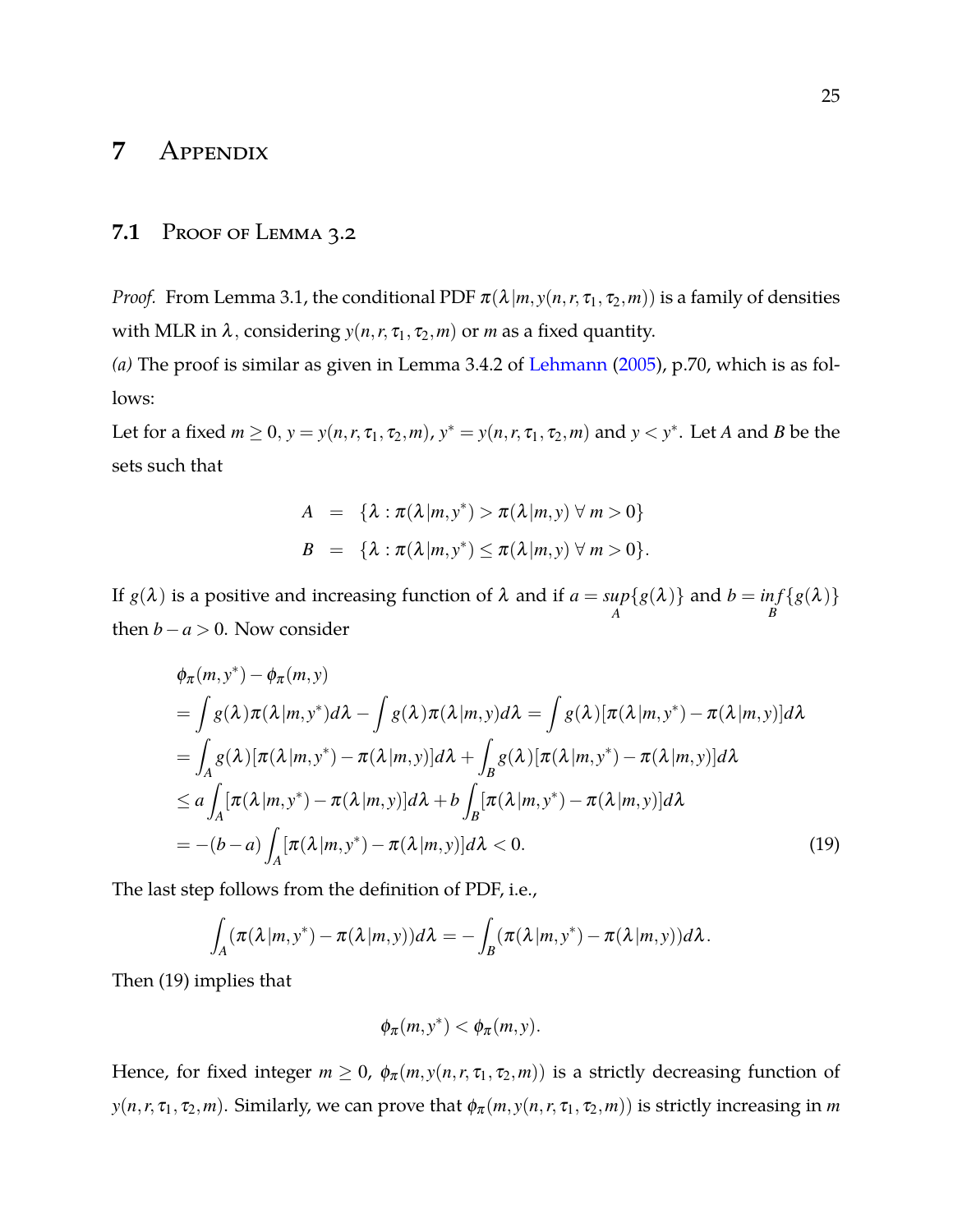for a fixed  $y(n, r, \tau_1, \tau_2, m) \geq 0$ . *(b)* Follows directly from *(a)* using relation [\(12\)](#page-8-0), i.e.,

$$
\delta_B(m, y(n, r, \tau_1, \tau_2, m) | n, r, \tau_1, \tau_2) = \begin{cases} 1, & \text{if } \phi_\pi(m, y(n, r, \tau_1, \tau_2, m)) \le C_r \\ 0, & \text{otherwise.} \end{cases}
$$

For a fixed  $m \geq 0$ , if  $y < y^*$ , then from *(a)* 

$$
\phi_{\pi}(m, y^*) < \phi_{\pi}(m, y).
$$

Thus, if  $\phi_{\pi}(m, y) > C_r$ , then  $\delta_B(m, y|n, r, \tau_1, \tau_2) = 0$ , but  $\delta_B(m, y^*|n, r, \tau_1, \tau_2)$  can take either of the two values 0 or 1. If  $\phi_{\pi}(m, y) \leq C_r$ , then  $\delta_B(m, y|n, r, \tau_1, \tau_2) = 1$ , which implies that  $\delta_B(m, y^*|n, r, \tau_1, \tau_2) = 1$ . Therefore, in both the cases  $\delta_B(m, y(n, r, \tau_1, \tau_2, m)|n, r, \tau_1, \tau_2)$  is nondecreasing in  $y(n, r, \tau_1, \tau_2, m)$ . Similarly, we can prove that for fixed  $y(n, r, \tau_1, \tau_2, m) \ge 0$ ,  $\delta_B(m, y(n, r, \tau_1, \tau_2, m) | n, r, \tau_1, \tau_2)$  is non-increasing in *m*.

#### **7.2** Proof of Lemma [3.3](#page-9-2)

*Proof. (1)* Since *T<sup>m</sup>* is defined as:

$$
T_m = \begin{cases} \inf A(m), & \text{if } A(m) \text{ is nonempty} \\ \infty, & \text{otherwise,} \end{cases}
$$

therefore, *(a)* if  $T_m = \infty$ ,  $A(m)$  is empty set and hence  $\forall y > 0$ ,  $\phi_{\pi}(m, y) > C_r$ . Similarly, *(b)* if  $T_m = 0$ ,  $A(m)$  is non-empty set, so that  $\forall y > 0$ ,  $\phi_\pi(m, y) < C_r$ . Finally, (c) when  $0 < T_m < \infty$  and  $0 < y < T_m$ , then by definition of  $T_m$ , we have  $y \notin A(m)$ , which implies that  $\phi_{\pi}(m, y) > C_r$ . If *y* > *T<sub>m</sub>*, then *y*  $\in$  *A*(*m*), which implies that  $\phi_{\pi}(m, y)$  < *C<sub>r</sub>* and when *y* = *T<sub>m</sub>*, then  $\phi_{\pi}(m, T_m)$  = *C<sub>r</sub>*.  $(2)$  Let  $m < m^*$  and  $m, m^* \in D$ , then

$$
A(m) = \{y > 0 : \phi_{\pi}(m, y) \le C_r \}
$$
  

$$
A(m^*) = \{y > 0 : \phi_{\pi}(m^*, y) \le C_r \}
$$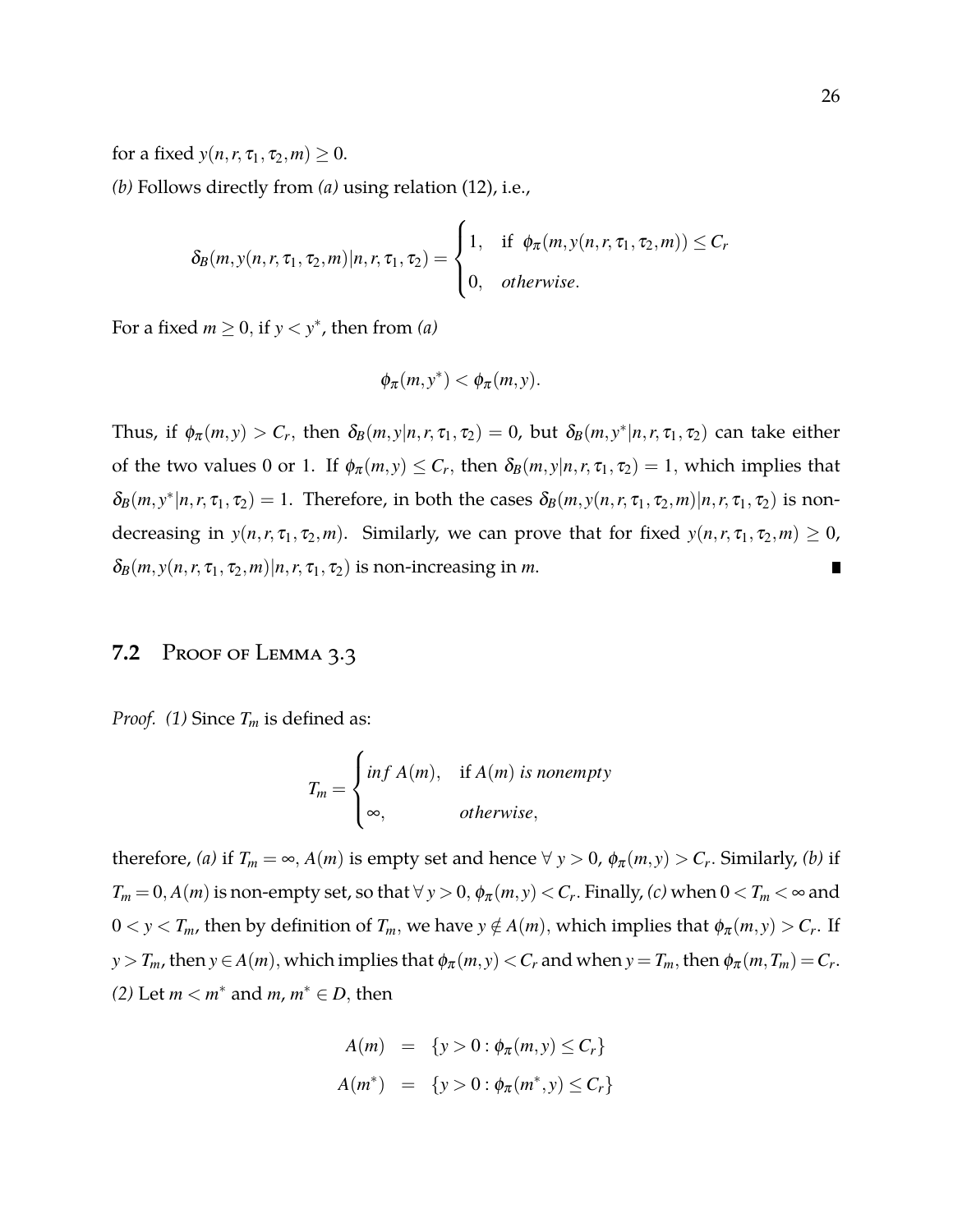and by Lemma [3.2,](#page-9-0)  $\phi_{\pi}(m, y) < \phi_{\pi}(m^*, y)$  for all  $y > 0$ . Therefore, consider  $y' > 0$  such that  $y' \in A(m^*),$  which implies  $\phi_{\pi}(m^*, y') \leq C_r$ , i.e.,  $\phi_{\pi}(m, y') \leq C_r$  leading to  $y' \in A(m)$ . Hence,  $A(m^*) \subset A(m)$ , which implies that

$$
inf A(m) < inf A(m^*), \text{ i.e., } T_m < T_{m^*}
$$

Thus,  $T_m$  is strictly increasing in  $m$  for  $m \in D$ .

## **7.3** COMPUTATION OF  $E(\tau^*)$

Total time of experiment for Type-II GHCS is given as:

$$
\tau^* = \begin{cases} \tau_1, & \text{if} \quad X_{(r)} \le \tau_1 \\ X_{(r)}, & \text{if} \quad \tau_1 < X_{(r)} \le \tau_2 \\ \tau_2, & \text{if} \quad X_{(r)} > \tau_2, \end{cases}
$$

which can be written as:

$$
\tau^* = \tau_1 I(X_{(r)} \leq \tau_1) + X_{(r)} I(\tau_1 < X_{(r)} \leq \tau_2) + \tau_2 I(X_{(r)} > \tau_2),
$$

where  $I(A)$  is an indicator function on set *A*, such that, if *A* occurs then  $I(A) = 1$ , otherwise  $I(A) = 0$ . Therefore,

$$
E(\tau^* | \lambda) = \tau_1 P(X_{(r)} \leq \tau_1 | \lambda) + E(X_{(r)} I(\tau_1 < X_{(r)} \leq \tau_2) | \lambda) + \tau_2 P(X_{(r)} > \tau_2 | \lambda).
$$

The PDF of  $X_{(r)}$  is given by:

$$
f_{X_{(r)}}(y) = \frac{n!}{(r-1)!(n-r)!} (F_X(y))^{r-1} (1 - F_X(y))^{n-r} f_X(y)
$$
  
= 
$$
\frac{n!}{(r-1)!(n-r)!} (1 - e^{-\lambda y})^{r-1} e^{\lambda (n-r)y} \lambda e^{-\lambda y}
$$
  
= 
$$
r \binom{n}{r} \sum_{j=0}^{r-1} \binom{r-1}{j} (-1)^{r-1-j} \lambda e^{-\lambda (n-j)y}, \quad y > 0, \quad \lambda > 0.
$$

Therefore,

$$
P(X_{(r)} \leq \tau_1 | \lambda) = \int_0^{\tau_1} f_{X_{(r)}}(y) dy
$$

 $\blacksquare$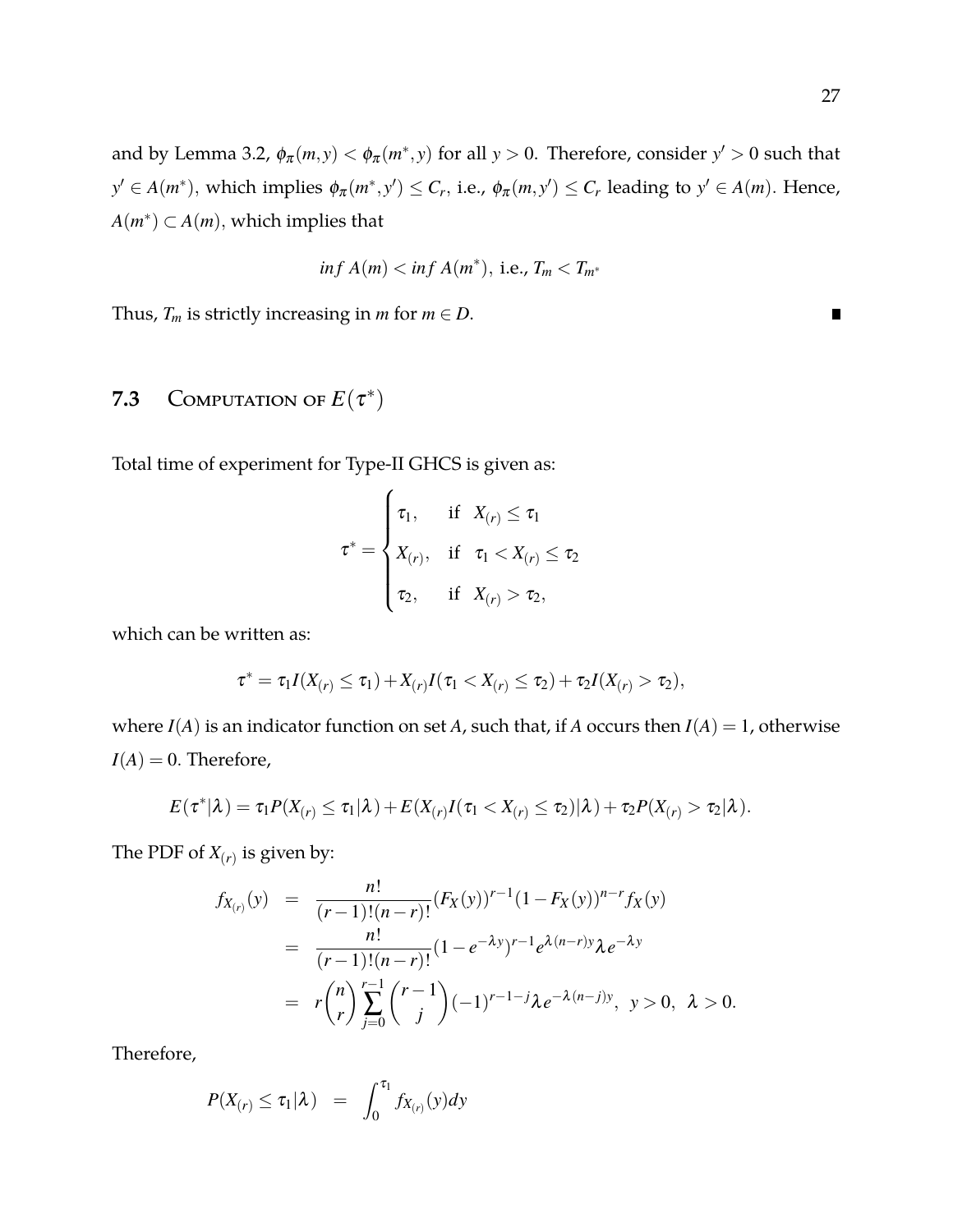$$
= r {n \choose r} \sum_{j=0}^{r-1} {r-1 \choose j} (-1)^{r-1-j} \int_0^{\tau_1} \lambda e^{-\lambda (n-j)y} dy
$$
  

$$
= r {n \choose r} \sum_{j=0}^{r-1} {r-1 \choose j} (-1)^{r-1-j} \left[ \frac{1}{n-j} - \frac{e^{-\lambda (n-j)\tau_1}}{n-j} \right],
$$

$$
E(X_{(r)}I(\tau_1 < X_{(r)} \leq \tau_2)|\lambda)
$$
\n
$$
= \int_{\tau_1}^{\tau_2} y f_{X_{(r)}}(y) dy
$$
\n
$$
= r \binom{n}{r} \sum_{j=0}^{r-1} \binom{r-1}{j} (-1)^{r-1-j} \int_{\tau_1}^{\tau_2} \lambda e^{-\lambda(n-j)y} dy
$$
\n
$$
= r \binom{n}{r} \sum_{j=0}^{r-1} \binom{r-1}{j} (-1)^{r-1-j} \left[ \frac{\tau_1 e^{-\lambda(n-j)\tau_1}}{(n-j)} + \frac{e^{-\lambda(n-j)\tau_1}}{\lambda(n-j)^2} - \frac{\tau_2 e^{-\lambda(n-j)\tau_2}}{(n-j)} - \frac{e^{-\lambda(n-j)\tau_2}}{\lambda(n-j)^2} \right]
$$

and

$$
P(X_{(r)} > \tau_1 | \lambda) = r {n \choose r} \sum_{j=0}^{r-1} {r-1 \choose j} (-1)^{r-1-j} \int_{\tau_2}^{\infty} \lambda e^{-\lambda (n-j)y} dy
$$
  
=  $r {n \choose r} \sum_{j=0}^{r-1} {r-1 \choose j} (-1)^{r-1-j} \frac{e^{-\lambda (n-j)\tau_2}}{n-j}.$ 

Hence, expected duration of the experiment is:

$$
E(\tau^*) = E_{\lambda}(E(\tau^*|\lambda))
$$
  
\n
$$
= \tau_1 r \binom{n}{r} \sum_{j=0}^{r-1} \binom{r-1}{j} (-1)^{r-1-j} \left[ \frac{1}{n-j} - \frac{b^a}{(n-j)(b + (n-j)\tau_1)^a} \right]
$$
  
\n
$$
+ r \binom{n}{r} \sum_{j=0}^{r-1} \binom{r-1}{j} \frac{(-1)^{r-1-j}}{n-j} \left[ \frac{\tau_1 b^a}{(b + (n-j)\tau_1)^a} + \frac{b^a}{(n-j)(a-1)(b + (n-j)\tau_1)^{a-1}} - \frac{\tau_2 b^a}{(b + (n-j)\tau_2)^a} - \frac{b^a}{(n-j)(a-1)(b + (n-j)\tau_2)^{a-1}} \right]
$$
  
\n
$$
+ \tau_2 r \binom{n}{r} \sum_{j=0}^{r-1} \binom{r-1}{j} (-1)^{r-1-j} \frac{b^a}{(n-j)(b + (n-j)\tau_2)^a}.
$$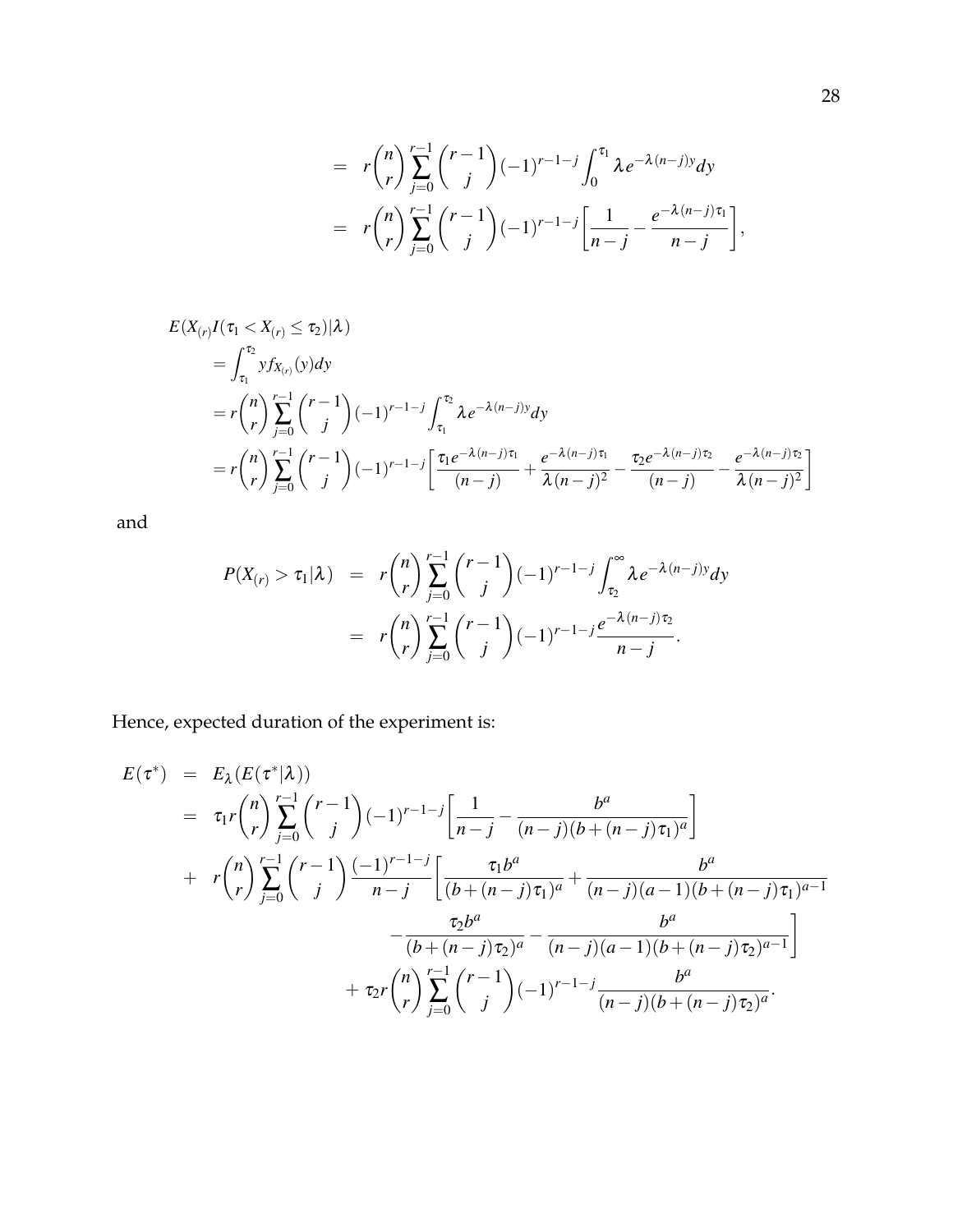# **7.4** COMPUTATION OF  $E(M)$

In Type-II GHCS, number of failures in the experiment is given by:

$$
M = \begin{cases} M_1, & \text{if } X_{(r)} \le \tau_1 \\ r, & \text{if } \tau_1 < X_{(r)} \le \tau_2 \\ M_2, & \text{if } X_{(r)} > \tau_2. \end{cases}
$$

Therefore,

$$
E(M) = E_{\lambda}(E(M|\lambda)),
$$

where

$$
E(M|\lambda) = \sum_{m_1=r}^{n} m_1 P(M_1 = m_1) + rP(\tau_1 < X_{(r)} < \tau_2) + \sum_{m_2=0}^{r-1} m_2 P(M_2 = m_2)
$$
\n
$$
= \sum_{m_1=r}^{n} m_1 {n \choose m_1} (1 - e^{\lambda \tau_1})^{m_1} e^{-\lambda (n-m_1)\tau_1} + r \int_{\tau_1}^{\tau_2} f_{X_{(r)}}(y) dy + \sum_{m_2=0}^{r-1} m_2 {n \choose m_2} (1 - e^{\lambda \tau_2})^{m_2} e^{-\lambda (n-m_2)\tau_2}.
$$

Here

$$
\int_{\tau_1}^{\tau_2} f_{X_{(r)}}(y) dy = \frac{n!}{(r-1)!(n-r)!} \sum_{j=0}^{r-1} {r-1 \choose j} (-1)^{r-1-j} \lambda \int_{\tau_1}^{\tau_2} e^{-\lambda(n-j)y} dy
$$
  
= 
$$
\frac{n!}{(r-1)!(n-r)!} \sum_{j=0}^{r-1} {r-1 \choose j} (-1)^{r-1-j} \left[ \frac{e^{-\lambda(n-j)\tau_1}}{n-j} - \frac{e^{-\lambda(n-j)\tau_2}}{n-j} \right].
$$

Then

$$
E(M|\lambda) = \sum_{m_1=r}^{n} \sum_{j=0}^{m_1} m_1 {n \choose m_1} {m_1 \choose j} (-1)^j e^{-\lambda (n-m_1+j)\tau_1} + r^2 \sum_{j=0}^{r-1} {n \choose r} {r-1 \choose j} (-1)^{r-1-j} \left[ \frac{e^{-\lambda (n-j)\tau_1}}{n-j} - \frac{e^{-\lambda (n-j)\tau_2}}{n-j} \right] + \sum_{m_2=0}^{r-1} \sum_{j=0}^{m_2} m_2 {n \choose m_2} {m_2 \choose j} (-1)^j e^{-\lambda (n-m_2+j)\tau_2}.
$$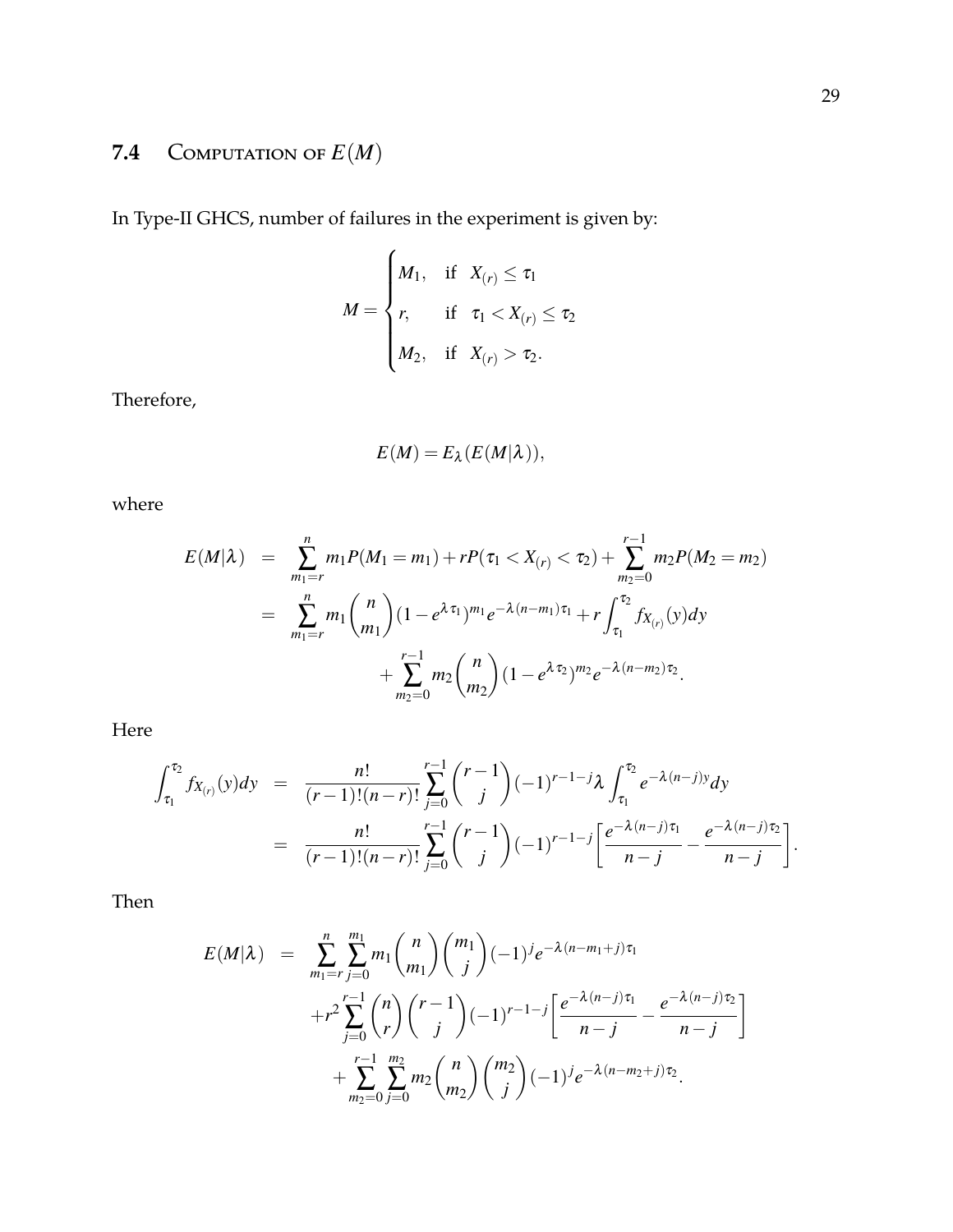Therefore,

$$
E(M) = \sum_{m_1=r}^{n} \sum_{j=0}^{m_1} m_1 {n \choose m_1} {m_1 \choose j} (-1)^j \frac{b^a}{(b + (n - m_1 + j)\tau_1)^a}
$$
  
+
$$
r^2 \sum_{j=0}^{r-1} {n \choose r} {r-1 \choose j} \frac{(-1)^{r-1-j}}{n-j} \left[ \frac{b^a}{(b + (n-j)\tau_1)^a} - \frac{b^a}{(b + (n-j)\tau_2)^a} \right]
$$
  
+
$$
\sum_{m_2=0}^{r-1} \sum_{j=0}^{m_2} m_2 {n \choose m_2} {m_2 \choose j} (-1)^j \frac{b^a}{(b + (n - m_2 + j)\tau_2)^a}.
$$

# **7.5** COMPUTATION OF  $E(MSE(\lambda))$

Since,

<span id="page-29-0"></span>
$$
E(MSE(\widehat{\lambda})) = E_{\lambda}(MSE(\widehat{\lambda})),
$$
\n(20)

$$
MSE(\widehat{\lambda}) = E[(\widehat{\lambda} - \lambda)^2 | \lambda] = E(\widehat{\lambda}^2 | \lambda) + \lambda^2 - 2\lambda E(\widehat{\lambda} | \lambda).
$$

The estimator  $\widehat{\lambda}$  is given by:

$$
\widehat{\lambda} = \begin{cases} 0, & \text{if } M = 0 \\ \widehat{\lambda}_{MLE}, & \text{if } M > 0, \end{cases}
$$

Now using the CDF [\(2\)](#page-4-0) of  $\hat{\lambda}$  and the PDF of absolutely continuous part of the  $\hat{\lambda}$  which is given in Lemma [2.1,](#page-5-0) we obtain  $E(\widehat{\lambda}|\lambda)$  and  $E(\widehat{\lambda}^2|\lambda)$ , which is given by:

$$
E(\widehat{\lambda}|\lambda) = \sum_{m_1=r}^{n} \sum_{j=0}^{m_1} {n \choose m_1} {m_1 \choose j} \frac{(-1)^j m_1^{m_1}}{\Gamma(m_1)} \int_0^{\infty} \frac{\lambda^{m_1} u^{m_1-1} e^{-\lambda (m_1 u + (n-m_1+j)\tau_1)}}{(u + \frac{(n-m_1+j)\tau_1}{m_1})} du + \sum_{m_1=0}^{r-1} \sum_{v=r}^{n-m_1} \sum_{j=0}^{m_1} \sum_{i=0}^{v} {n \choose m_1} {n-m_1 \choose v} {m_1 \choose j} {v \choose i} \frac{(-1)^{i+j} r^r}{\Gamma(r)} \times \int_0^{\infty} \frac{\lambda^r u^{r-1} e^{-\lambda (ru + (j+v-i)\tau_1 + (i+n-v-m_1)\tau_2)}}{(u + \frac{(j+v-i)\tau_1 + (i+n-v-m_1)\tau_2}{r})} du + \sum_{m_2=1}^{r-1} \sum_{j=0}^{m_2} {n \choose m_2} {m_2 \choose j} \frac{(-1)^j m_2^{m_2}}{\Gamma(m_2)} \int_0^{\infty} \frac{\lambda^{m_2} u^{m_2-1} e^{-\lambda (m_2 u + (n-m_2+j)\tau_2)}}{(u + \frac{(n-m_2+j)\tau_2}{m_2})} du,
$$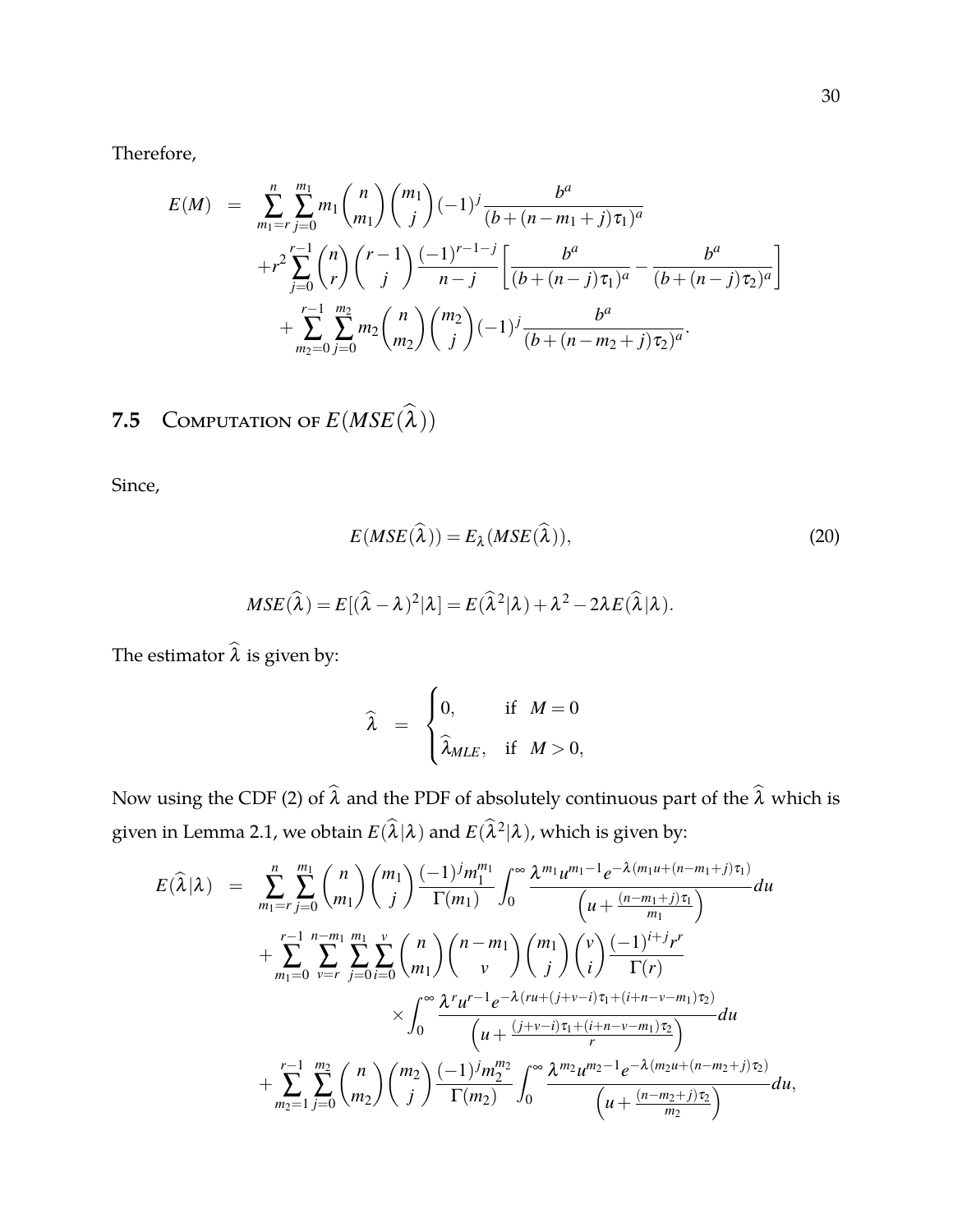$$
E(\hat{\lambda}^{2}|\lambda) = \sum_{m_1=r}^{n} \sum_{j=0}^{m_1} {n \choose m_1} {m_1 \choose j} \frac{(-1)^j m_1^{m_1}}{\Gamma(m_1)} \int_0^{\infty} \frac{\lambda^{m_1} u^{m_1-1} e^{-\lambda (m_1 u + (n-m_1+j)\tau_1)}}{(u + \frac{(n-m_1+j)\tau_1}{m_1})^2} du + \sum_{m_1=0}^{r-1} \sum_{v=r}^{n-m_1} \sum_{j=0}^{m_1} \sum_{i=0}^{v} {n \choose m_1} {n-m_1 \choose v} {m_1 \choose j} {v \choose i} \frac{(-1)^{i+j} r^r}{\Gamma(r)} \times \int_0^{\infty} \frac{\lambda^r u^{r-1} e^{-\lambda (ru + (j+v-i)\tau_1 + (i+n-v-m_1)\tau_2)}}{(u + \frac{(j+v-i)\tau_1 + (i+n-v-m_1)\tau_2}{r})^2} du + \sum_{m_2=1}^{r-1} \sum_{j=0}^{m_2} {n \choose m_2} {m_2 \choose j} \frac{(-1)^j m_2^{m_2}}{\Gamma(m_2)} \int_0^{\infty} \frac{\lambda^{m_2} u^{m_2-1} e^{-\lambda (m_2 u + (n-m_2+j)\tau_2)}}{(u + \frac{(n-m_2+j)\tau_2}{m_2})^2} du.
$$

Hence from [\(20\)](#page-29-0) the expected MSE is:

$$
E(MSE(\widehat{\lambda})) = E_{\lambda}(E(\widehat{\lambda}^{2}|\lambda)) + E_{\lambda}(\lambda^{2}) - 2E_{\lambda}(\lambda E(\widehat{\lambda}|\lambda))
$$
  
=  $E_{\lambda}(E(\widehat{\lambda}^{2}|\lambda)) + \frac{a(a+1)}{b^{2}} - 2E_{\lambda}(\lambda E(\widehat{\lambda}|\lambda)),$ 

where

$$
E_{\lambda}(\lambda E(\lambda | \lambda))
$$
\n
$$
= \frac{n}{n-1} \frac{a(a+1)}{b^2} + \sum_{m_1=r}^{n} \sum_{j=0}^{m_1} {n \choose m_1} {m_1 \choose j} \frac{(-1)^j m_1^{m_1} b^a}{\Gamma(m_1) \Gamma(a)}
$$
\n
$$
\times \int_0^{\infty} \frac{u^{m_1-1} \Gamma(a+m_1+1)}{(u + \frac{(n-m_1+j)\tau_1}{m_1})(m_1u + b + (n-m_1+j)\tau_1)^{a+m_1+1}} du
$$
\n
$$
+ \sum_{m_1=0}^{r-1} \sum_{v=r}^{n-m_1} \sum_{j=0}^{m_1} \sum_{i=0}^{v} {n \choose m_1} {n-m_1 \choose v} {m_1 \choose j} {v \choose i} \frac{(-1)^{i+j} r^{i+j}}{\Gamma(r) \Gamma(a)}
$$
\n
$$
\times \int_0^{\infty} \frac{u^{r-1} \Gamma(a+r+1)}{(u + \frac{(j+v-i)\tau_1+(i+n-v-m_1)\tau_2}{r})(ru + b + (j+v-i)\tau_1+(i+n-v-m_1)\tau_2)^{a+r+1}} du
$$
\n
$$
+ \sum_{m_2=1}^{r-1} \sum_{j=0}^{m_2} {n \choose m_2} {m_2 \choose j} \frac{(-1)^j m_2^{m_2} b^a}{\Gamma(m_2) \Gamma(a)}
$$
\n
$$
\times \int_0^{\infty} \frac{u^{m_2-1} \Gamma(a+m_2+1)}{(u + \frac{(n-m_2+j)\tau_2}{m_2})(m_2u + b + (n-m_2+j)\tau_2)^{a+m_2+l}} du,
$$
\n
$$
E_{\lambda}(\widehat{E}(\widehat{\lambda}^{2}|3))
$$

$$
E_{\lambda}(E(\lambda^2|\lambda))
$$
  
=  $\frac{n^2}{(n-1)(n-2)} \frac{a(a+1)}{b^2} + \sum_{m_1=r}^{n} \sum_{j=0}^{m_1} {n \choose m_1} {m_1 \choose j} \frac{(-1)^j m_1^{m_1} b^a}{\Gamma(m_1) \Gamma(a)}$   
 $(m_1,j) : (n-m_1+j) \neq 0$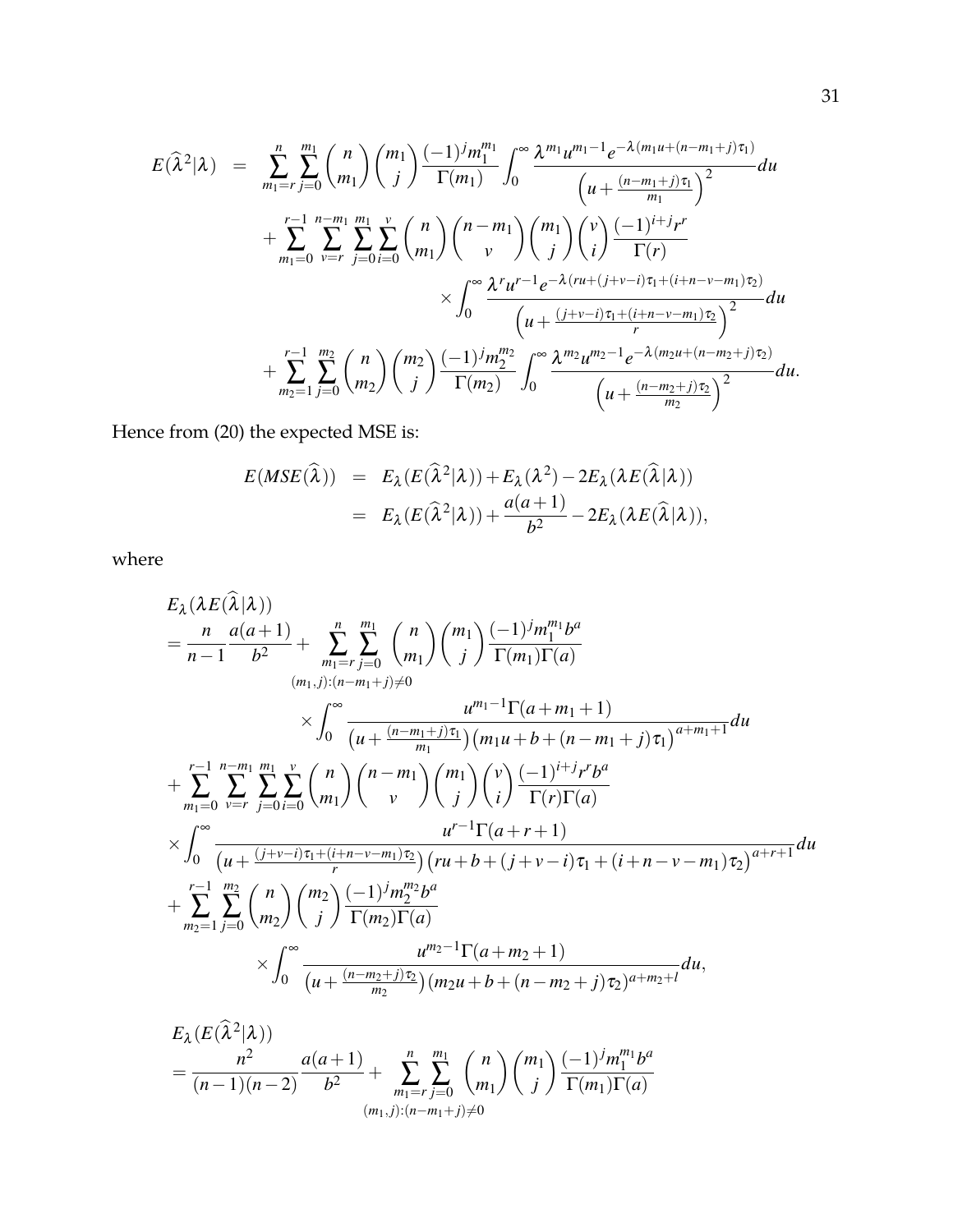$$
\times \int_0^{\infty} \frac{u^{m_1-1} \Gamma(a+m_1)}{(u+\frac{(n-m_1+j)\tau_1}{m_1})^2 (m_1u+b+(n-m_1+j)\tau_1)^{a+m_1}} du \n+ \sum_{m_1=0}^{r-1} \sum_{v=r}^{n-m_1} \sum_{j=0}^{m_1} \sum_{i=0}^{v} {n \choose m_1} {n-m_1 \choose v} {m_1 \choose j} {v \choose i} \frac{(-1)^{i+j}r^{r}b^{a}}{\Gamma(r)\Gamma(a)} \n\times \int_0^{\infty} \frac{u^{r-1} \Gamma(a+r)}{(u+\frac{(j+v-i)\tau_1+(i+n-v-m_1)\tau_2}{r})^2 (ru+b+(j+v-i)\tau_1+(i+n-v-m_1)\tau_2)^{a+r}} du \n+ \sum_{m_2=1}^{r-1} \sum_{j=0}^{m_2} {n \choose m_2} {m_2 \choose j} \frac{(-1)^j m_2^{m_2}b^{a}}{\Gamma(m_2)\Gamma(a)} \n\times \int_0^{\infty} \frac{u^{m_2-1} \Gamma(a+m_2)}{(u+\frac{(n-m_2+j)\tau_2}{m_2})^2 (m_2u+b+(n-m_2+j)\tau_2)^{a+m_2}} du.
$$

Note that  $E(MSE(\lambda))$  exists when  $n > 2$ .

## **7.6** Bayes risk of the BSP

Bayes risk of sampling plan  $(n, r, \tau_1, \tau_2, \delta_B)$  is given as:

$$
R_{B}^{\delta_{B}}(n, r, \tau_{1}, \tau_{2}) = n(C_{s} - r_{s}) + E(M)r_{s} + E(\tau^{*})C_{\tau} + E(MSE(\hat{\lambda}))C_{\nu} + a_{0} + a_{1}\mu_{1} + a_{2}\mu_{2} + \int_{0}^{\infty} [C_{r} - a_{0} - a_{1}\lambda - a_{2}\lambda^{2}]P(\delta_{B}(M, Y(n, r, \tau_{1}, \tau_{2}, M)|n, r, \tau_{1}, \tau_{2}) = 0|\lambda)\pi(\lambda)d\lambda = n(C_{s} - r_{s}) + E(M)r_{s} + E(\tau^{*})C_{\tau} + E(MSE(\hat{\lambda}))C_{\nu} + a_{0} + a_{1}\mu_{1} + ... + a_{k}\mu_{k} + \sum_{l=0}^{k} C_{l} \frac{b^{a}}{\Gamma(a)} \int_{0}^{\infty} \lambda^{a+l-1} e^{-\lambda b} P(\delta_{B}(M, Y(n, r, \tau_{1}, \tau_{2}, M)|n, r, \tau_{1}, \tau_{2}) = 0|\lambda)d\lambda.
$$

The distribution of  $\hat{\lambda}$  given in [\(2\)](#page-4-0) is used to obtain last integral

<span id="page-31-0"></span>
$$
\int_0^\infty \lambda^{a+l-1} e^{-\lambda b} P(\delta_B(M, Y(n, r, \tau_1, \tau_2, M)) | n, r, \tau_1, \tau_2) = 0 | \lambda) d\lambda
$$
\n
$$
= \int_0^\infty \lambda^{a+l-1} e^{-\lambda b} e^{-n\lambda \tau_2} I(n\tau_2 < T_0) d\lambda + \int_0^\infty \lambda^{a+l-1} e^{-\lambda b} P(\hat{\lambda} \ge c(n, r, \tau_1, \tau_2, M) | \lambda, M \ge 1) P(M \ge 1) d\lambda
$$
\n
$$
= \frac{\Gamma(a+l) I(n\tau_2 < T_0)}{(b+n\tau_2)^{(a+l)}} + \int_0^\infty \lambda^{a+l-1} e^{-\lambda b} P(\hat{\lambda} \ge \frac{M}{T(n, r, \tau_1, \tau_2, M)} | \lambda, M \ge 1) P(M \ge 1) d\lambda. \tag{21}
$$

Using PDF of  $\hat{\lambda}$  from Lemma [2.1](#page-5-0) in Eq. [\(21\)](#page-31-0) we get

$$
\int_0^\infty \lambda^{a+l-1} e^{-\lambda b} P(\hat{\lambda} \ge \frac{M}{T(n,r,\tau_1,\tau_2,M)} |\lambda, M \ge 1) P(M \ge 1) d\lambda
$$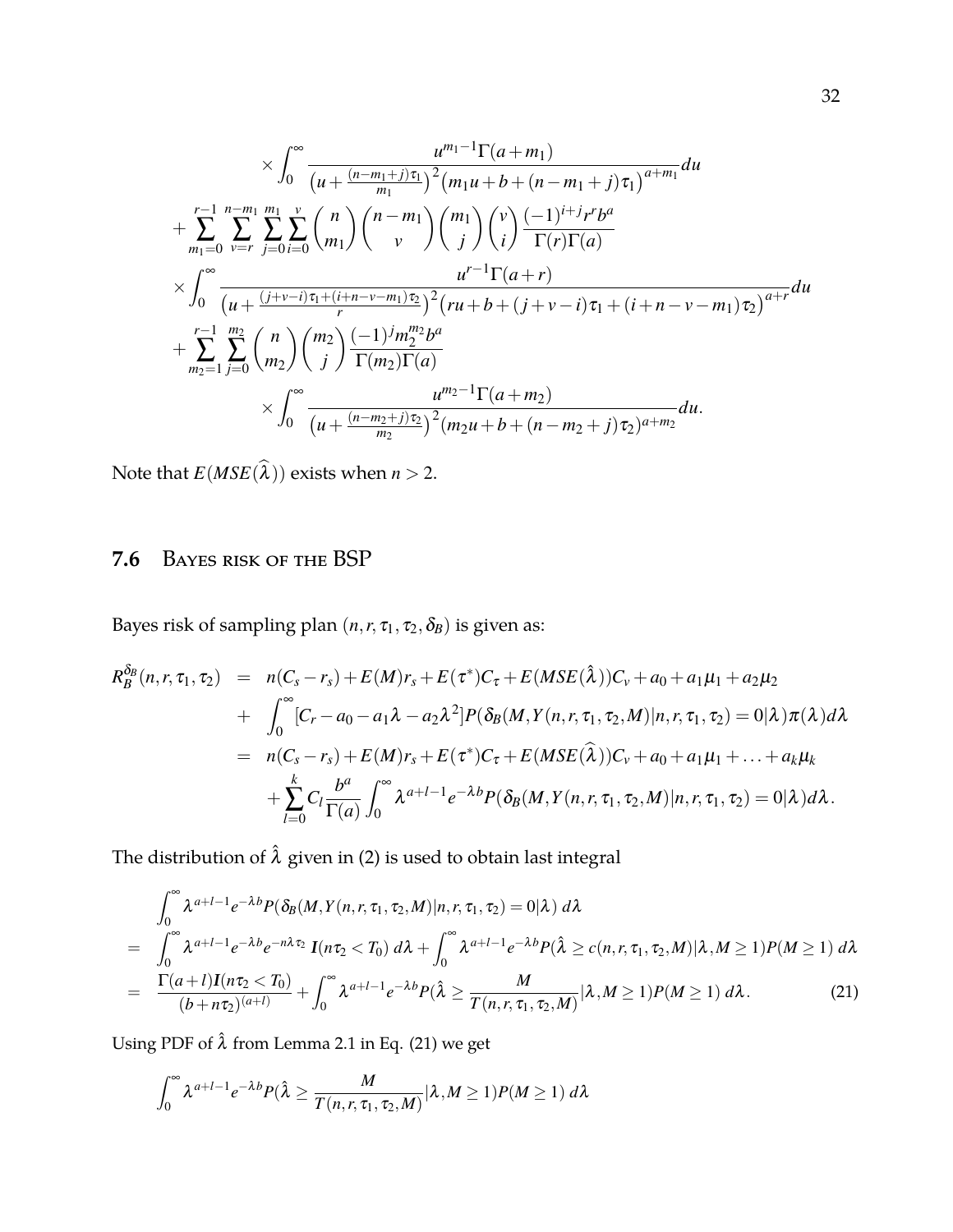$$
=\sum_{m_1=7}^{n}\sum_{j=0}^{m_1} {m_1 \choose m_1} {m_1 \choose j} (-1)^j \frac{(m_1)^{m_1}}{\Gamma(m_1)} \int_0^{\infty} \int_{\frac{m_1}{\Gamma(m+1)}}^{\infty} \int_{\frac{m_1}{\Gamma(m+1)}}^{\infty} \int_{\frac{m_1}{\Gamma(m+1)}}^{\infty} \int_{\frac{m_1}{\Gamma(m+1)}}^{\infty} \int_{\frac{m_1}{\Gamma(m+1)}}^{\infty} \int_{\frac{m_1}{\Gamma(m+1)}}^{\infty} \int_{m_1}^{\infty} \int_{-\pi}^{\infty} \frac{1}{m_1} \int_{\frac{m_1}{\Gamma(m+1)}}^{\infty} \int_{\frac{m_1}{\Gamma(m+1)}}^{\infty} \int_{\frac{m_1}{\Gamma(m+1)}}^{\infty} \int_{\frac{m_1}{\Gamma(m+1)}}^{\infty} \int_{\frac{m_1}{\Gamma(m+1)}}^{\infty} \int_{\frac{m_1}{\Gamma(m+1)}}^{\infty} \int_{\frac{m_1}{\Gamma(m+1)}}^{\infty} \int_{\frac{m_1}{\Gamma(m+1)}}^{\infty} \int_{\frac{m_1}{\Gamma(m+1)}}^{\infty} \int_{\frac{m_1}{\Gamma(m+1)}}^{\infty} \int_{\frac{m_1}{\Gamma(m+1)}}^{\infty} \int_{\frac{m_1}{\Gamma(m+1)}}^{\infty} \int_{\frac{m_1}{\Gamma(m+1)}}^{\infty} \int_{\frac{m_1}{\Gamma(m+1)}}^{\infty} \int_{\frac{m_1}{\Gamma(m+1)}}^{\infty} \int_{\frac{m_1}{\Gamma(m+1)}}^{\infty} \int_{\frac{m_1}{\Gamma(m+1)}}^{\infty} \int_{\frac{m_1}{\Gamma(m+1)}}^{\infty} \int_{\frac{m_1}{\Gamma(m+1)}}^{\infty} \int_{\frac{m_1}{\Gamma(m+1)}}^{\infty} \int_{\frac{m_1}{\Gamma(m+1)}}^{\infty} \int_{\frac{m_1}{\Gamma(m+1)}}^{\infty} \int_{\frac{m_1}{\Gamma(m+1)}}^{\infty} \int_{\frac{m_1}{\Gamma(m+1)}}^{\infty} \int_{\frac{m_1}{\Gamma(m+1)}}^{\infty} \int_{\
$$

Now taking a transformation  $z = u/(1 - u)$ , we have

$$
\int_0^C \frac{z^{m-1}}{(1+z)^{a+l+m}} dz = \int_0^S u^{m-1} (1-u)^{a+l-1} du = B_S(m, a+l),
$$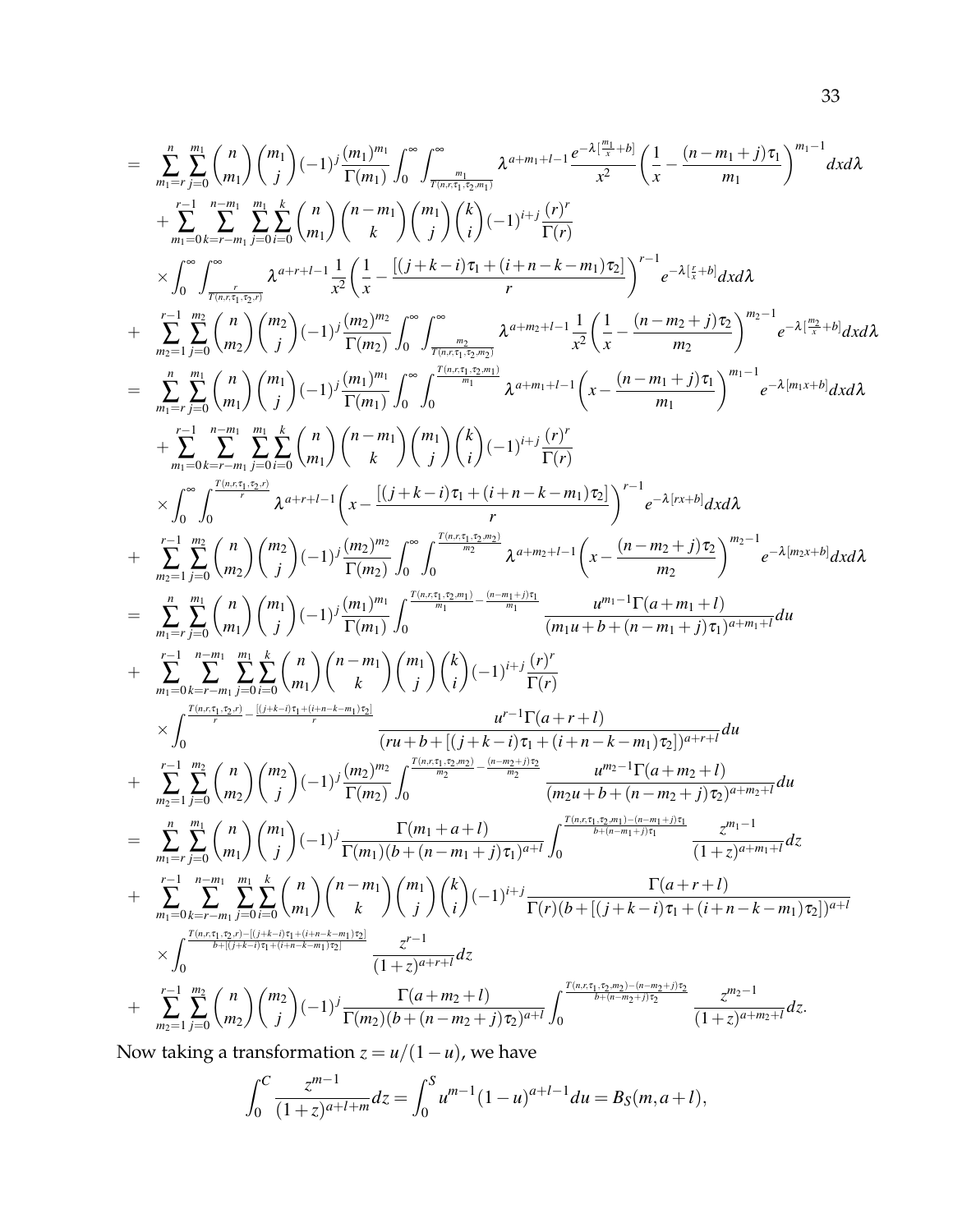$\text{where } C = C_{m,j} \text{ or } C_{m_1,k,j,i}, C_{m,j} = \frac{T(n,r,\tau_1,\tau_2,m) - (n-m+j)\tau}{b + (n-m+i)\tau}$  $\frac{\sigma_1,\sigma_2,m)-(n-m+j)\tau}{b+(n-m+j)\tau}, C_{m_1,k,j,i}=\frac{T(n,r,\tau_1,\tau_2,r)-[(j+k-i)\tau_1+(i+n-k-m_1)\tau_2]}{b+[(j+k-i)\tau_1+(i+n-k-m_1)\tau_2]}$  $\frac{b + [j+k-1] \tau_1 + (i+n-k-m_1) \tau_2}{b + [j+k-1] \tau_1 + (i+n-k-m_1) \tau_2},$  $S = S_{m,j}$  or  $S_{m_1,k,j,i}, S_{m,j} =$  $C_{m,j}$  $\frac{C_{m,j}}{1+C_{m,j}}, S_{m_1,k,j,i} =$ *Cm*1,*k*, *<sup>j</sup>*,*<sup>i</sup>*  $\frac{m_1, k, j, i}{1+C_{m_1,k,j,i}}$  and  $B_x(\alpha, \beta)$  and  $I_x(\alpha, \beta)$  are as defined earlier. Then the Bayes risk of the BSP  $(n, r, \tau_1, \tau_2, \delta_B)$  is given by:

$$
R_{B}^{\delta_{B}}(n,r,\tau_{1},\tau_{2}) = n(C_{s}-r_{s}) + E(M)r_{s} + E(\tau^{*})C_{\tau} + E(MSE(\hat{\lambda}))C_{\nu} + a_{0} + a_{1}\mu_{1} + a_{2}\mu_{2} + \sum_{l=0}^{2} C_{l} \frac{b^{a}}{\Gamma(a)} \left[ \frac{\Gamma(a+l)I(n\tau_{2} < T_{0})}{(b+n\tau_{2})^{a+l}} + \sum_{m_{1}=r}^{n} \sum_{j=0}^{m_{1}} {n \choose m_{1}} {m_{1} \choose j} \frac{(-1)^{j} \Gamma(a+l)I_{S_{m_{1},j}}(m_{1},a+l)}{(b+(n-m_{1}+j)\tau_{1})^{a+l}} + \sum_{m_{1}=0}^{r-1} \sum_{k=r-m_{1}}^{n-m_{1}} \sum_{j=0}^{m_{1}} \sum_{i=0}^{m_{1}} {n \choose m_{1}} {m_{1} \choose j} \frac{(-1)^{j} \Gamma(a+l)I_{S_{m_{1},k,j,i}}(r,a+l)}{(b+(j+k-i)\tau_{1}+(i+n-k-m_{1})\tau_{2})^{a+l}} + \sum_{m_{2}=1}^{r-1} \sum_{j=0}^{m_{2}} {n \choose m_{2}} {m_{2} \choose j} \frac{(-1)^{j} \Gamma(a+l)I_{S_{m_{2},j}}(m_{2},a+l)}{(b+(n-m_{2}+j)\tau_{2})^{a+l}}.
$$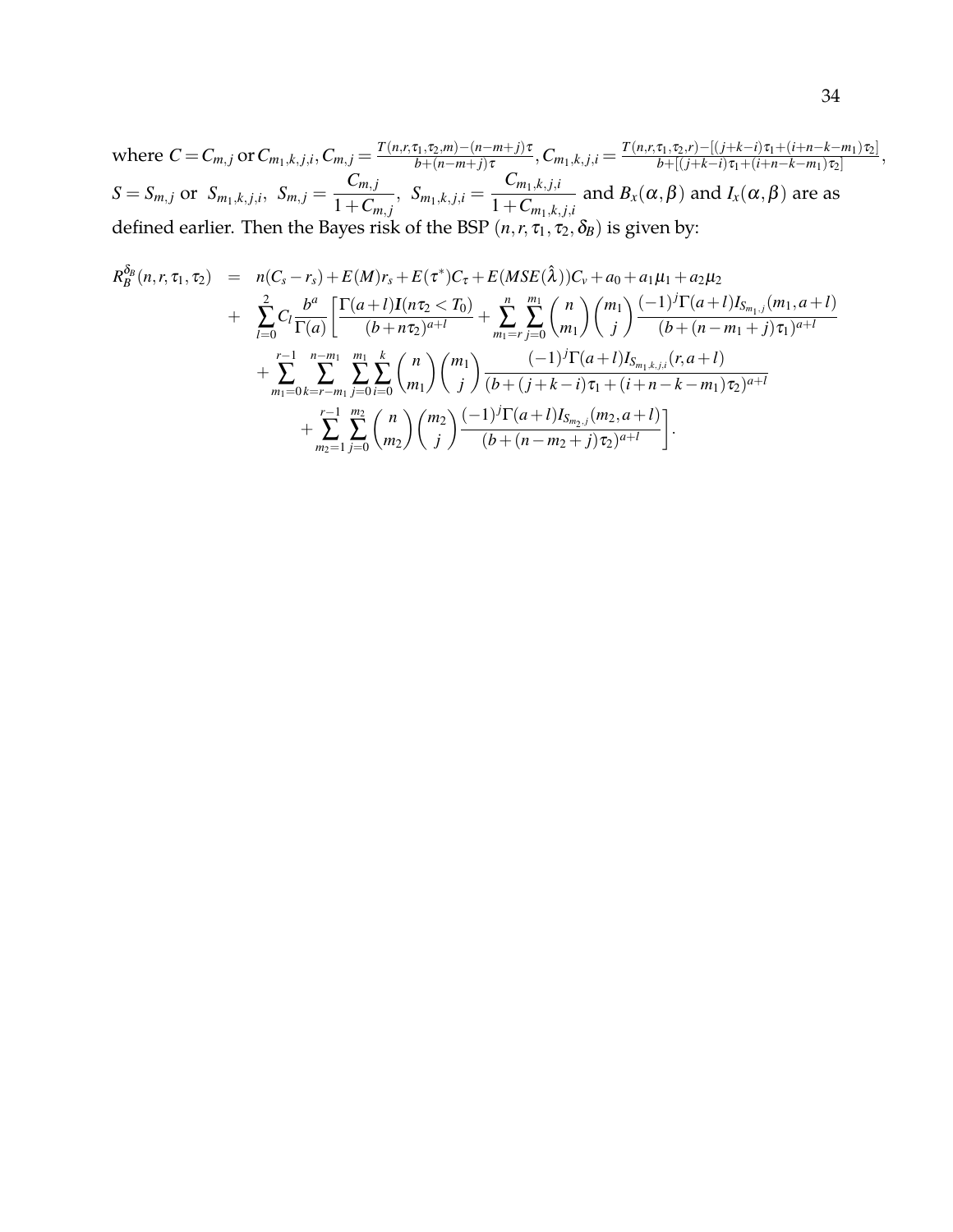#### 7.7 PSEUDO CODE

#### **Algorithm 1:** Pseudo code to obtain optimum BSP

**Input:** a, b, a<sub>0</sub>, a<sub>1</sub>, a<sub>2</sub>, C<sub>s</sub>, r<sub>s</sub>, C<sub>r</sub>, C<sub>v</sub>, C<sub>t</sub> /\* Costs, Coefficients and hyper parameters \*/  $\mathbf{Output:}$   $n_B$ ,  $r_B$ ,  $\tau_{1B}$ ,  $\tau_{2B}$ ,  $R^{\delta_B}_B$  /\* Optimum BSP and  $R^{\delta_B}_B$ \*/ **Algorithm** Main**:**  $/*$  Let *N* is an upper bound of  $n_B$  \*/\* **for**  $n = 0, 1, ..., N$  **do for**  $r = 0, 1, ..., n$  **do Function** BayesRisk $(\tau_1, \tau_2)$ : **if**  $\tau_1 > 0$  &&  $\tau_2 > \tau_1$  **then** Calculate the Bayes Risk  $R_B^{\delta_B}(n,r,\tau_1,\tau_2)$  $\text{rb} = R_B^{\delta_B}(n, r, \tau_1, \tau_2)$  /\* Bayes Risk \*/ **else**  $\mathbf{r} = C_r$  /\* Rejection Bayes Risk without sampling \*/ **return** rb (i) Function **optim()** in *R* is used to minimize **BayesRisk(** $\tau_1$ ,  $\tau_2$ ) w.r.t.  $\tau_1$  and  $\tau_2$ . (ii) Then store the value of  $\tau_1$ ,  $\tau_2$  and corresponding Bayes Risk. (i) Minimize the Bayes Risk w.r.t. *r*. (ii) Then store the minimum Bayes Risk and corresponding values of  $r$ ,  $\tau_1$ ,  $\tau_2$ . (i) Minimize the Bayes Risk w.r.t. *n*. print  $n_B$ ,  $r_B$ ,  $\tau_{1B}$ ,  $\tau_{2B}$ ,  $R_B^{\delta_B}/*$  Optimum BSP and corresponding Bayes Risk \*/ **return** 0

## **REFERENCES**

- <span id="page-34-1"></span>Balakrishnan, N. and Kundu, D., "Hybrid censoring: models, inferential results and applications", *Computational Statistics and Data Analysis, vol. 57, 166-209, 2013*.
- <span id="page-34-0"></span>Bhattacharya, R., Pradhan, B., and Dewanji, A., "Optimum life testing plans in presence of hybrid censoring: a cost function approach", *Applied Stochastic Models in Business and Industry, vol. 30, 519-528, 2014*.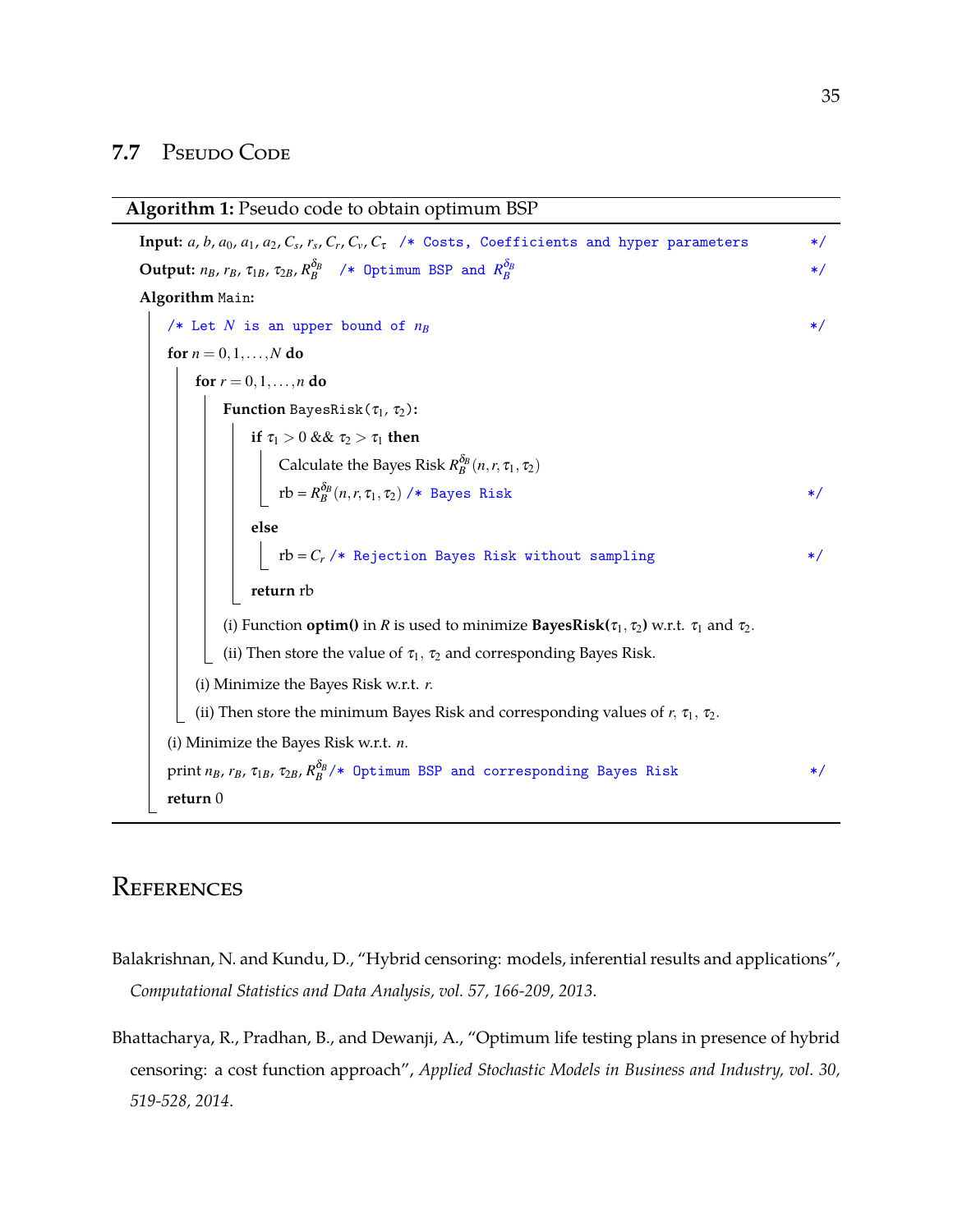- <span id="page-35-8"></span>Chandrasekar, B., Childs, A., and Balakrishnan, N., "Exact likelihood inference for the exponential distribution under generalized Type-I and Type-II hybrid censoring", *Naval Research Logistics, vol. 51, 994-1004, 2004*.
- <span id="page-35-4"></span>Chen, J., Chou, W., Wu, H., and Zhou, H., "Designing acceptance sampling schemes for life testing with mixed censoring", *Naval Research Logistics, vol. 51, 597–612, 2004*.
- <span id="page-35-10"></span>Chen, L. S., Yang M. C., and Liang, T., "Curtailed Bayesian sampling plans for exponential distributions based on Type-II censored samples", *Journal of Statistical Computation and Simulation, vol. 87, 1160-1178, 2017*
- <span id="page-35-7"></span>Childs, A., Chandrasekar, B., Balakrishnan, N., and Kundu, D., "Exact likelihood inference based on Type-I and Type-II hybrid censored samples from the exponential distribution", *Annals of the Institute of Statistical Mathematics, vol. 55, 319–330, 2003*.
- <span id="page-35-1"></span>Fertig, K. W. and Mann, N. R., "A decision-theoretic approach to defining variables sampling plans for finite lots: single sampling for Exponential and Gaussian processes", *Journal of the American Statistical Association, vol. 69, 665–671, 1974*..
- <span id="page-35-6"></span>Gupta, R. D. and Kundu, D., "Hybrid censoring schemes with exponential failure distribution", *Communications in Statistics-Theory and Methods, vol. 27, 3065–3083, 1998*.
- <span id="page-35-0"></span>Hald, A., "Asymptotic properties of Bayesian single sampling plans", *Journal of the Royal Statistical Society, Ser. B, vol. 29, 162–173, 1967*.
- <span id="page-35-11"></span>Herstein, I. N., "Topics in Algebra", *John Wiley & Sons, New York, 1975*.
- <span id="page-35-3"></span>Huang, W. T. and Lin, Y. P., "An improved Bayesian sampling plan for exponential population with type I censoring", *Communications in Statistics: Theory and Methods, vol. 31, 2003–2025, 2002*.
- <span id="page-35-5"></span>Huang, W. T. and Lin, Y. P., "Bayesian sampling plans for exponential distribution based on uniform random censored data", *Computational Statistics and Data Analysis, vol. 44, 669–691, 2004*.
- <span id="page-35-2"></span>Lam, Y., "Bayesian approach to single variable sampling plans", *Biometrika, vol. 75, 387–391, 1988*.
- <span id="page-35-9"></span>Lam, Y., "An optimal single variable sampling plan with censoring", *The Statistician, vol. 39, 53–66, 1990*.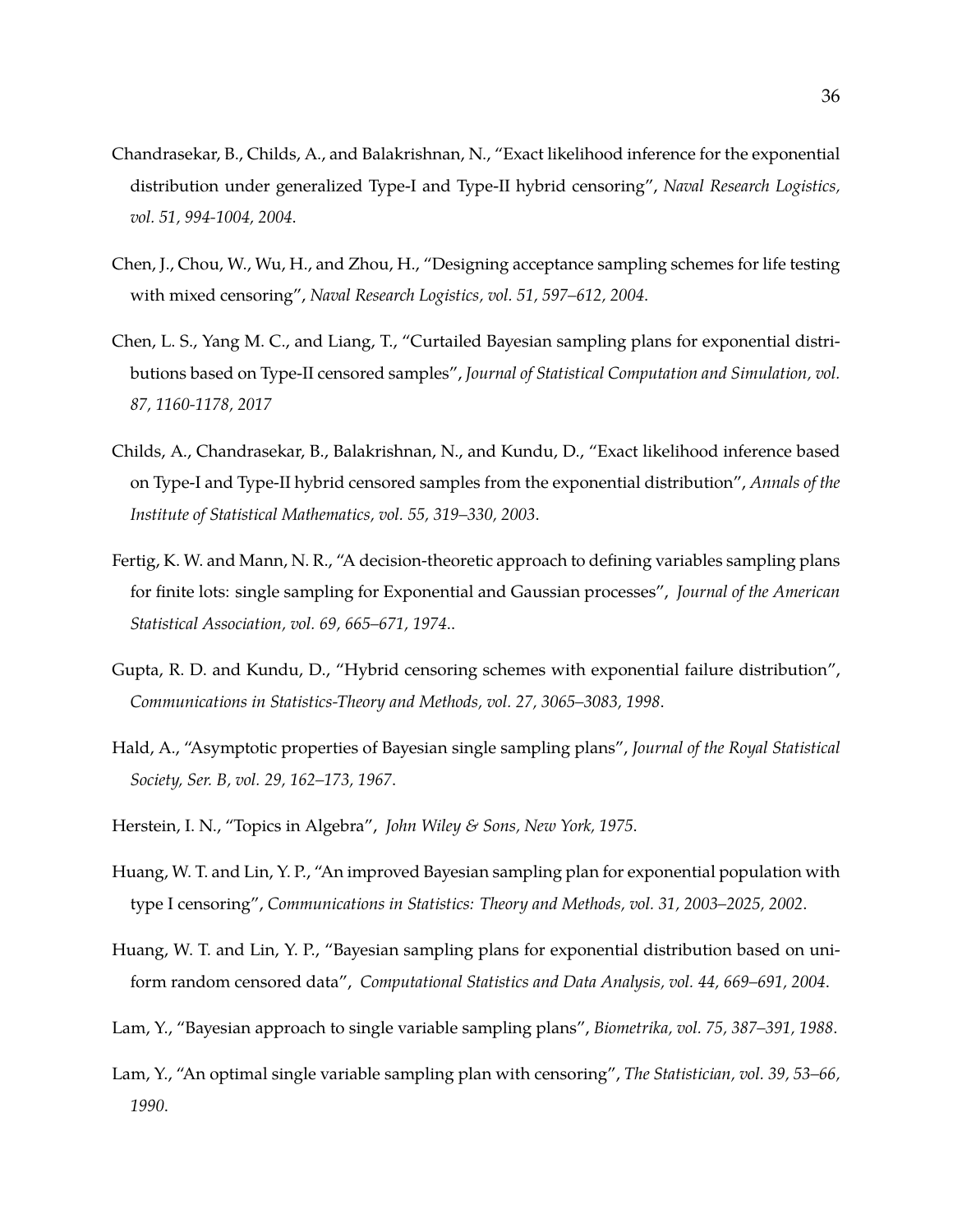- <span id="page-36-0"></span>Lam, Y., "Bayesian variable sampling plans for the exponential distribution with Type-I censoring", *The Annals of Statistics, vol. 22, 696–711, 1994*.
- <span id="page-36-7"></span>Lam, Y. and Choy, S. T. B., "Bayesian variable sampling plans for the exponential distribution with uniformly distributed random censoring", *Journal of Statistical Planning and Inference, vol. 47, 277–293, 1995*.
- <span id="page-36-8"></span>Lehmann, E. L. and Romano, J. P., "Testing Statistical Hypotheses", *3rd edn. Springer, New York , 2005*.
- <span id="page-36-3"></span>Liang, T. and Yang, M. C., "Optimal Bayesian sampling plans for exponential distributions based on hybrid censored samples ", *Journal of Statistical Computation and Simulation, vol. 83, 922–940, 2013*.
- <span id="page-36-4"></span>Yang, M. C., Chen, L. S., and Liang, T., "Optimal Bayesian variable sampling plans for exponential distributions based on modified Type-II hybrid censored samples", *Communications in Statistics-Simulation and Computation, vol. 46, 4722-4744 , 2017*.
- <span id="page-36-2"></span>Lin, C. T., Huang, Y., and Balakrishnan, N., "Exact Bayesian variable sampling plans for the exponential distribution based on Type-I and Type-II hybrid censored samples", *Communications in Statistics Simulation and Computation, vol. 37, 1101–1116, 2008*.
- Lin, C. T., Huang, Y., and Balakrishnan, N., "Corrections on Exact Bayesian variable sampling plans for the exponential distribution based on type-I and type-II hybrid censored samples", *Communications in Statistics: Simulation and Computation, vol. 39, 1499–1505, 2010*.
- <span id="page-36-1"></span>Lin, Y., Liang, T., and Huang, W., "Bayesian sampling plans for exponential distribution based on Type-I censoring data", *Annals of the Institute of Statistical Mathematics, vol. 54, 100–113, 2002*.
- <span id="page-36-5"></span>Prajapati, D., Mitra, S., and Kundu, D., "A New Decision Theoretic Sampling Plan for Exponential Distribution under Type-I Censoring", *Communications in Statistics-Simulation and Computation, vol 49:2, 453-471, 2020*.
- <span id="page-36-6"></span>Prajapati, D., Mitra, S., and Kundu, D., "A New Decision Theoretic Sampling Plan for Type-I and Type-I Hybrid Censored Samples from the Exponential Distribution", *Sankhya B, vol 81, 251-288, 2019*.